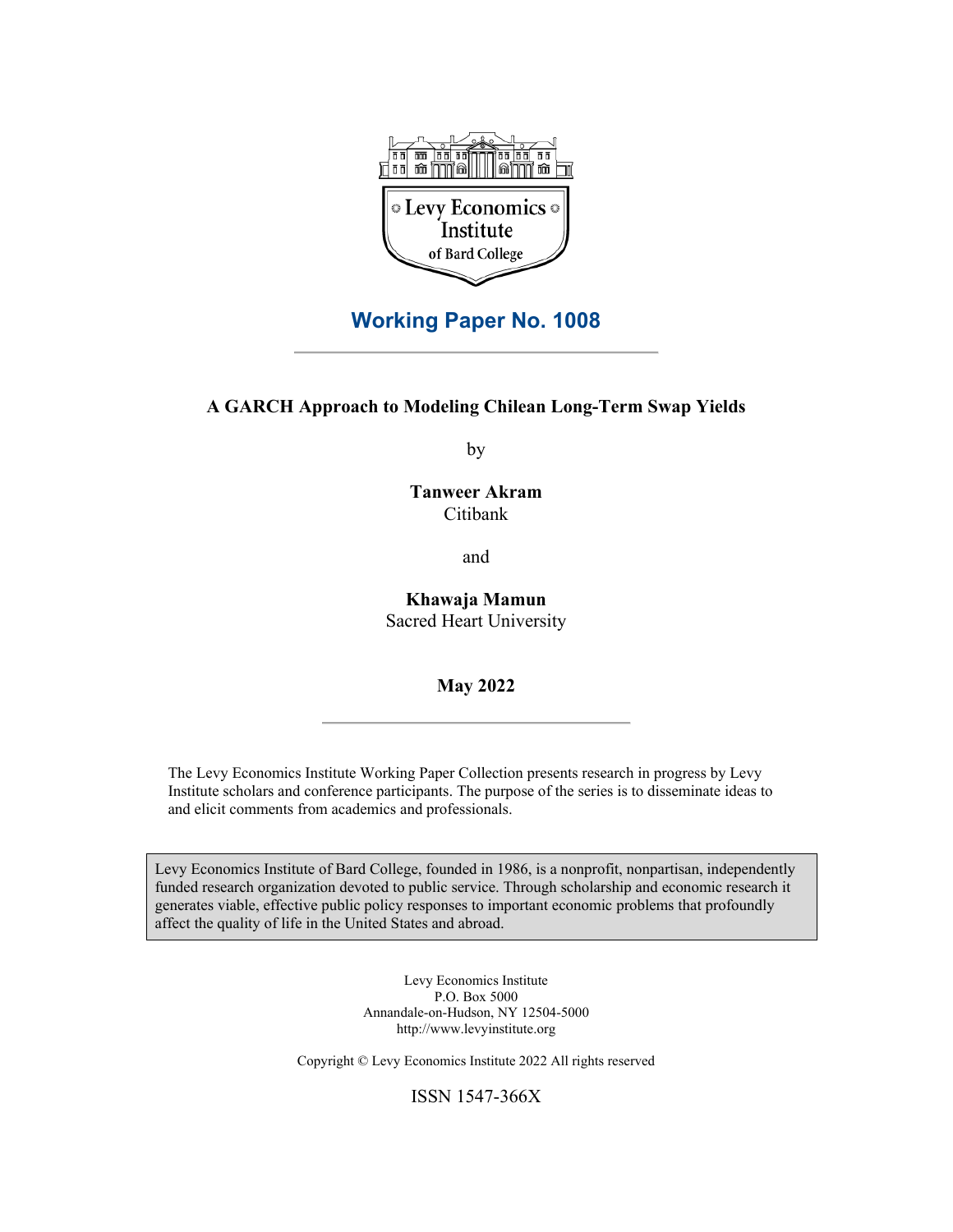#### **ABSTRACT**

This paper econometrically models the dynamics of the Chilean interbank swap yields based on macroeconomic factors. It examines whether the month-over-month change in the short-term interest rate has a decisive influence on the long-term swap yield after controlling for other factors, such as the change in inflation, change in the growth of industrial production, change in the log of the equity price index, and change in the log of the exchange rate. It applies the generalized autoregressive conditional heteroskedasticity (GARCH) approach to model the dynamics of the long-term swap yield. The change in the short-term interest rate has an economically meaningful and statistically significant effect on the change of the interbank swap yield. This means that the Banco Central de Chile's (BCCH) monetary policy exerts an important influence on interbank swap yields in Chile.

**KEYWORDS**: Interest Rate Swaps; Swap Yield; Short-Term Interest Rate; Banco Central de Chile (BCCH); Chile

**JEL CLASSIFICATIONS**: E43; E50; E58; E60; G10; G12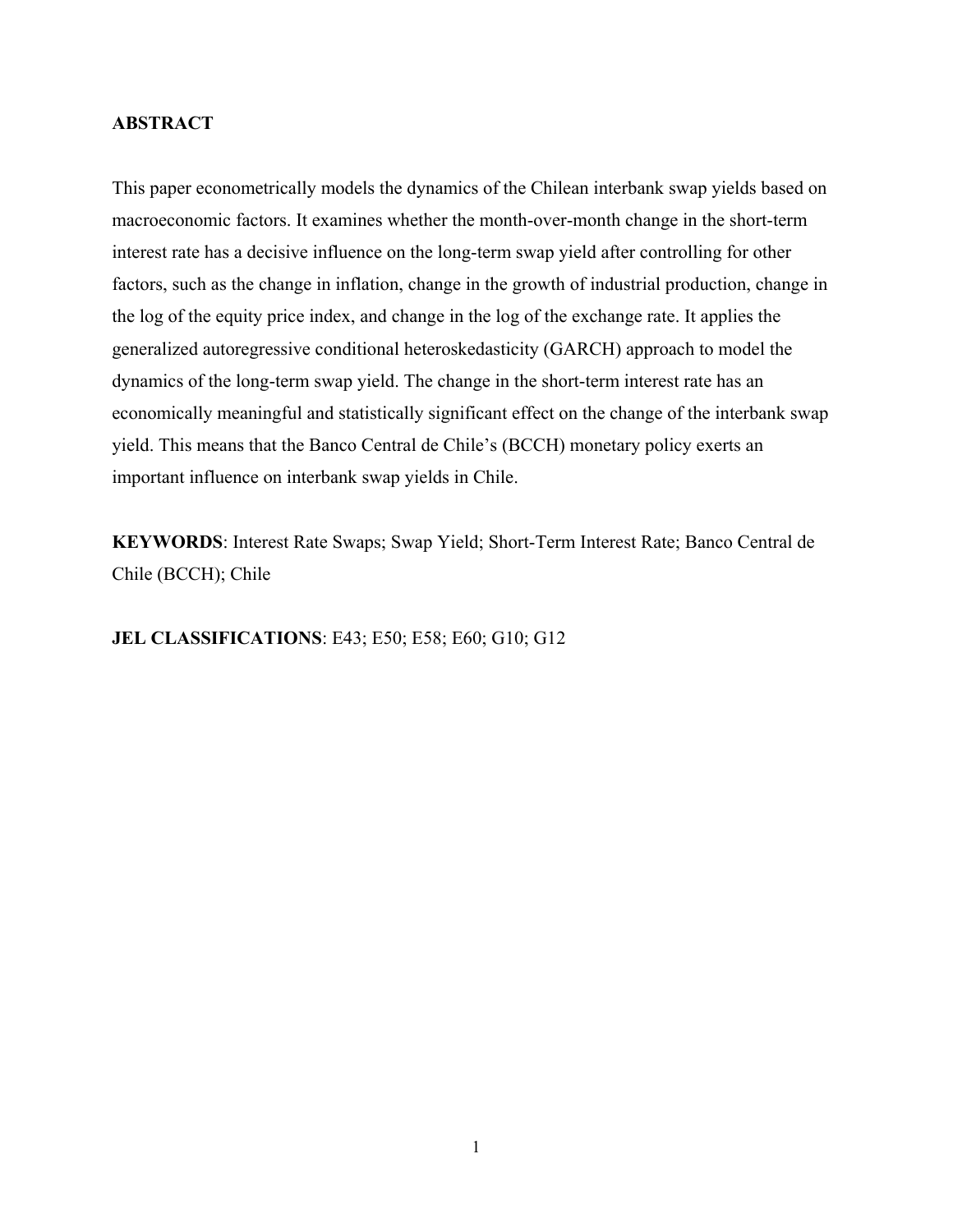#### **I. INTRODUCTION**

Interbank interest rate swaps are an important component of the global over the counter (OTC) derivatives market. The notional value of outstanding interest rate swaps amounts to more than \$370 trillion<sup>1</sup> as of the second half of 2021, while the gross market value of interest rate swaps was \$8 trillion during the same period, according to the Bank for International Settlements (BIS) (2022). Interest rate swaps constitute more than 60 percent of over the OTC outstanding derivatives by notional value and almost 64 percent of outstanding derivatives by the gross market value. Yet, careful and detailed empirical analysis of the determinants of interbank swap yields has been limited. Even though there is considerable literature on swaps, there is a dearth of empirical modeling of interbank swap yields not just for emerging markets, such as Chile, but also for the interbank interest rate swap yields in advanced countries.

Interest rate swaps are increasingly important for financial markets and financial institutions even in emerging markets. While the bulk of interest rate swaps are denominated in the major currencies, such as the US dollar, the euro, the British pound, and the Japanese yen, the amount of outstanding interest rate swaps in other currencies, including emerging market currencies, is still substantial. As of the second half of 2021, BIS (2022) reports that for nonmajor currencies the notional amount of outstanding interest rate swaps is \$60 trillion and the gross market value is over \$720 billion.

As financial markets develop in emerging markets and these emerging markets undergo financialization, the analysis of the dynamics of interbank swap yields in emerging markets shall warrant vigilant attention and econometric analysis. This paper initiates this inquiry. It fills a consequential gap in the empirical literature regarding the macroeconomic determinants of interbank swap yields. The dynamics of Chilean long-term swap yields are analyzed in this paper through examining whether the month-over-month change in the short-term interest rate has an influence on the month-over-month change in the long-term swap yields after controlling for other factors, such as the change in inflation, the change in the growth of industrial production, the change in the log of the equity price index, and the change in the log of the exchange rate.

 $\overline{a}$ 

<sup>&</sup>lt;sup>1</sup> All figures are in US dollars unless specified otherwise.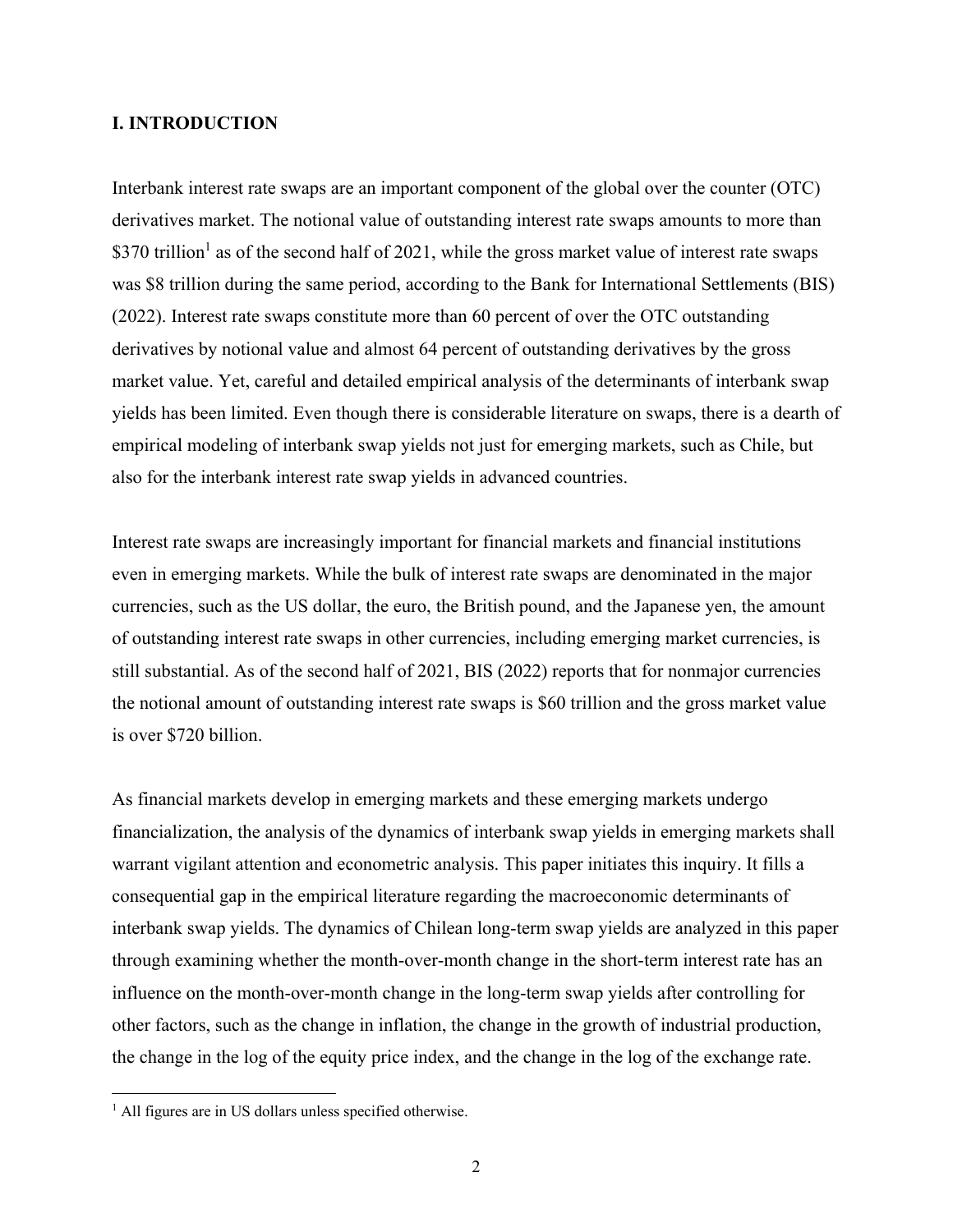This paper is arranged as follows. Section II explains what an interest rate swap is. It also briefly reviews the literature on interest rate swaps. Section III presents a simple model that connects the interbank swap yield to the short-term interest rate and other macroeconomic factors. Section IV provides the macroeconomic backdrop to the evolution of the interbank swap yield in Chile. Section V gives the data sources of the variables used in the econometric modeling of the swap yield, explains these variables, and undertakes unit root and stationarity tests. Section VI reports the findings from the econometric modeling of the interbank swap yield. Section VII briefly discusses the implications of these findings. Section VIII concludes.

### **II. INTEREST RATE SWAPS AND A BRIEF REVIEW OF THE LITERATURE**

A swap is a type of a financial contract. In an interbank interest rate swap contract, two parties exchange cash flows with different characteristics. Usually two banks (and/or other any financial institutions) exchange cash flows on two different types of interest payments. The principal amount is the same for both banks. This is known as the notional principal. One bank typically pays a fixed interest rate on the principal amount to the other bank, while in return it a receives a variable interest rate from the other bank. The bank that *receives* the variable interest rate buys the interbank swap, whereas the bank that *pays* the variable interest rate sells the interbank swap (figure 1).

### **Figure 1. The Bank That Buys the Interbank Interest Rate Swap Makes a Payment Based on a Fixed Interest Rate and Receives a Payment Based on a Variable Interest Rate**

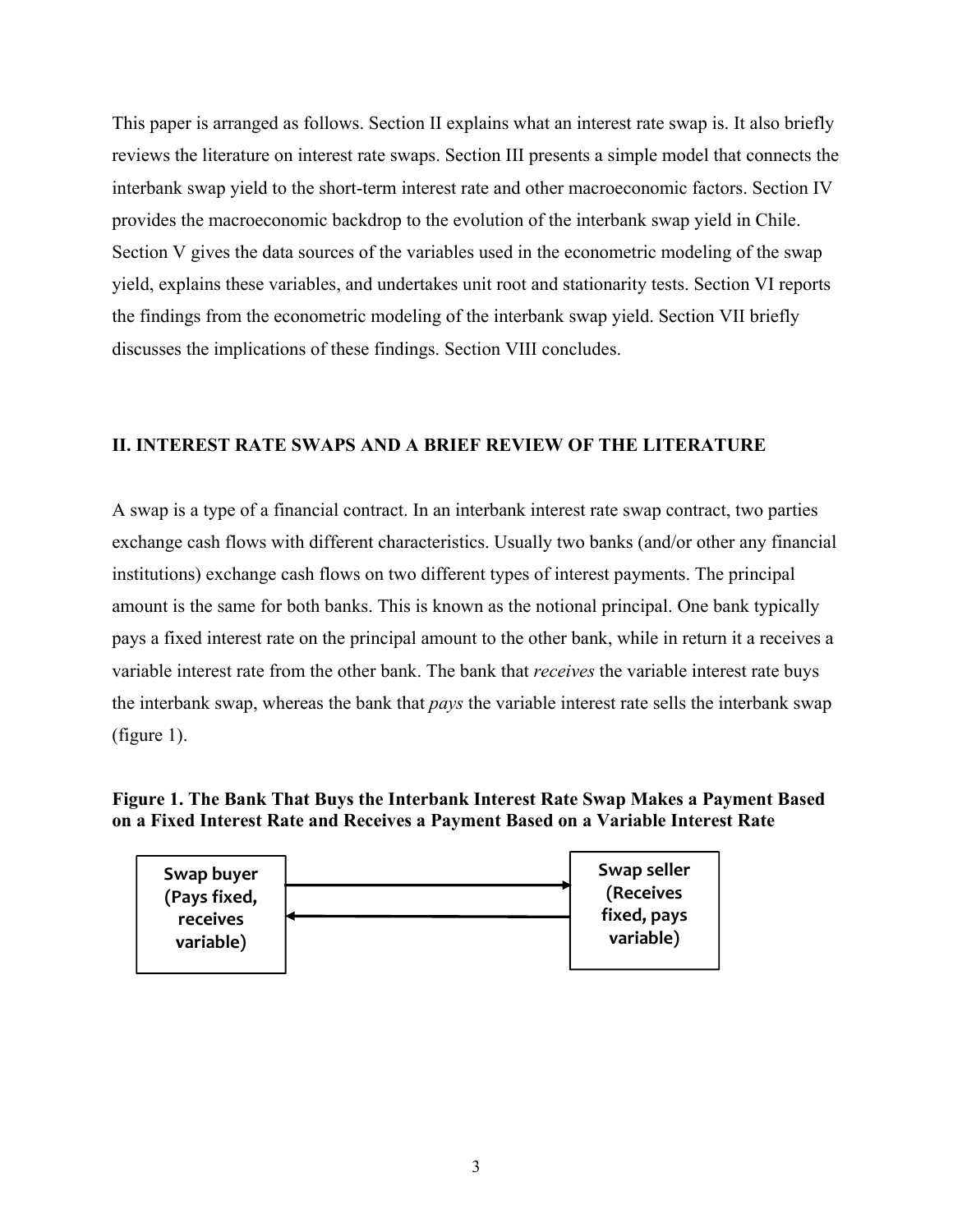If a bank expects the interest rate to rise it would buy the swap because it would lock in the amount that it would have to pay in exchange for the variable interest rate payments that it would receive from the other bank. Likewise, if a bank expects the interest rate to decline, it will sell the swap because it would lock in the amount that it would receive in exchange for the variable interest rate payments it would pay to the other bank.

The fixed interest rate payment of the swap is paid semiannually for the maturity tenor of the swap. This is known as the *swap yield* or the *swap rate* for the tenor under consideration. The variable interest rate payment is linked to some benchmark interest rate. As the benchmark interest rate changes, the variable interest rate also changes. The variable payments are calculated based on the variable interest rate. In each quarter the benchmark interest rate is registered to determine the variable interest rate and the variable interest payment. The variable interest payment is made at the end of the quarter. The present value of the fixed and variable legs of the swap are the same at its inception. Swaps are conducted among the contracting parties over the counter rather than on a financial exchange. The tenor of the swaps can vary, ranging from overnight to over 30 years.

There is substantial literature on interest rate swaps. Bicksler and Chen (1986) give an economic analysis of interest rate swaps and their use in finance and business. They describe alternative uses of and the appropriate valuation procedure for interest rate swaps. Corb (2012) provides a broad overview, explains the concepts behind interest rate swaps, and explores key themes concerning swaps, such as their risk characteristics, traditional use, and pricing, as well as swaptions and recent innovations in swaps. Remolona and Wooldridge (2003) survey eurodenominated interest rate swaps. They examine the size of the euro swap market, the role of swaps as benchmark instruments, and the pricing of swaps. Chernenko and Faulkender (2011) canvass firms on the use of interest rate swaps. They report that hedging of interest rate risk is concentrated among high-investment firms. They also find that firms appear to use interest rate swaps to manage earnings and sometimes to engage in speculation. Duffie and Huang (1996) develop a model that relates the credit quality of a corporation to the swap yield. Kim and Koppenhaver (1993) find that the likelihood and extent of swap market participation by lowcapitalized banks is less than for other banks. Visvanathan (1998) finds that firms that expect

4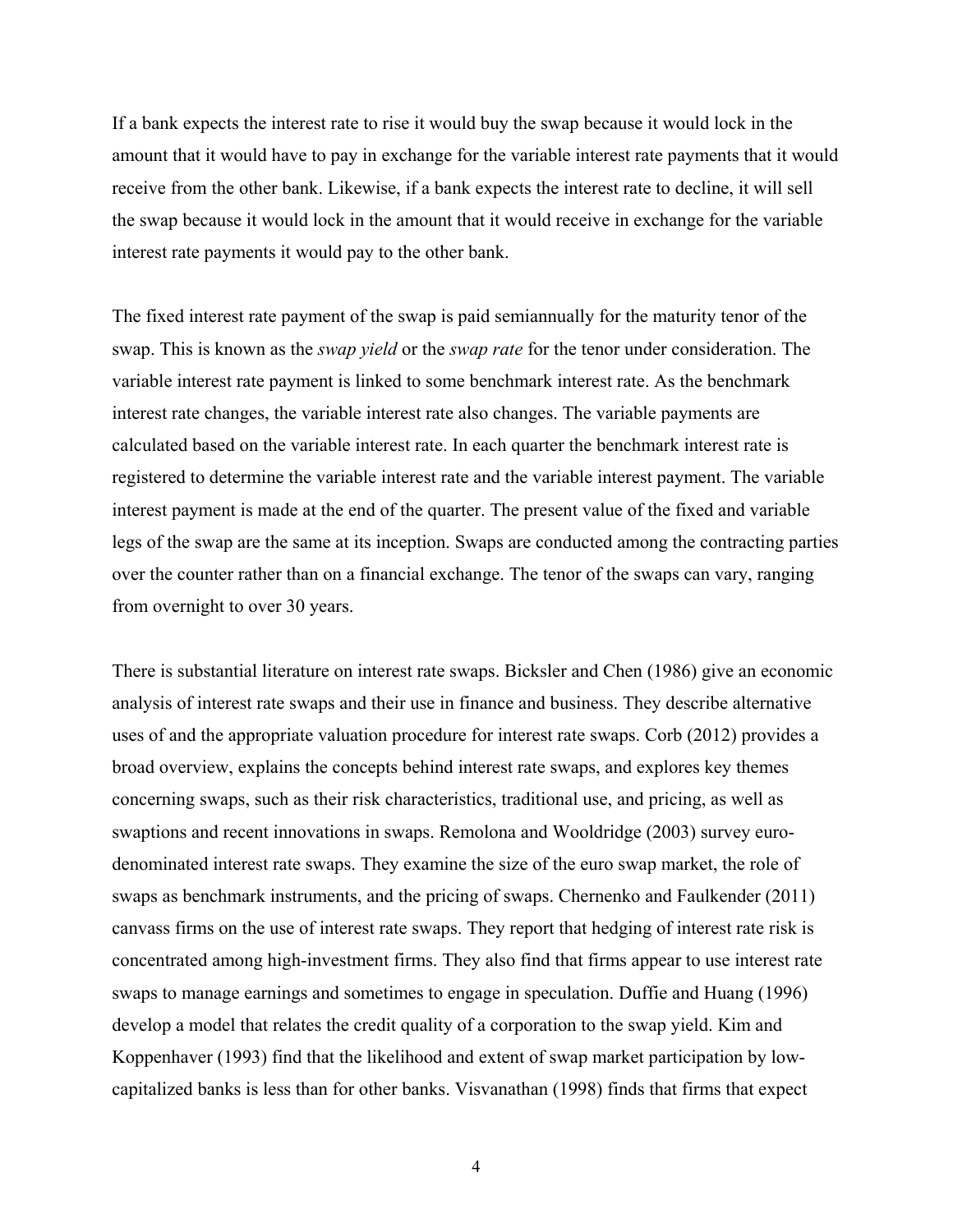high financial distress costs use swaps to transform short-term debt into long-term fixed-rate debt. Debt maturity structure is significant in the decision to use a swap. Empirical research on swaps, such as Lekkos and Milas (2001), has been confined to relating the swap yield to business cycle conditions rather than fundamental macroeconomic and financial variables. Duffie and Singleton (1997) develop a multifactor econometric model of the term structure of interest rate swap yields. They report that both credit and liquidity factors are crucial drivers of the swap yield, but they too do not analyze the macro dynamics of the swap yield. It is apparent that the scholarly literature on interest rate swaps has revealed many insights but the relationship between the short-term interest rate and the long-term swap yield have not been explored in the finance literature.

The relationship between the short-term interest rate and the long-term government bond yield, which has been thoroughly investigated, provides a useful basis for examining the dynamics of the long-term swap yield from a macroeconomic vantage point and filling a consequential gap in the literature. Keynes (1930, [1936] 2007) maintains that the central bank's actions have decisive effects on the long-term government bond yield, primarily through the influence of the policy rate on the short-term interest rate. Keynes's conjecture about this relationship drew upon Riefler's (1930) inference, which came from detailed statistical analysis of interest rate dynamics in the 1920s in the United States and Keynes's own observations about interest rate dynamics in the United Kingdom during the same period. Kregel (2011) explores and reprises Keynes's views on the influence of the central bank's policy rate on long-term government bonds yields, investors' behavior in financial behavior, and fundamental uncertainty.

Recent empirical research on long-term government bonds yields, such as Akram and Li (2020a, 2020b, 2020c), has bolstered support for the conjecture that the short-term interest rate is a key driver of the long-term government bond yield. Moreover, these researchers and others show that the change in the short-term interest rate is a key driver of the change in the long-term government bond yield. Keynes's conjecture that relates monetary policy actions to the dynamics of the long-term government bond yield provides a fecund theoretical and empirical basis for modeling the swap yield as a function of the short-term interest rate and examining whether there

5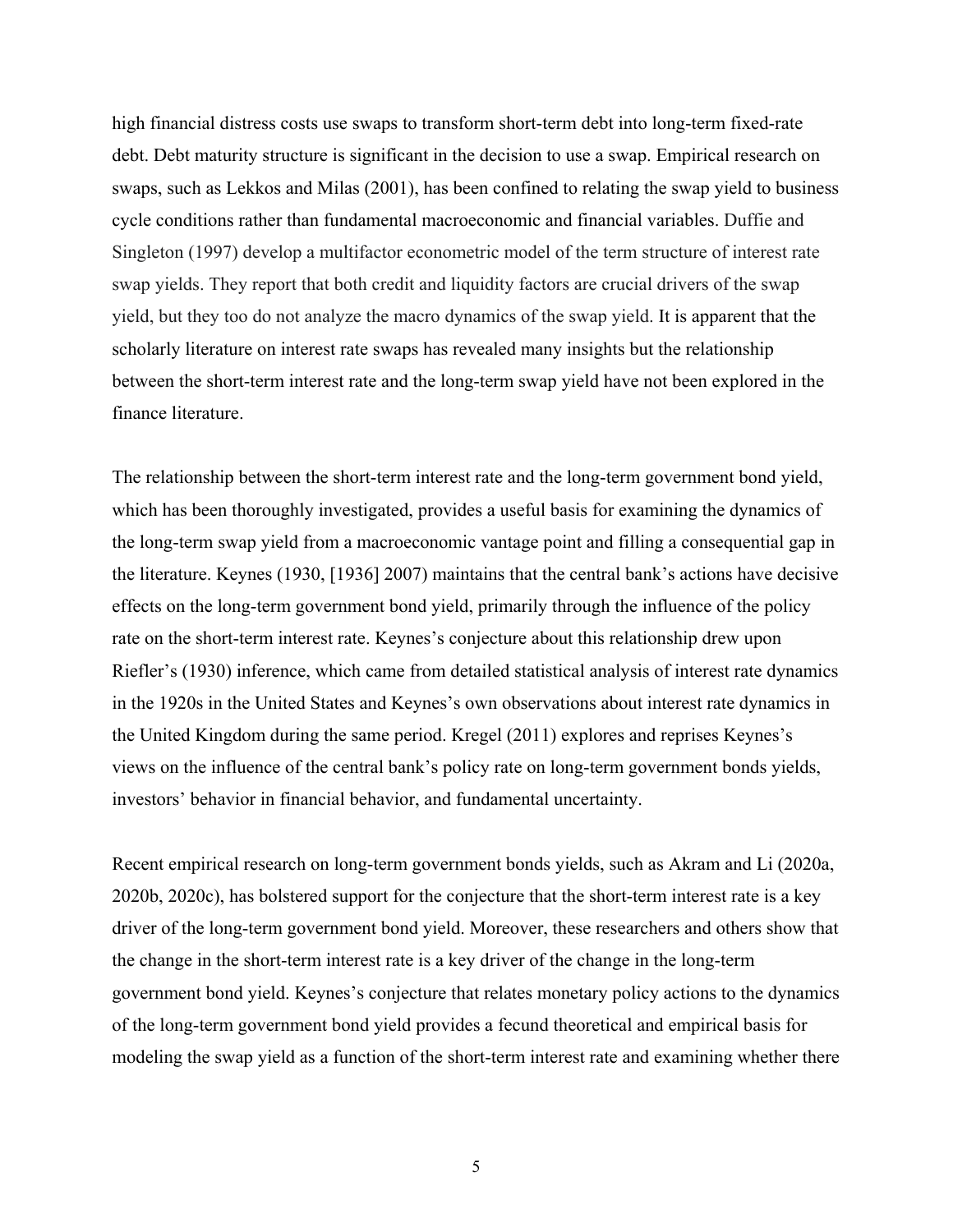is an empirical relationship between the short-term interest rate and the swap yield after controlling for relevant macroeconomic and financial variables.

#### **III. A MODEL OF THE INTERBANK SWAP YIELD**

A model of the interbank swap yield is presented here. Akram's (2021, 2022) models operationalize Keynes's insight that the short-term interest rate is the primary driver of the longterm government bond yield. The model presented here modifies Akram's (2021, 2022) models to make them suitable for analyzing the dynamics of the long-term swap yield.

The long-term interbank swap yield is  $S_{LT}$ . The short-term interest rate is  $i_{ST}$ . The central bank's policy rate is  $i_{CB}$ . The inflation is  $\pi$ , while the central bank's inflation target is  $\bar{\pi}$ .  $\chi$  represents financial market volatility, while  $\tau(t)$  is an exogenous shock.  $W(t)$  is the Weiner process. The parameters of the models are:  $\alpha_1$ ,  $\alpha_2$ ,  $\beta$ ,  $\gamma$ ,  $\delta$ .

$$
dS_{LT}(t) = \left(\alpha_1 i_{ST}(t) + \alpha_2 \pi(t)\right)dt + \chi(t)\sqrt{i_{ST}(t)}dW(t) \tag{1}
$$

$$
di_{ST}(t) = \beta(i_{CB}(t) - i_{ST}(t))dt + \chi(t)\sqrt{i_{ST}(t)}dW(t)
$$
\n[2]

$$
d\pi(t) = \gamma(\bar{\pi} - \pi(t))dt + \chi(t)\sqrt{\pi(t)}dW(t)
$$
\n[3]

$$
d\chi(t) = \delta(\bar{\chi} - \chi(t))dt + \tau(t)\sqrt{\chi(t)}dW(t)
$$
\n[4]

Equation [1] relates the dynamics of the long-term swap yield to the change in the short-term interest rate, the change in inflation, and the change in the Weiner process adjusted by the volatility of financial markets and the short-term interest rate. Equation [2] expresses the dynamics of the short-term interest rate as a function of (1) the difference between the central bank's policy rate and the short-term interest rate, and (2) the Weiner process adjusted by the volatility of the financial market and the short-term interest rate. Equation [3] relates the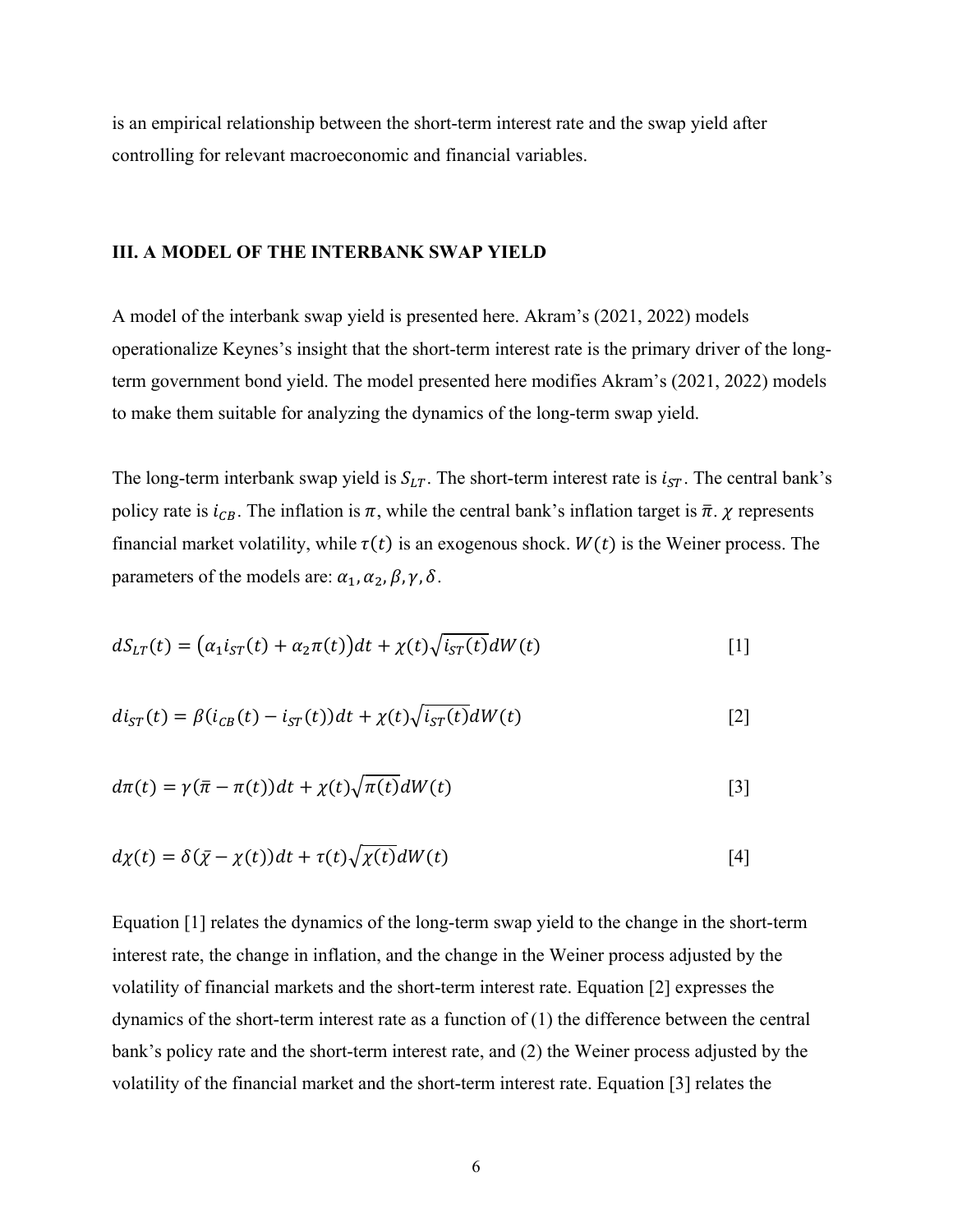dynamics of inflation to (1) the difference between the central bank's inflation target and inflation, and (2) the Weiner process adjusted by the volatility of financial market and inflation. Equation [4] relates the dynamics of the financial market's volatility to a mean reverting process and the Weiner process adjusted by an exogenous shock and the volatility of the financial market.

The above model ties the dynamics of the interbank swap yield to fundamental macroeconomic and financial variables, such as the change in the short-term interest rate, change in inflation, and financial market volatility. It can be seamlessly extended to incorporate any other pertinent macroeconomic factor, such as the change in the growth of industrial production, change in the logarithm of the equity price index, and change in the logarithm of the exchange rate, if these factors are deemed as important drivers of the interbank swap yield.

Later in this paper the standard  $GARCH(1,1)$  approach is applied to econometrically model the dynamics of the swap yield and relate it to the change in the short-term interest rate and other macroeconomic and financial variables.

## **IV. MACROECONOMIC BACKDROP TO THE EVOLUTION OF THE INTERBANK SWAP YIELD IN CHILE**

Even a perfunctory analysis of the stylized facts of macroeconomic and financial data would reveal that monetary policy and overall interest rate dynamics have a profound influence on the change in the swap yield. Chile's interbank swap yield follow similar patterns.

Figure 2 shows the evolution of the interbank swap yield and the short-term interest rate in Chile between 2005 and 2021. Between 2005 and 2007, the interbank swap yield on swaps of different maturity tenors steadily increased as the Banco Central de Chile (BCCH) raised its policy rate. The interbank swap yield declined sharply during the global financial crisis (GFC) as the shortterm interest rate declined in lockstep with the BCCH's policy rate. The interbank swap yield gradually rose from early 2009 to mid-2011. From mid-2011 to 2019 the interbank swap interest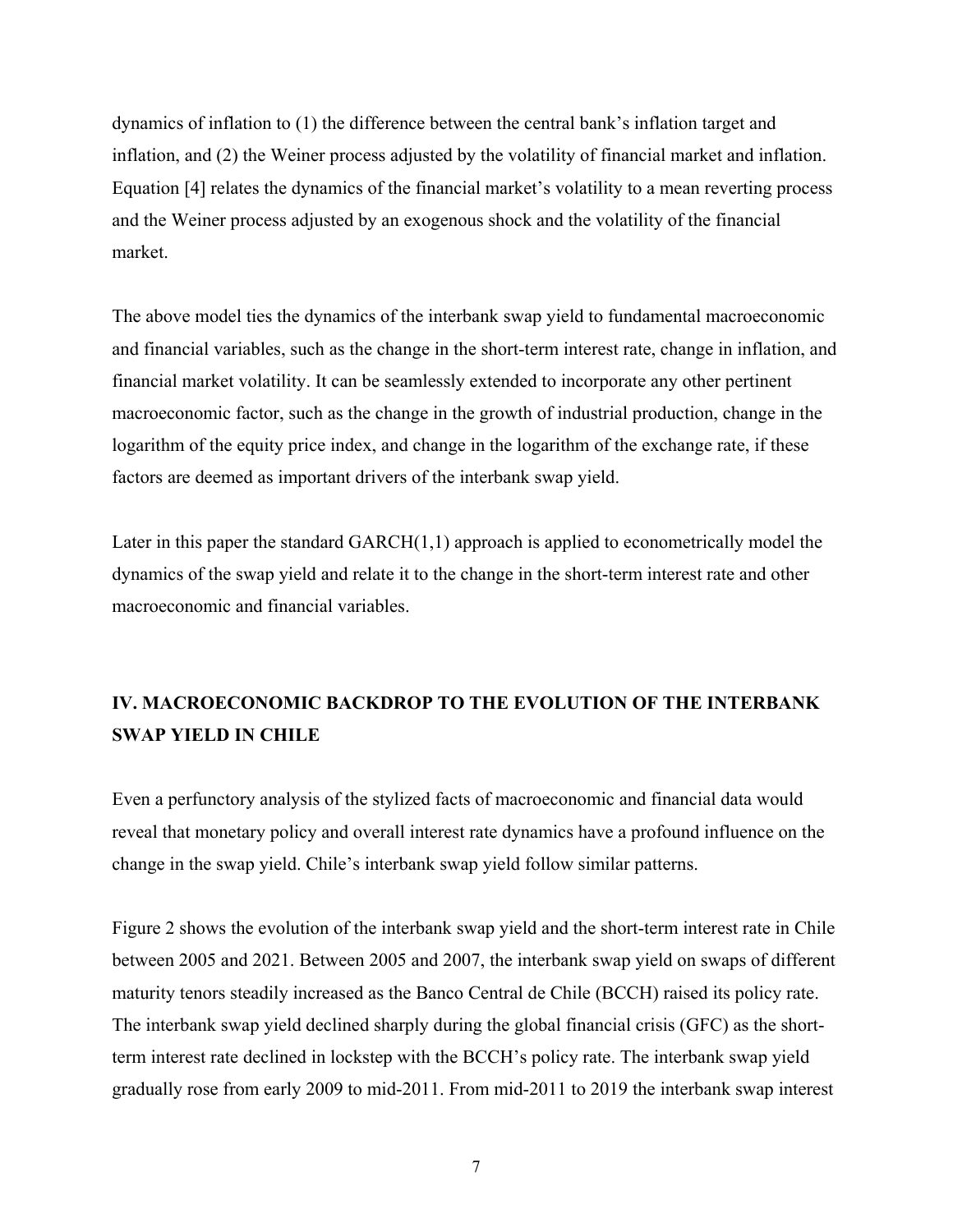yield gradually declined. As BCCH cut its policy rate in response to the global lockdown during the COVID-19 pandemic, the interbank swap yield fell markedly. Since mid-2021 the interbank swap yield rose noticeably as the BCCH raised its policy rate.



**Figure 2. The Evolution of Interest Rate Swap Yields and the Short-term Interest Rate in Chile, 2005–21** 

Figure 3 displays the coevolution of the interbank swap yield and consumer price index (CPI) inflation in Chile. The swap yield and inflation generally appear to move together, though the relationship between the swap yield and inflation is often rather weak.



**Figure 3. The Coevolution of 10-year Interbank Swap Yield and CPI Inflation, 2005–21**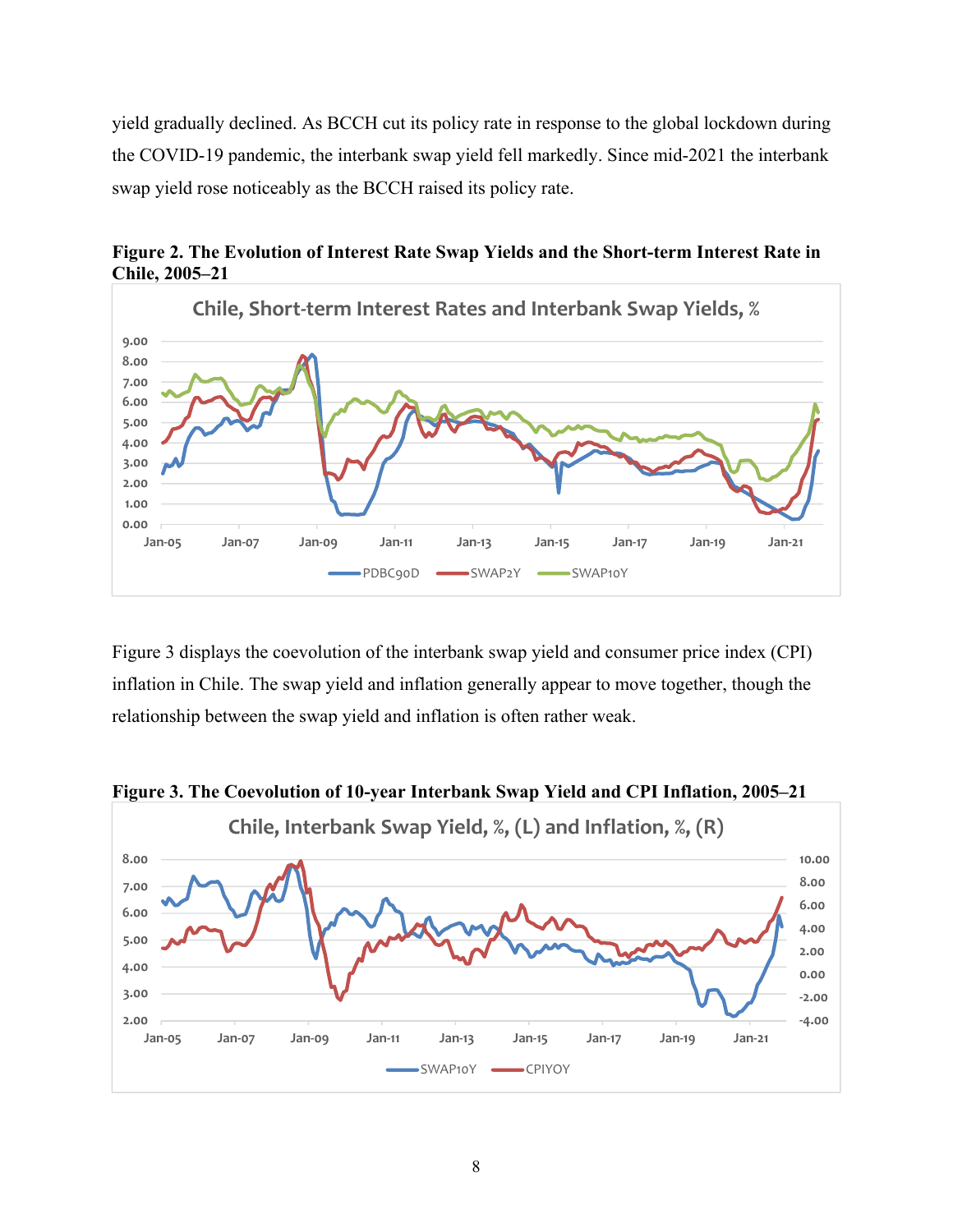Figure 4 shows the evolution of inflation and core inflation in Chile from 2005 to 2021. Overall inflation and core inflation tend to move together. Inflation rose sharply in mid-2007 and continued to rise until later in 2008. Inflation fell between 2009–10. Except for a brief spell of high inflation between late 2014 and early 2015, inflation stayed in the range of 2–4 percent year over year between mid-2010 and mid-2021. Inflation began rising in mid-2021. By late 2021, inflation exceed 6 percent, while core inflation was just shy of 6 percent.



Figure 5 displays the growth of industrial production. The growth of industrial production is a useful indicator of business cycle conditions of economic activity in Chile. The time series on the growth of industrial production is volatile, but it shows that industrial production usually trends to grow. However, industrial production declined during the GFC. Industrial production rose in the subsequent quarters, exhibiting recovery from the GFC. However, between early 2013 to late 2019 the country's industrial production exhibited considerable volatility from month to month. During the global lockdown, industrial production declined sharply amid restrictions and social distancing but its growth resumed as restrictions were later scaled back and the pandemic subsided.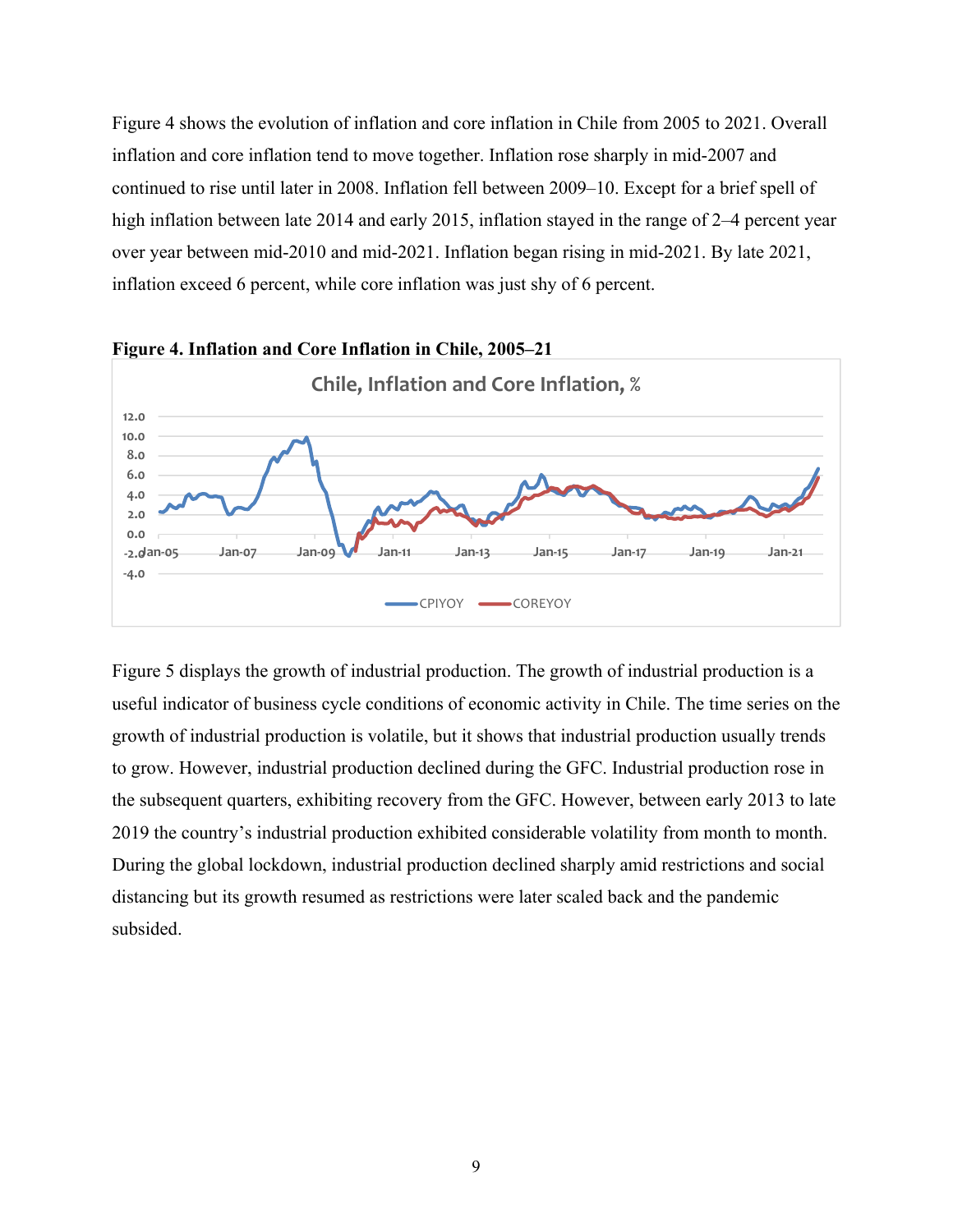



Figure 6 exhibits the evolution of the Chilean peso against the US dollar. The Chilean peso appreciated more than 20 percent between January 2005 to mid-2008. It subsequently depreciated sharply about 40 percent between mid-2008 and early 2009. This depreciation was reversed between 2009 and early 2011. The peso remained steady for the next two years. The peso depreciated between early 2013 to early 2016, followed by moderate appreciation until early 2018. It depreciated from April 2018 to April 2020, followed by appreciation until May 2021. However, the peso soon reversed course; it depreciated from mid-2021 to the end of the year.



**Figure 6. The Evolution of the Chilean Peso, USDCLP, 2005–21**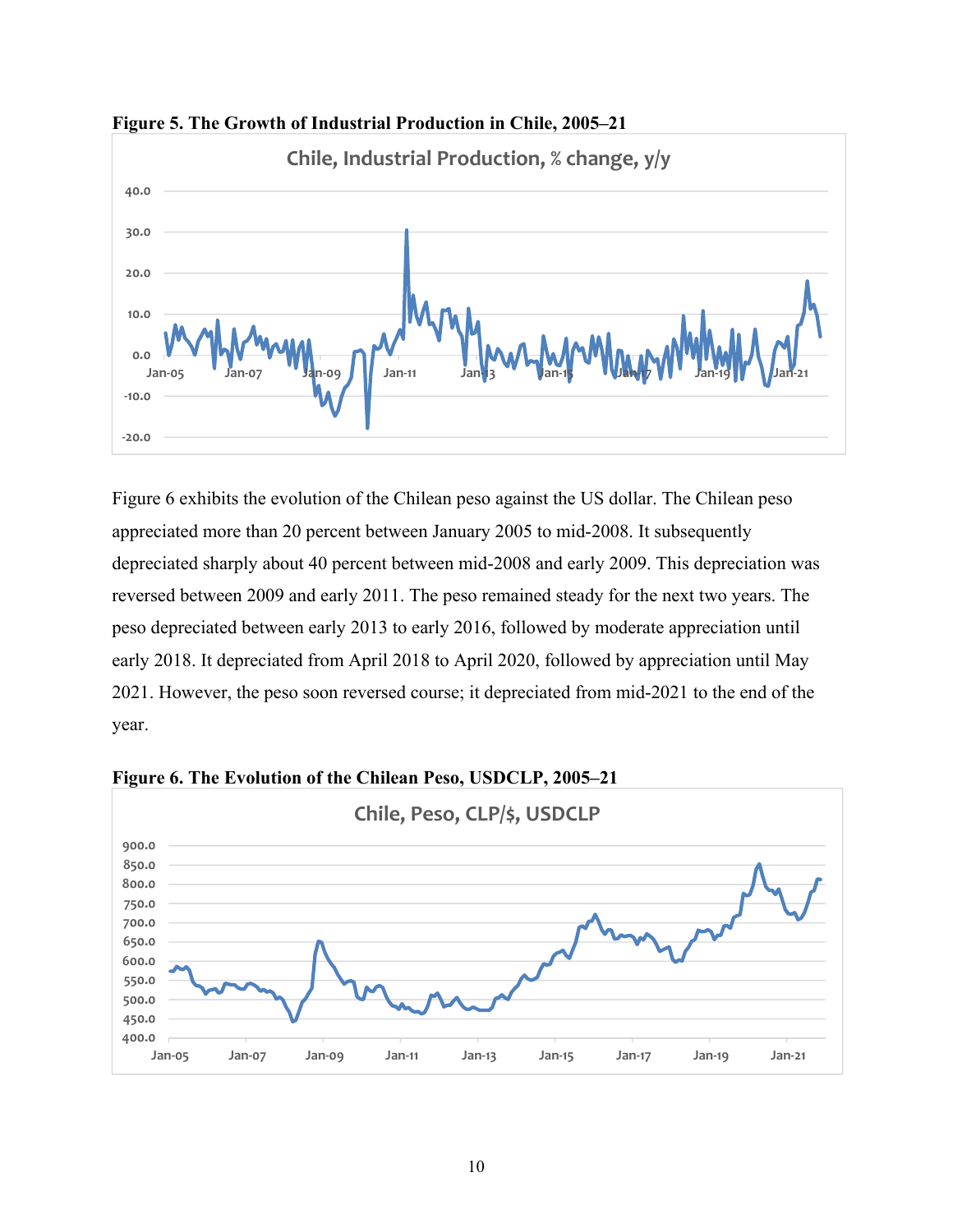Figure 7 displays the evolution of the Chilean equity price index, as measured by the Indice General de Precios de Acciones (IGPA), between 2005–21. It was generally rising throughout the period, though there were some periods during which IGPA either declined or stayed flat. For instance, between mid-2007 until late 2008 it declined. It was range bound between mid-2011 and mid-2016. After climbing from early 2016 to early 2018, the index declined until mid-2020. It was range bound from 2020 until the end of 2021.



**Figure 7. The Evolution of the Chilean Equity Price Index, IGPA, 2005–21** 

#### **V. DATA DESCRIPTION, UNIT ROOT TESTS, AND STATIONARITY TESTS**

Table 1 below provides a summary of the variables used in the paper. The first column lists the variable names. The second column gives the data description and the date range for the data. The third column enumerates the data frequency and indicates whether high frequency data have been converted to low frequency data. The final column provides the source of the data.

Two different variables are used for the short-term interest rate. These short-term interest rates are based on the Pagaré Descontable del Banco Central de Chile (PDBC) instruments, which are discountable promissory notes issued by the BCCH, the nation's central bank. There are three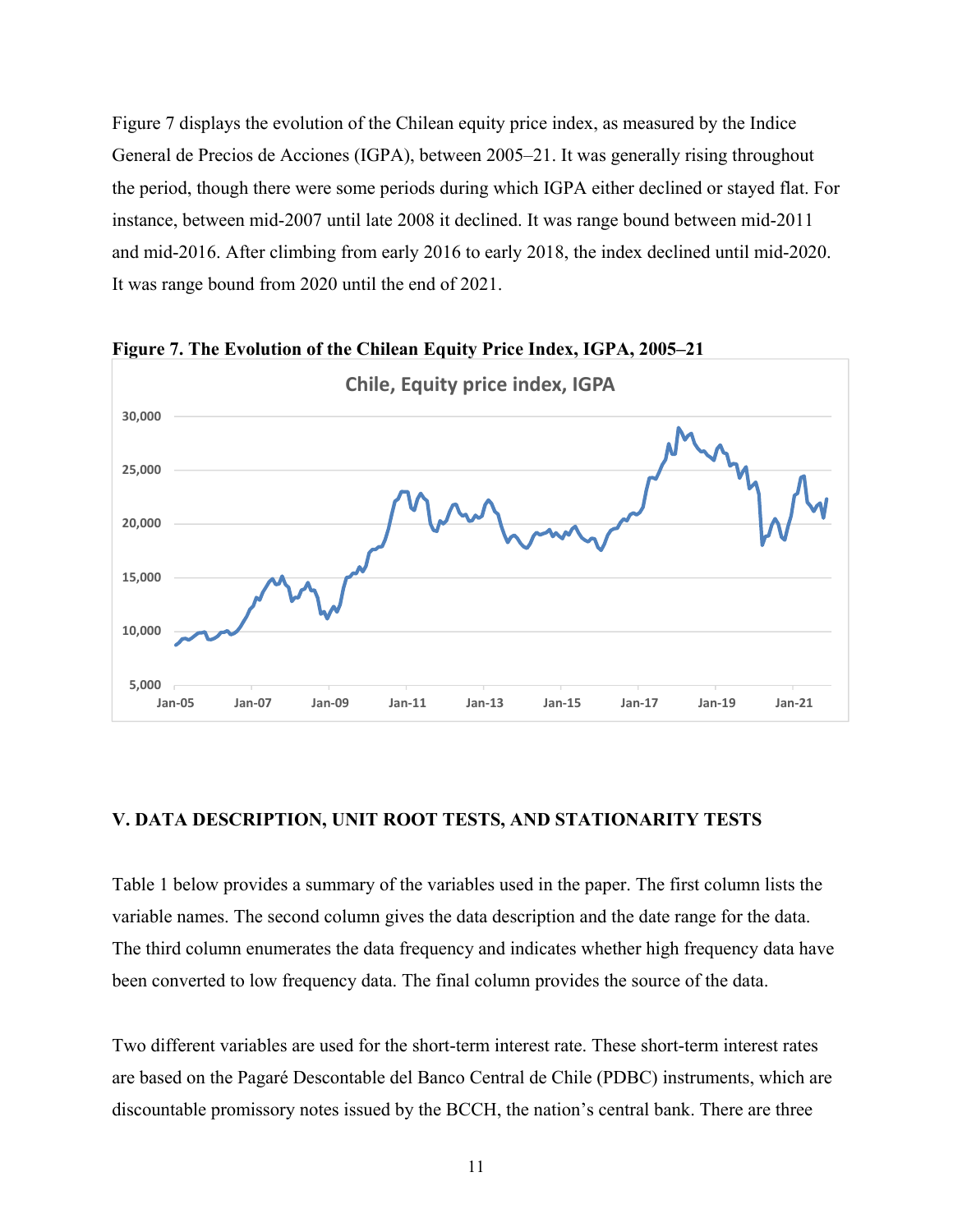different interbank swap yields in two-year, five-year, and ten-year maturity tenors. Inflation is measured using both total inflation and core inflation. Total inflation is based on the total CPI, while core inflation is the total CPI excluding food and energy prices. Economic activity is measured by the growth of industrial production year over year. The exchange rate is based on the value of Chilean peso per US dollar. IGPA general is the equity price index.

Monthly data for the above-mentioned variables are used. For all variables (except core inflation) the data's time range is from January 2005 to December 2021, consisting of more than 200 observations.

| <b>Variables</b>                 | Data description, date range                                                                                                                      | <b>Frequency</b>               | <b>Sources</b>                                |
|----------------------------------|---------------------------------------------------------------------------------------------------------------------------------------------------|--------------------------------|-----------------------------------------------|
| <b>Short-term interest rates</b> |                                                                                                                                                   |                                |                                               |
| PDBC30D                          | Interest rate on BCCH instrument, PDBC 30<br>days, %, Jan 2005-Dec 2021                                                                           | Daily; converted<br>to monthly | Banco Central de<br>Chile                     |
| PDBC90D                          | Interest rate on BCCH instrument, PDBC 90<br>days, %, Jan 2005-Dec 2021                                                                           | Daily; converted<br>to monthly | Banco Central de<br>Chile                     |
| Long-term swap rates             |                                                                                                                                                   |                                |                                               |
| <b>SWAP2Y</b>                    | Interbank swap yield, 2 year, %, January<br>2005-December 2021                                                                                    | Daily; converted<br>to monthly | Banco Central de<br>Chile                     |
| <b>SWAP5Y</b>                    | Interbank swap yield, 5 year, %, January<br>2005-December 2021                                                                                    | Daily; converted<br>to monthly | Banco Central de<br>Chile                     |
| <b>SWAP10Y</b>                   | Interbank swap yield, 10 year, %, January<br>2005-December 2021                                                                                   | Daily; converted<br>to monthly | Banco Central de<br>Chile                     |
| <b>Inflation</b>                 |                                                                                                                                                   |                                |                                               |
| <b>CPIYOY</b>                    | Consumer price index, all items, seasonally<br>adjusted, $2018 = 100$ , % change, y/y,<br>January 2005-December 2021                              | Monthly                        | Instituto Nacional de<br>Estadística de Chile |
| <b>COREYOY</b>                   | Consumer price index, all items excluding<br>food and energy, seasonally adjusted, $2018 =$<br>100, % change, y/y, January 2010-<br>December 2021 | Monthly                        | Instituto Nacional de<br>Estadística de Chile |
| Economic activity                |                                                                                                                                                   |                                |                                               |
| <b>IPYOY</b>                     | Industrial production index, seasonally<br>adjusted, $2014 = 100$ , % change, y/y,<br>January 2005-December 2021                                  | Monthly                        | Sociedad de<br>Fomento Fabril                 |
| <b>Financial variables</b>       |                                                                                                                                                   |                                |                                               |
| <b>CLP</b>                       | Exchange rate, Chilean peso per U.S. dollar,<br>USDCLP, January 2005-December 2021                                                                | Daily; converted<br>to monthly | Banco Central de<br>Chile                     |
| <b>IGPA</b>                      | Equity price index, IGPA General,<br>$12/31/1980 = 100$ , January 2005-December<br>2021                                                           | Daily; converted<br>to monthly | <b>Financial Times</b>                        |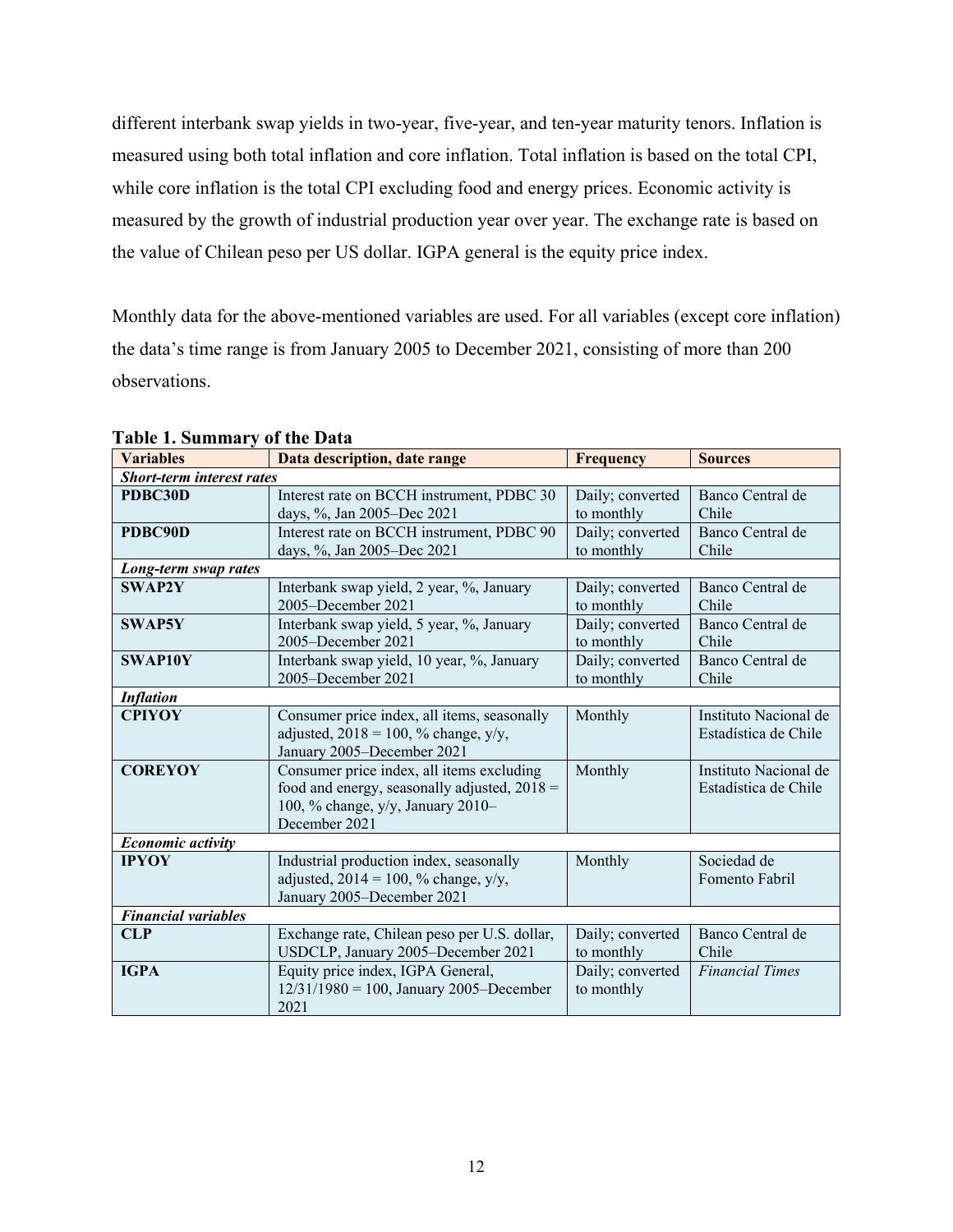Note that in the text below, LNIGPA indicates the (natural) logarithm of IGPA. Likewise, LNCLP is the (natural) logarithm of CLP, the exchange rate.

Table 2A and table 2B provide the summary statistics of these variables. Table 2A displays the summary statistics of the variables, while table 2B provides the summary statistics of the first differences of the same variables. Table 2A shows that most variables, except for CPIYOY, IPYOY, LNIGPA, and LNCLP, are not normally distributed. However, table 2B reveals that the first differences of all the variables are all normally distributed.

|                | Obs | Mean | Std. Dev. | Max   | Min      | <b>Skewness</b> | <b>Kurtosis</b> | $J-B$ | Probability |
|----------------|-----|------|-----------|-------|----------|-----------------|-----------------|-------|-------------|
| <b>SWAP2Y</b>  | 204 | 4.03 | 1.62      | 8.30  | 0.54     | $-0.01$         | 2.74            | 0.56  | 0.76        |
| <b>SWAP5Y</b>  | 204 | 4.65 | 1.43      | 7.94  | 1.17     | $-0.32$         | 2.89            | 3.52  | 0.17        |
| <b>SWAP10Y</b> | 204 | 5.15 | 1.26      | 7.82  | 2.16     | $-0.31$         | 2.67            | 4.27  | 0.12        |
| PDBC30D        | 204 | 3.43 | 1.80      | 8.74  | 0.24     | 0.27            | 3.00            | 2.55  | 0.28        |
| PDBC90D        | 204 | 3.51 | 1.80      | 8.36  | 0.24     | 0.18            | 2.80            | 1.47  | 0.48        |
| <b>CPIYOY</b>  | 204 | 3.42 | 2.03      | 9.90  | $-2.22$  | 0.79            | 5.00            | 55.28 | 0.00        |
| <b>COREYOY</b> | 144 | 2.48 | 1.34      | 6.42  | $-1.70$  | 0.39            | 3.23            | 3.97  | 0.14        |
| <b>IPYOY</b>   | 204 | 1.28 | 5.95      | 30.53 | $-17.84$ | 0.32            | 5.81            | 70.61 | 0.00        |
| <b>LNIGPA</b>  | 204 | 9.80 | 0.30      | 10.27 | 9.08     | $-0.79$         | 2.73            | 21.57 | 0.00        |
| <b>LNCLP</b>   | 204 | 6.38 | 0.16      | 6.75  | 6.09     | 0.37            | 2.06            | 12.13 | 0.00        |

**Table 2A. Summary Statistics of the Variables** 

**Table 2B. Summary statistics of the first differences of the variables** 

|                     | <b>Obs</b> | Mean    | Std. Dev. | <b>Max</b> | Min  | <b>Skewness</b> | <b>Kurtosis</b> | $J-B$   | <b>Probability</b> |
|---------------------|------------|---------|-----------|------------|------|-----------------|-----------------|---------|--------------------|
| <b>ASWAP2Y</b>      | 203        | 0.01    | 1.09      | $-1.34$    | 0.30 | $-0.77$         | 8.12            | 242.12  | 0.00               |
| <b>ASWAP5Y</b>      | 203        | 0.00    | 0.96      | $-1.02$    | 0.26 | $-0.21$         | 5.88            | 71.76   | 0.00               |
| <b>ASWAP10Y</b>     | 203        | $-0.01$ | 0.88      | $-0.96$    | 0.23 | $-0.02$         | 5.50            | 52.84   | 0.00               |
| APDEC30D            | 203        | 0.01    | 1.26      | $-2.66$    | 0.37 | $-2.18$         | 19.47           | 2454.84 | 0.00               |
| $\triangle PDBC90D$ | 203        | 0.01    | 1.50      | $-2.31$    | 0.37 | $-1.76$         | 16.83           | 1722.40 | 0.00               |
| <b>ACPIYOY</b>      | 203        | 0.02    | 1.47      | $-1.92$    | 0.51 | $-0.63$         | 4.83            | 41.68   | 0.00               |
| <b>ACOREYOY</b>     | 143        | 0.06    | 0.32      | 1.82       | 0.65 | 1.30            | 8.58            | 225.62  | 0.00               |
| <b>AIPYOY</b>       | 203        | $-0.01$ | 26.64     | $-22.41$   | 5.85 | 0.24            | 5.52            | 55.68   | 0.00               |
| <b>ALNIGPA</b>      | 203        | 0.00    | 0.11      | $-0.23$    | 0.04 | $-1.23$         | 8.44            | 301.45  | 0.00               |
| <b>ALNCLP</b>       | 203        | 0.00    | 0.15      | $-0.07$    | 0.03 | 1.04            | 7.84            | 235.17  | 0.00               |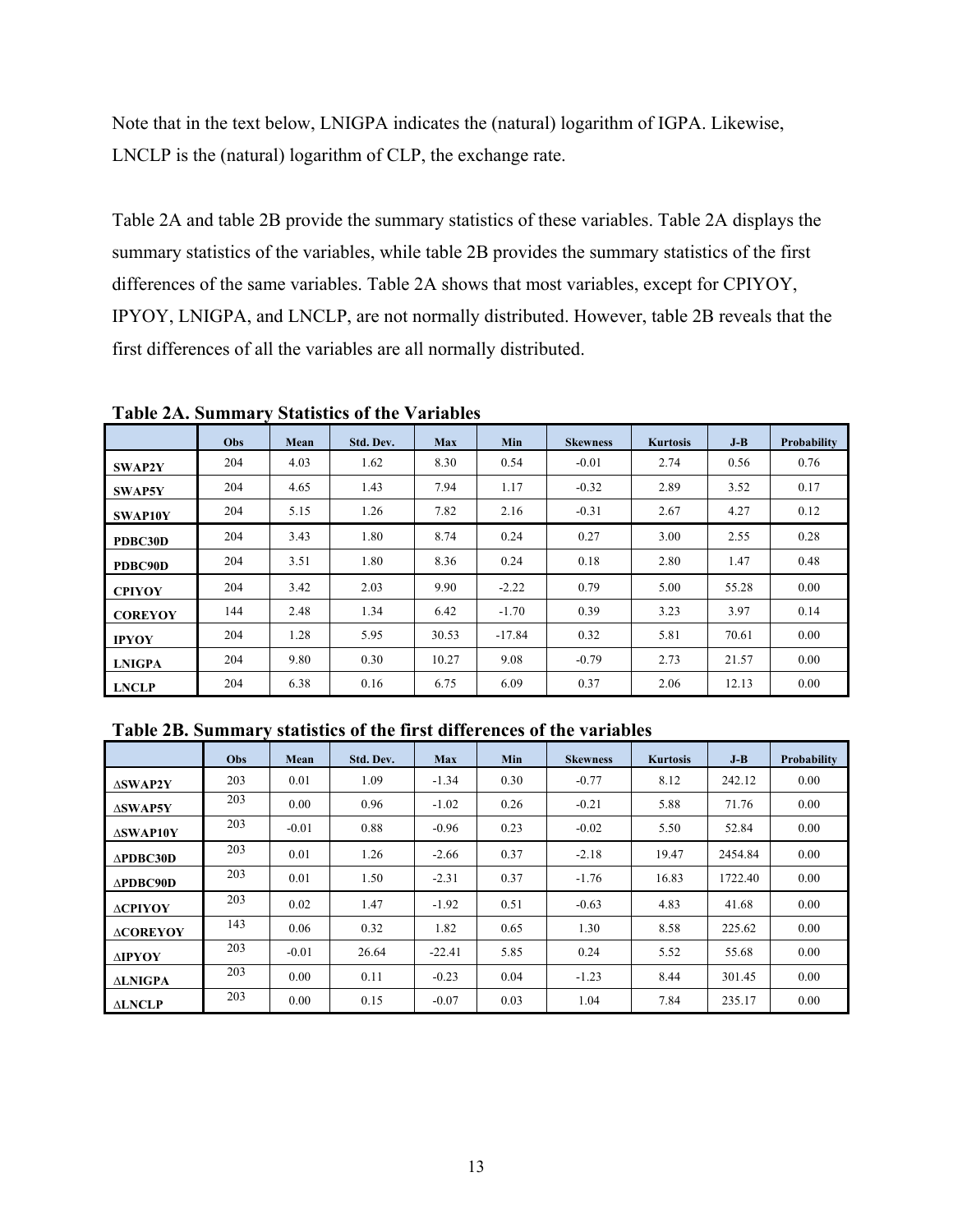The unit root tests are conducted using the automated Dickey-Fuller (ADF) tests (Dickey and Fuller 1979, 1981), while the stationarity tests are conducted using the Kwiatkowski, Phillips, Schmidt, and Shin (KPSS) tests (Kwiatkowski et al. 1992).

Table 3A displays the results of the unit root tests and the stationary tests for these variables. The results are mixed regarding swap yields, while PDBC rates are stationary with the intercept and trend inclusion in the test equation for an ADF unit root test but nonstationary otherwise. Similar mixed results are obtained in the KPSS stationary tests. Among the control variables, only the growth of industrial production yielded a stationary result in both types of tests. Other control variables are either nonstationary or show mixed results under different assumptions.

|                |             | <b>ADF Unit Root Tests (Ho: Nonstationary)</b> |              | <b>KPSS Tests (H<sub>0</sub>: Stationarity) tests</b> |              |  |  |
|----------------|-------------|------------------------------------------------|--------------|-------------------------------------------------------|--------------|--|--|
|                | <b>None</b> | Intercept                                      | <b>Trend</b> | Intercept                                             | <b>Trend</b> |  |  |
| <b>SWAP2Y</b>  | $-0.79$     | $-2.57$                                        | $-3.49**$    | $1.11***$                                             | 0.05         |  |  |
| <b>SWAP5Y</b>  | $-0.62$     | $-2.16$                                        | $-3.61**$    | $1.42***$                                             | 0.05         |  |  |
| SWAP10Y        | $-0.66$     | $-2.13$                                        | $-3.88**$    | $1.52***$                                             | 0.05         |  |  |
| PDBC30D        | $-1.00$     | $-2.67*$                                       | $-2.96*$     | $0.60**$                                              | 0.08         |  |  |
| PDBC90D        | $-1.17$     | $-3.21**$                                      | $-3.70**$    | $0.65**$                                              | 0.05         |  |  |
| <b>CPIYOY</b>  | $-0.53$     | $-2.38$                                        | $-2.27$      | 0.10                                                  | 0.05         |  |  |
| <b>COREYOY</b> | 0.82        | $-0.99$                                        | $-1.26$      | 0.37                                                  | $0.20**$     |  |  |
| <b>IPYOY</b>   | $-3.38***$  | $-3.50***$                                     | $-3.50**$    | 0.07                                                  | 0.07         |  |  |
| <b>LNIGPA</b>  | $-1.47$     | $-2.39$                                        | $-1.78$      | $1.32***$                                             | $0.24***$    |  |  |
| <b>LNCLP</b>   | $-0.79$     | $-0.67$                                        | $-2.51$      | $1.27***$                                             | $0.28***$    |  |  |

**Table 3A. Unit Root and Stationarity Tests of the Variables** 

**Note:** Significance levels \*\*\* for 1 percent, \*\* for 5 percent, and \* for 10 percent

Table 3B presents the unit root and the stationarity tests for the first differences of the variables. All the ADF unit root tests indicate the null hypothesis on nonstationarity can be rejected at the 1 percent level of significance for the first differences of all variables. The KPSS tests show that the null hypothesis of stationarity cannot be rejected for the first differences of these variables (except for the growth of industrial production at 10 percent significance under trend inclusion).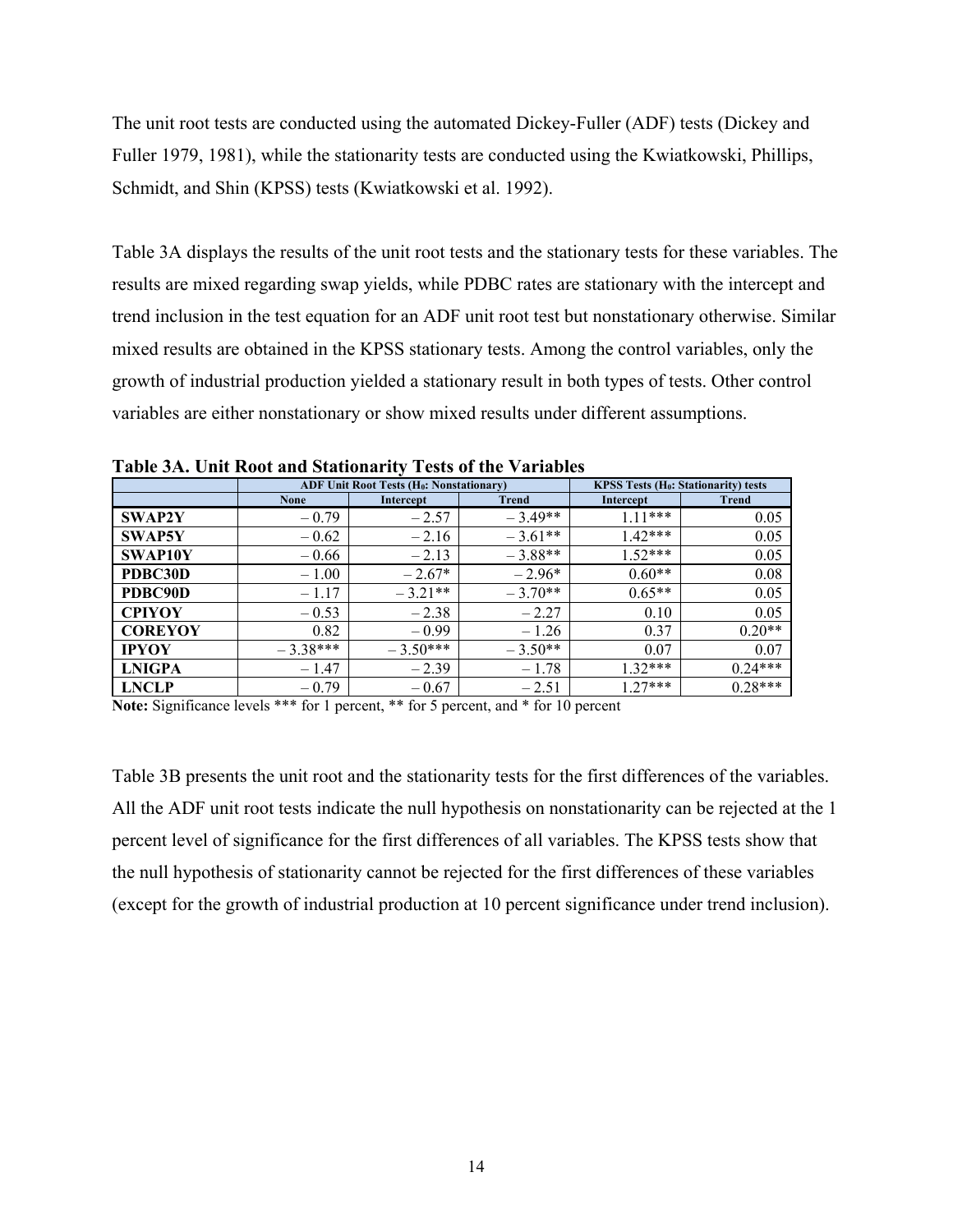|                     |             | <b>ADF Unit Root Test (H<sub>0</sub>: Nonstationary)</b> |              | <b>KPSS Test (H<sub>0</sub>: Stationarity)</b> |              |  |
|---------------------|-------------|----------------------------------------------------------|--------------|------------------------------------------------|--------------|--|
|                     | <b>None</b> | Intercept                                                | <b>Trend</b> | Intercept                                      | <b>Trend</b> |  |
| $\triangle SWAP2Y$  | $-7.11***$  | $-7.09***$                                               | $-7.09***$   | 0.08                                           | 0.07         |  |
| $\triangle$ SWAP5Y  | $-8.43***$  | $-8.41***$                                               | $-8.40***$   | 0.09                                           | 0.08         |  |
| <b>ASWAP10Y</b>     | $-8.96***$  | $-8.94***$                                               | $-8.93***$   | 0.08                                           | 0.06         |  |
| $\triangle PDBC30D$ | $-7.27***$  | $-7.24***$                                               | $-7.24***$   | 0.05                                           | 0.05         |  |
| $\triangle PDBC90D$ | $-5.31***$  | $-5.30***$                                               | $-5.28***$   | 0.06                                           | 0.06         |  |
| <b>ACPIYOY</b>      | $-6.06***$  | $-6.06***$                                               | $-6.06***$   | 0.06                                           | 0.05         |  |
| <b>ACOREYOY</b>     | $-5.90***$  | $-6.09***$                                               | $-6.07***$   | 0.20                                           | 0.19         |  |
| <b>AIPYOY</b>       | $-15.92***$ | $-15.88***$                                              | $-10.15***$  | 0.45                                           | $0.50*$      |  |
| <b>ALNIGPA</b>      | $-12.16***$ | $-12.25***$                                              | $-12.36***$  | 0.26                                           | 0.05         |  |
| <b>ALNCLP</b>       | $-10.28***$ | $-10.31***$                                              | $-10.39***$  | 0.19                                           | 0.03         |  |

**Table 3B. Unit Root and Stationarity Tests of the First Differences of the Variables** 

**Note:** Significance levels \*\*\* for 1 percent, \*\* for 5 percent, and \* for 10 percent

The unit root tests and the stationary tests imply that it is appropriate to econometrically model the month-over-month change in the swap yield using month-over-month change in the shortterm interest rate, change in inflation, change in the growth of industrial production, change in the log of the equity price index, and change in the exchange rate.

#### **VI. ECONOMETRIC MODELS AND EMPIRICAL RESULTS**

The autoregressive conditional heteroskedasticity (ARCH) Lagrange multiplier (LM) tests on ordinary least square (OLS) regressions of swap yield models are conducted to ascertain whether an ARCH framework is a suitable approach for econometrically modeling the dynamics of the swap yield. These models and their generalized version (GACRH) are specifically designed to model and forecast conditional variances.

ARCH models were introduced by Engle (1982) and GARCH by Bollerslev (1986) and Taylor (1986).<sup>2</sup> In ARCH and GARCH models, the variance of the dependent variable is a function of the past values of the dependent variable and independent, or exogenous, variables. This allows the analyst to model volatility over time.

<sup>&</sup>lt;sup>2</sup> For additional background information, including the econometric theory and some applications, see Bollerslev, Chou, and Kroner (1992) and Bollerslev, Engle, and Nelson (1994). These two papers provide comprehensive surveys of ACRH and GARCH models and their applications.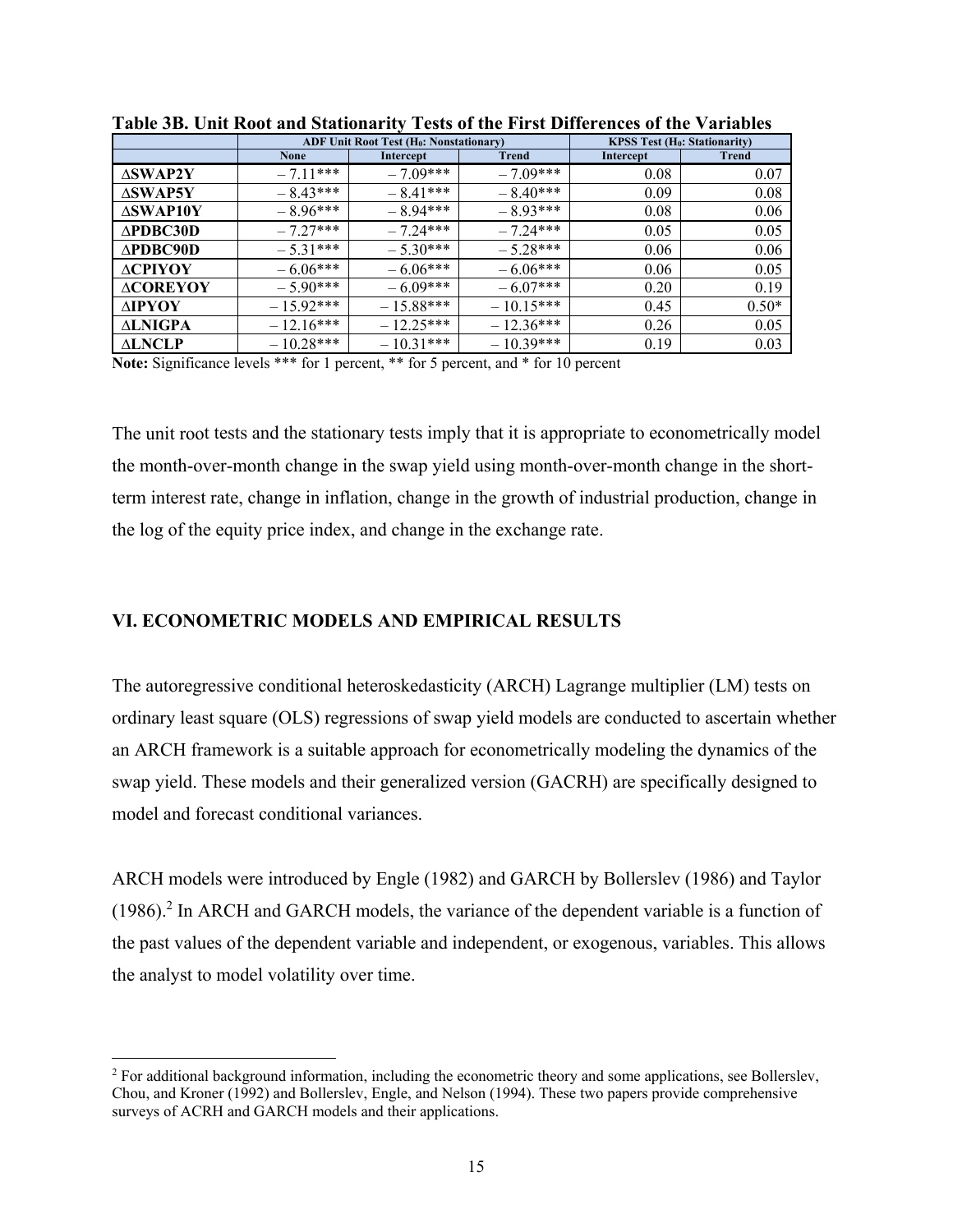The ARCH LM tests are given in table 4. The tests show that the presence of ARCH in the OLS regression models of the month-over-month change in the swap yield of different maturity tenors. These results clearly indicate that an ARCH-type model will be useful for estimating the relationship between the month-over-month change in the swap yield and the month-over-month change in the short-term interest rate in Chile, after controlling for other factors, by modeling the volatility.

| <b>Models</b> | <b>ASWAP2Y</b> | <b>ASWAP5Y</b>      | $\triangle$ SWAP10Y | <b>ASWAP2Y</b> | <b>ASWAP5Y</b>      | $\triangle$ SWAP10Y |  |  |
|---------------|----------------|---------------------|---------------------|----------------|---------------------|---------------------|--|--|
| Lags          |                | $\triangle PDBC30D$ |                     |                | $\triangle$ PDBC90D |                     |  |  |
|               | 9.23           | 7.25                | 13.85               | 15.71          | 9.91                | 13.38               |  |  |
|               | (0.00)         | (0.01)              | (0.00)              | (0.00)         | (0.00)              | (0.00)              |  |  |
| 4             | 5.14           | 5.77                | 6.31                | 7.73           | 5.83                | 6.60                |  |  |
|               | (0.00)         | (0.00)              | (0.00)              | (0.03)         | (0.00)              | (0.00)              |  |  |
| 8             | 2.72           | 4.05                | 3.96                | 4.23           | 4.33                | 4.00                |  |  |
|               | (0.01)         | (0.00)              | (0.00)              | (0.00)         | (0.00)              | (0.00)              |  |  |
| 12            | 1.91           | 2.73                | 2.84                | 2.89           | 3.23                | 2.96                |  |  |
|               | (0.04)         | (0.00)              | (0.00)              | (0.00)         | (0.00)              | (0.00)              |  |  |

**Table 4. ARCH LM Test** 

**Note:** OLS model includes the change in the short-term interest rate (∆PDBC30D, ∆PDBC9oD) and the controls (namely ∆CPIYOY, ∆IPYOY, ∆LNIGPA, and ∆LNCLP). *p*-values are in parenthesis.

To address these issues and allow the conditional variance of the error term to depend upon its previous own lags, the following standard  $GARCH(1,1)$  model is used here to econometrically analyze the dynamic of the swap yield.

$$
Y_t = \beta_0 + \beta_1 X_t + \varepsilon_t \tag{5}
$$

$$
\sigma_t^2 = \alpha_0 + \alpha_1 \varepsilon_{t-1}^2 + \gamma_1 \sigma_{t-1}^2 \tag{6}
$$

Here the current volatility of the error term is explained by the long-run average variance  $(\alpha_0)$ , the past values of the shocks, and the history of volatility.

The following GARCH(1,1) models are estimated as specified below: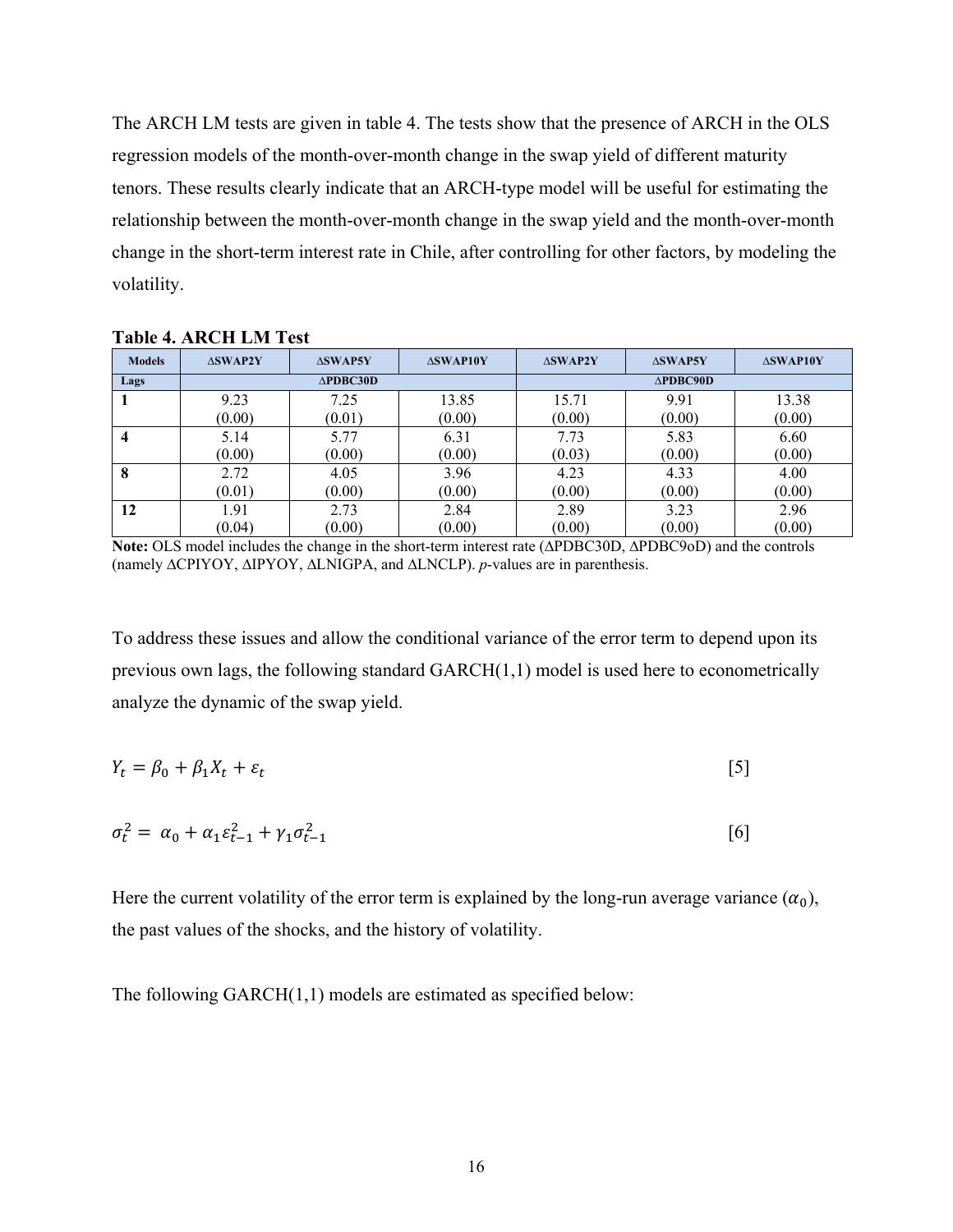$$
\Delta SWAP2Y = \varphi^{1}(C, \Delta PDBC90D, AR(1))
$$
\n
$$
[7]
$$
\n
$$
\Delta SWAP2Y = \varphi^{2}(C, \Delta PDBC90D, \Delta CPIYOY, \Delta IPYOY, \Delta R(1))
$$
\n
$$
[8]
$$
\n
$$
\Delta SWAP2Y = \varphi^{3}(C, \Delta PDBC90D, \Delta CPIYOY, \Delta IPYOY, \Delta LNIGPA, \Delta LNCLP, AR(1))
$$
\n
$$
[10]
$$
\n
$$
\Delta SWAP5Y = \varphi^{4}(C, \Delta PDBC90D, AR(1))
$$
\n
$$
[11]
$$
\n
$$
\Delta SWAP5Y = \varphi^{5}(C, \Delta PDBC90D, \Delta CPIYOY, \Delta IPYOY, \Delta R(1))
$$
\n
$$
[11]
$$
\n
$$
\Delta SWAP5Y = \varphi^{6}(C, \Delta PDBC90D, \Delta CPIYOY, \Delta IPYOY, \Delta LNIGPA, \Delta LNCLP, AR(1))
$$
\n
$$
[12]
$$
\n
$$
\Delta SWAP10Y = \varphi^{7}(C, \Delta PDBC90D, \Delta CPIYOY, \Delta IPYOY, \Delta R(1))
$$
\n
$$
[13]
$$
\n
$$
\Delta SWAP10Y = \varphi^{9}(C, \Delta PDBC90D, \Delta CPIYOY, \Delta IPYOY, \Delta LNIGPA, \Delta LNCLP, AR(1))
$$
\n
$$
[14]
$$
\n
$$
\Delta SWAP2Y = \psi^{1}(C, \Delta PDBC30D, \Delta CPIYOY, \Delta IPYOY, \Delta R(1))
$$
\n
$$
[16]
$$
\n
$$
\Delta SWAP2Y = \psi^{2}(C, \Delta PDBC30D, \Delta CPIYOY, \Delta IPYOY, \Delta LNIGPA, \Delta LNCLP, AR(1))
$$
\n
$$
[17]
$$
\n
$$
\Delta SWAP2Y = \psi^{2}(C, \Delta PDBC30D, \Delta CPIYOY, \Delta IPYOY, \Delta LNIGPA, \Delta LNCLP, AR(1))
$$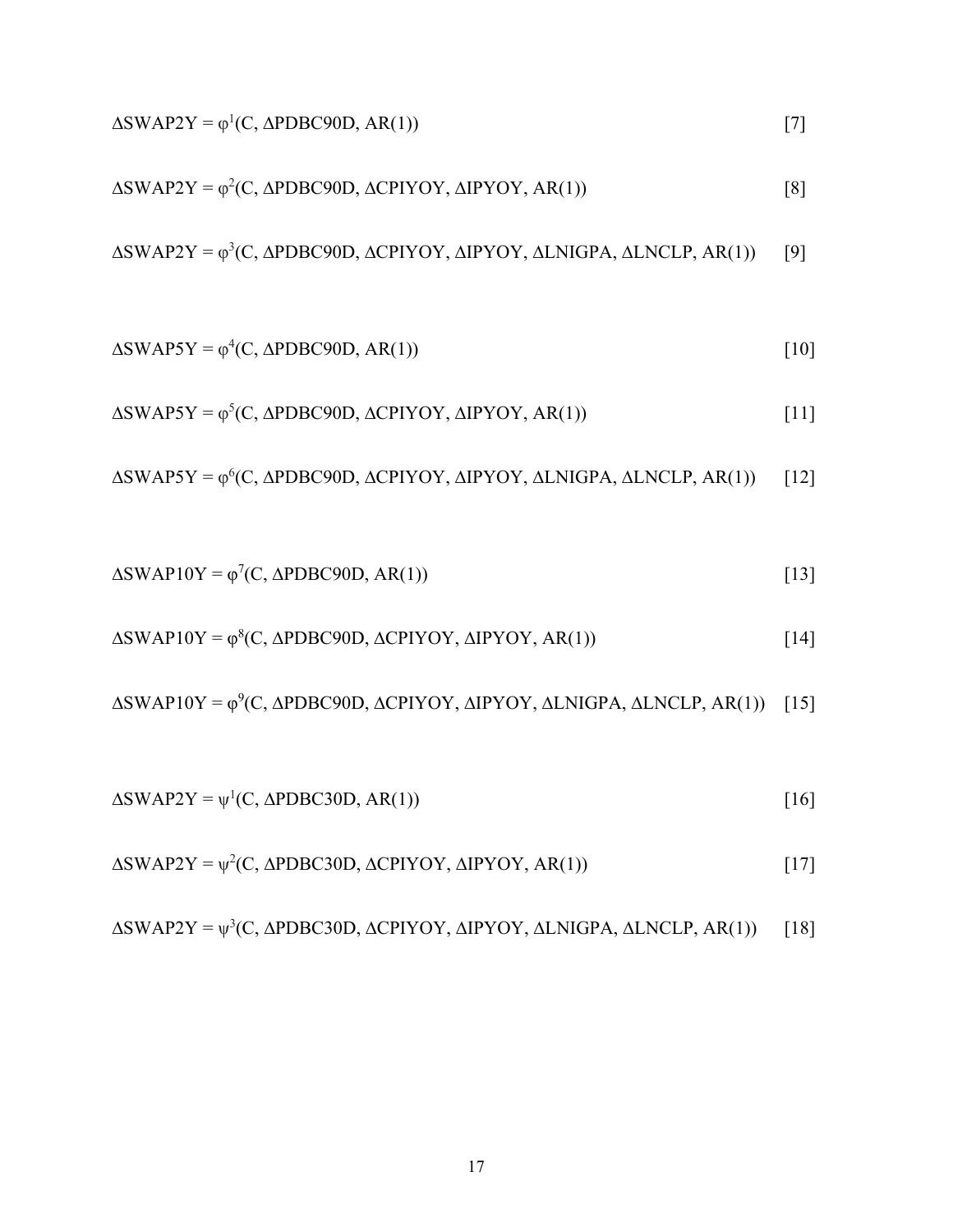$$
\Delta SWAP5Y = \psi^4(C, \Delta PDBC30D, AR(1))
$$
 [19]

$$
\Delta SWAP5Y = \psi^5(C, \Delta PDBC30D, \Delta CPIYOY, \Delta IPYOY, AR(1))
$$
\n[20]

 $\Delta$ SWAP5Y =  $\psi^6$ (C,  $\Delta$ PDBC30D,  $\Delta$ CPIYOY,  $\Delta$ IPYOY,  $\Delta$ LNIGPA,  $\Delta$ LNCLP,  $AR(1)$ ) [21]

$$
\Delta SWAP10Y = \psi^{7}(C, \Delta PDBC30D, AR(1))
$$
\n[22]

$$
\Delta SWAP10Y = \psi^8(C, \Delta PDBC30D, \Delta CPIYOY, \Delta IPYOY, AR(1))
$$
\n[23]

$$
\Delta SWAP10Y = \psi^{9}(C, \Delta PDBC30D, \Delta CPIYOY, \Delta IPYOY, \Delta LNIGPA, \Delta LNCLP, AR(1)) [24]
$$

The main results for the GARCH(1,1) models are presented in table 5A and table 5B using ∆PDBC90D and ∆PDBC30D respectively as the month-over-month change in the short-term interest rate. The swap rates for two, five and ten years are modeled by adding various control variables (namely ∆CPIYOY, ∆IPYOY, ∆LNIGPA, and ∆LNCLP). An autoregressive term (AR(1)) is added to control for the autocorrelation in the models. Model diagnostic information and the results of postestimation diagnostic tests are also displayed in these tables. The correlograms (autocorrelations and partial autocorrelations) of the standardized residuals from the estimated GARCH(1,1) models with ∆PDBC90D and ∆PDBC30D, respectively, are provided in appendix A and appendix B.

In the mean equation of table 5A, the effect of ∆PDBC90D on ∆SWAP2Y and ∆SWAP5Y is positive and statistically significant. However, its effect on ∆SWAP10Y is positive but not statistically significant. This means that the change in the short-term interest rate has clear, definitive, and statistically significant effects on the frontend and the belly of the interbank swap yield curve but not on the backend of the swap yield curve. The effects of ∆CPIYOY and ∆IPYOY on the swap yield of different maturity tenors are positive but mostly not statistically significant. Among the control variables, the change in the log of the Chilean equity price index has a positive and statistically significant effect on the change in the swap yield of all maturity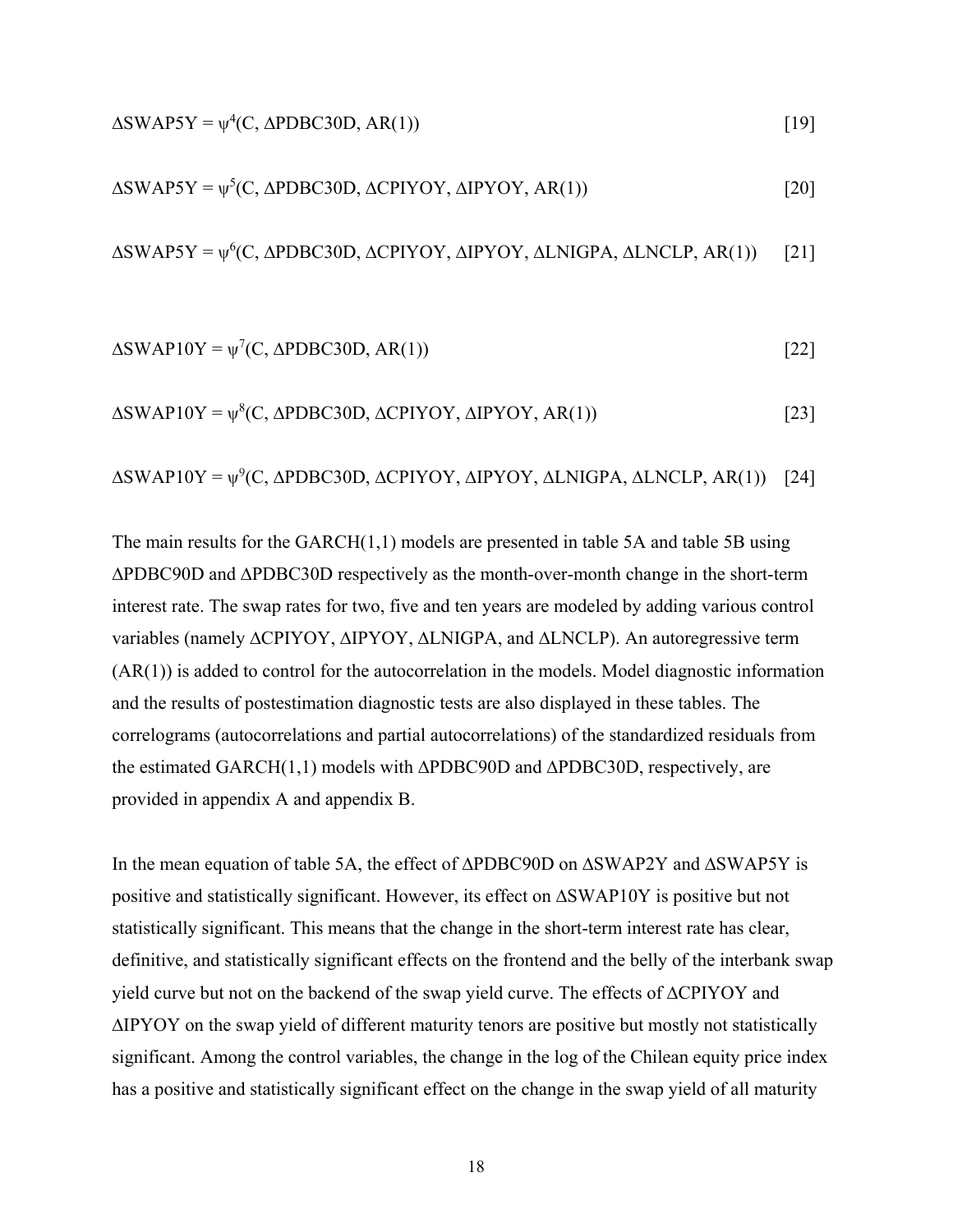tenors. This means as that a rise (fall) in the equity price index is associated with an increase (decline) in the swap yields of different maturities. The results also show the change in the log of the exchange rate of the Chilean peso against the US dollar has a positive and statistically significant effect on ∆SWAP5Y and ∆SWAP10Y. However, its effect on ∆SWAP2Y is negative but not statistically significant. The AR(1) term has positive and statistically significant effect on the swap yield of all three maturity tenors.

The parameters in the variance equation are statistically significant. The significant ARCH coefficient implies that a volatility shock today feeds into the next month's volatility. The significant GARCH coefficient indicates a large shock (either positive or negative) will lead to a large variance in the forecast for a long period of time. The sum of the ARCH and the GARCH coefficients measures the rate at which the volatility effect fades over time. Since the sum is high, the shocks to the conditional variance are persistent and clustered over time.

Table 5B shows that ∆PDBC30D has pretty much the same effect as that of ∆PDBC90D on the swap yield of different maturity tenors. The effect of ∆PDBC30D on not just ∆SWAP2Y and ∆SWAP5Y but also on ∆SWAP10Y is positive and statistically significant. However, the effect's magnitude on the change in the swap yields of longer maturity tenors is smaller. The effects of ∆CPIYOY and ∆IPYOY on the swap yield of different tenors are positive but mostly not statistically significant. The effect of ∆LNIGPA on the swap yield is always positive and statistically significant while the effect of ∆LNCLP on the swap yield is always positive and sometimes statistically significant. The effect of the AR(1) term is always positive and statistically significant.

In the models with ∆PDBC30D, the ARCH and the GACRH coefficients in the variance equation are both statistically significant. The sum of the two coefficients is closer to one than in the models presented earlier in table 5A. This indicates strong evidence of the persistence and clustering of the variance in the error terms. Here, too, the positive and statistically significant ARCH coefficient implies that a volatility shock today feeds into the next month's volatility. The positive and statistically significant GARCH coefficient indicates a large shock (either positive or negative) will lead to a large variance in the forecast for a long period of time.

19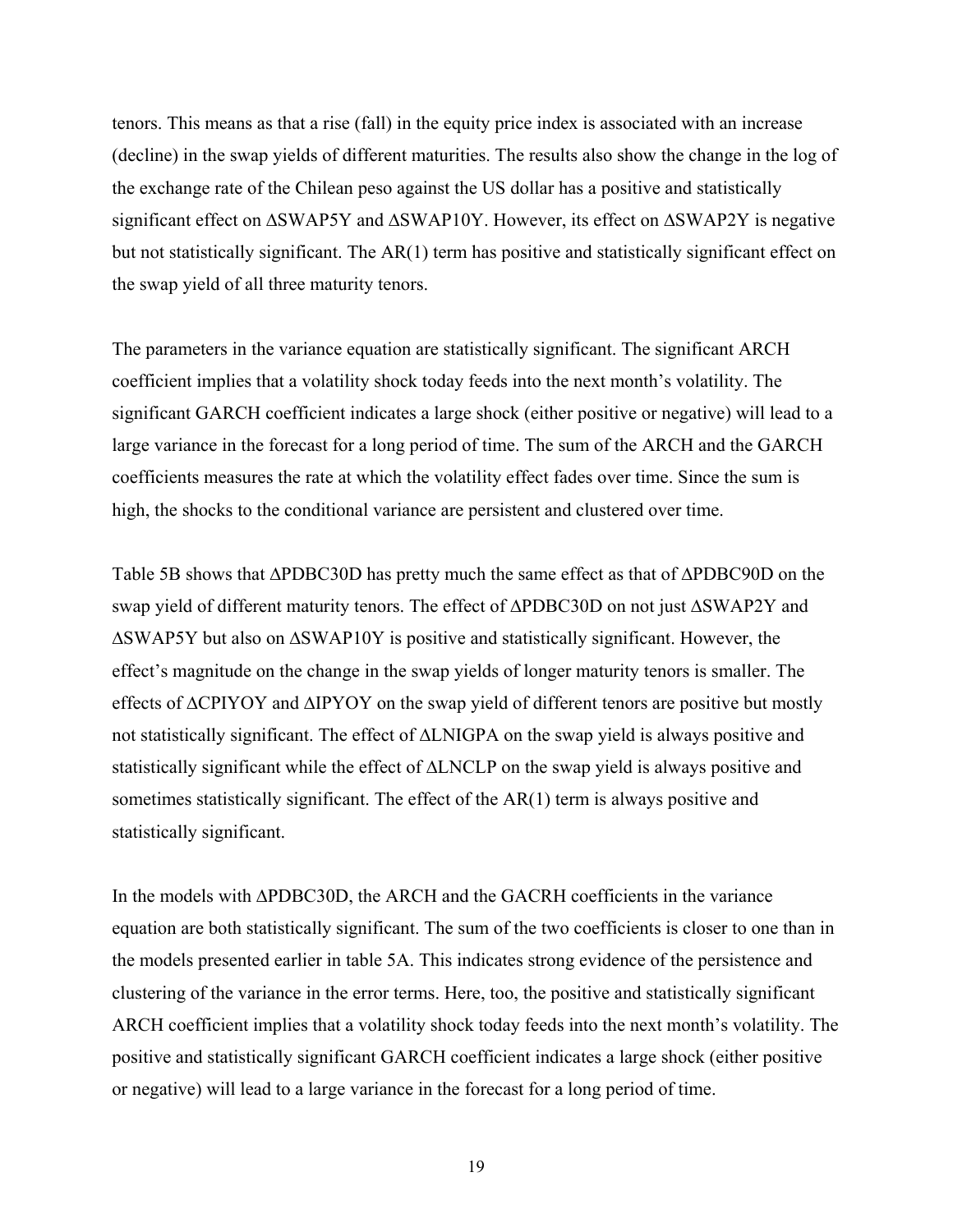It is useful to have some perspective on the financial market volatility that can affect the interbank swap yields and financial conditions in Chile. Chile is a high-income emerging market but it is subject to financial shocks, international trade slowdowns, and global economic pressures. Exports of goods and services account for nearly one-third of the country's nominal GDP. Commodities make up nearly 60 percent of Chile's total exports. Copper is the country's main export, providing around 20 percent of government revenue. Due to the high share of exports in nominal GDP and its dependence on the revenue from the export of copper, Chile's financial markets and its economy can exhibit volatility emanating from the uncertainty regarding fluctuations in commodity prices (especially the international price of copper) and global industrial production, as well as turbulence in overseas financial markets and economic shocks.

Postestimation tests for these models show support for the GARCH approach to the econometric modeling of the swap yield of various maturity tenors as evinced by the ARCH LM tests. The models do not have any autocorrelation problems and the standardized residuals are normally distributed. The correlograms in appendix A and appendix B show that there is no remaining autocorrelation in the mean equation and that the chosen models are correctly specified.

The models are re-estimated by replacing inflation with core inflation as a control variable. The results, which are displayed in appendix C, are comparable to the original models.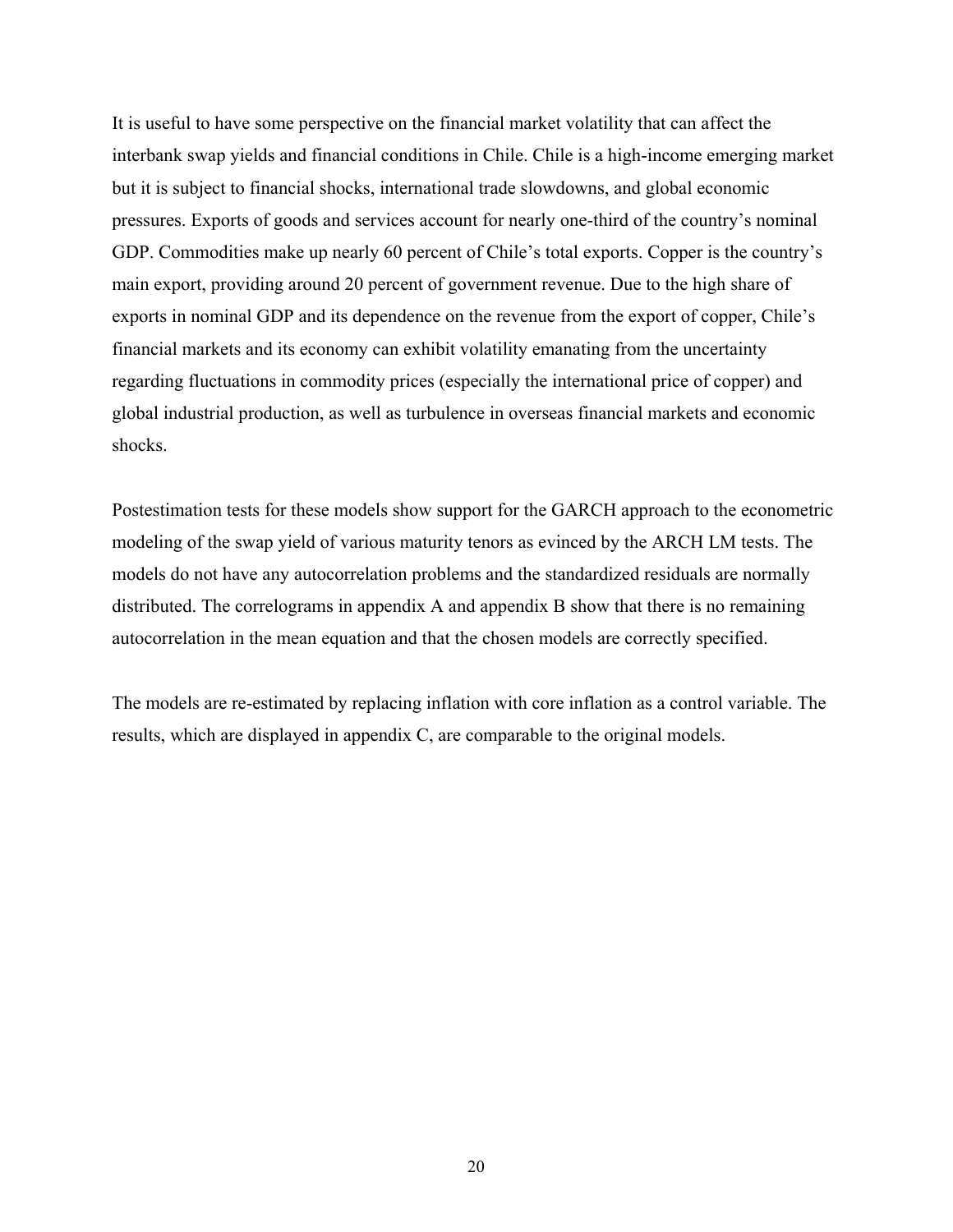|                     | <b>ASWAP2Y</b> | <b>ASWAP2Y</b> | $\triangle SWAP2Y$ | <b>ASWAP5Y</b>           | $\triangle SWAP5Y$ | $\Delta \textbf{SWAP5Y}$ | <b>ASWAP10Y</b> | $\Delta$ SWAP10Y | $\Delta$ SWAP10Y |
|---------------------|----------------|----------------|--------------------|--------------------------|--------------------|--------------------------|-----------------|------------------|------------------|
|                     |                |                |                    | <b>Mean Equation</b>     |                    |                          |                 |                  |                  |
| Intercept           | $-0.01$        | $-0.01$        | $-0.01$            | $-0.005$                 | $-0.01$            | $-0.01$                  | $-0.003$        | $-0.005$         | $-0.01$          |
|                     | (0.84)         | (0.83)         | (0.71)             | (0.83)                   | (0.72)             | (0.54)                   | (0.84)          | (0.82)           | (0.64)           |
| <b>∆PDBC90D</b>     | 0.29           | 0.29           | 0.31               | 0.13                     | 0.12               | 0.13                     | 0.05            | 0.04             | 0.04             |
|                     | (0.00)         | (0.00)         | (0.00)             | (0.00)                   | (0.00)             | (0.00)                   | (0.24)          | (0.31)           | (0.35)           |
| ΔΟΡΙΥΟΥ             |                | 0.02           | 0.02               |                          | 0.03               | 0.02                     |                 | 0.02             | 0.01             |
|                     |                | (0.61)         | (0.57)             |                          | (0.31)             | (0.53)                   |                 | (0.48)           | (0.81)           |
| ΔΙΡΥΟΥ              |                | 0.004          | 0.003              |                          | 0.003              | 0.002                    |                 | 0.002            | 0.002            |
|                     |                | (0.07)         | (0.14)             |                          | (0.25)             | (0.35)                   |                 | (0.20)           | (0.18)           |
| <b>ALNIGPA</b>      |                |                | 0.81               |                          |                    | 0.80                     |                 |                  | 0.43             |
|                     |                |                | (0.01)             |                          |                    | (0.03)                   |                 |                  | (0.27)           |
| <b>ALNCLP</b>       |                |                | $-0.18$            |                          |                    | 0.98                     |                 |                  | 1.55             |
|                     |                |                | (0.73)             |                          |                    | (0.05)                   |                 |                  | (0.00)           |
| AR(1)               | 0.41           | 0.40           | 0.38               | 0.33                     | 0.33               | 0.34                     | 0.37            | 0.35             | 0.37             |
|                     | (0.00)         | (0.00)         | (0.00)             | (0.00)                   | (0.00)             | (0.00)                   | (0.00)          | (0.00)           | (0.00)           |
|                     |                |                |                    | <b>Variance Equation</b> |                    |                          |                 |                  |                  |
| Intercept           | 0.01           | 0.01           | 0.01               | 0.01                     | 0.01               | 0.01                     | 0.01            | 0.005            | 0.004            |
|                     | (0.15)         | (0.16)         | (0.15)             | (0.20)                   | (0.21)             | (0.23)                   | (0.13)          | (0.13)           | (0.17)           |
| <b>ARCH</b>         | 0.13           | 0.15           | 0.19               | 0.13                     | 0.13               | 0.14                     | 0.13            | 0.13             | 0.14             |
|                     | (0.03)         | (0.03)         | (0.04)             | (0.08)                   | (0.07)             | (0.08)                   | (0.01)          | (0.01)           | (0.02)           |
| <b>GARCH</b>        | 0.73           | 0.70           | 0.67               | 0.72                     | 0.75               | 0.75                     | 0.71            | 0.74             | 0.77             |
|                     | (0.00)         | (0.00)         | (0.00)             | (0.00)                   | (0.00)             | (0.00)                   | (0.00)          | (0.00)           | (0.00)           |
|                     |                |                |                    | <b>Model Information</b> |                    |                          |                 |                  |                  |
| Obs                 | 202            | 202            | 202                | 202                      | 202                | 202                      | 202             | 202              | 202              |
| Adj $R^2$           | 0.43           | 0.43           | 0.44               | 0.26                     | 0.25               | 0.26                     | 0.19            | 0.18             | 0.19             |
| <b>AIC</b>          | $-0.14$        | $-0.13$        | $-0.14$            | $-0.20$                  | $-0.19$            | $-0.19$                  | $-0.35$         | $-0.34$          | $-0.36$          |
|                     |                |                |                    | <b>Diagnostic Tests</b>  |                    |                          |                 |                  |                  |
| <b>ARCH LM</b>      | 0.76           | 0.88           | 1.06               | 0.93                     | 0.85               | 0.67                     | 0.67            | 0.54             | 0.42             |
| $(12 \text{ lags})$ | (0.69)         | (0.57)         | (0.40)             | (0.51)                   | (0.60)             | (0.77)                   | (0.78)          | (0.88)           | (0.95)           |
| <b>DW Stat</b>      | 1.88           | 1.90           | 1.90               | 1.80                     | 1.82               | 1.82                     | 1.84            | 1.85             | 1.82             |
| <b>JQB</b>          | 46.69          | 33.78          | 18.39              | 13.96                    | 13.61              | 11.09                    | 7.25            | 6.73             | 6.28             |
|                     | (0.00)         | (0.00)         | (0.00)             | (0.00)                   | (0.00)             | (0.00)                   | (0.03)          | (0.04)           | (0.05)           |

## **Table 5A. GARCH (1,1) Model (with ∆PDBC90D)**

**Note:** all vars are in diff, *p*-values are in parenthesis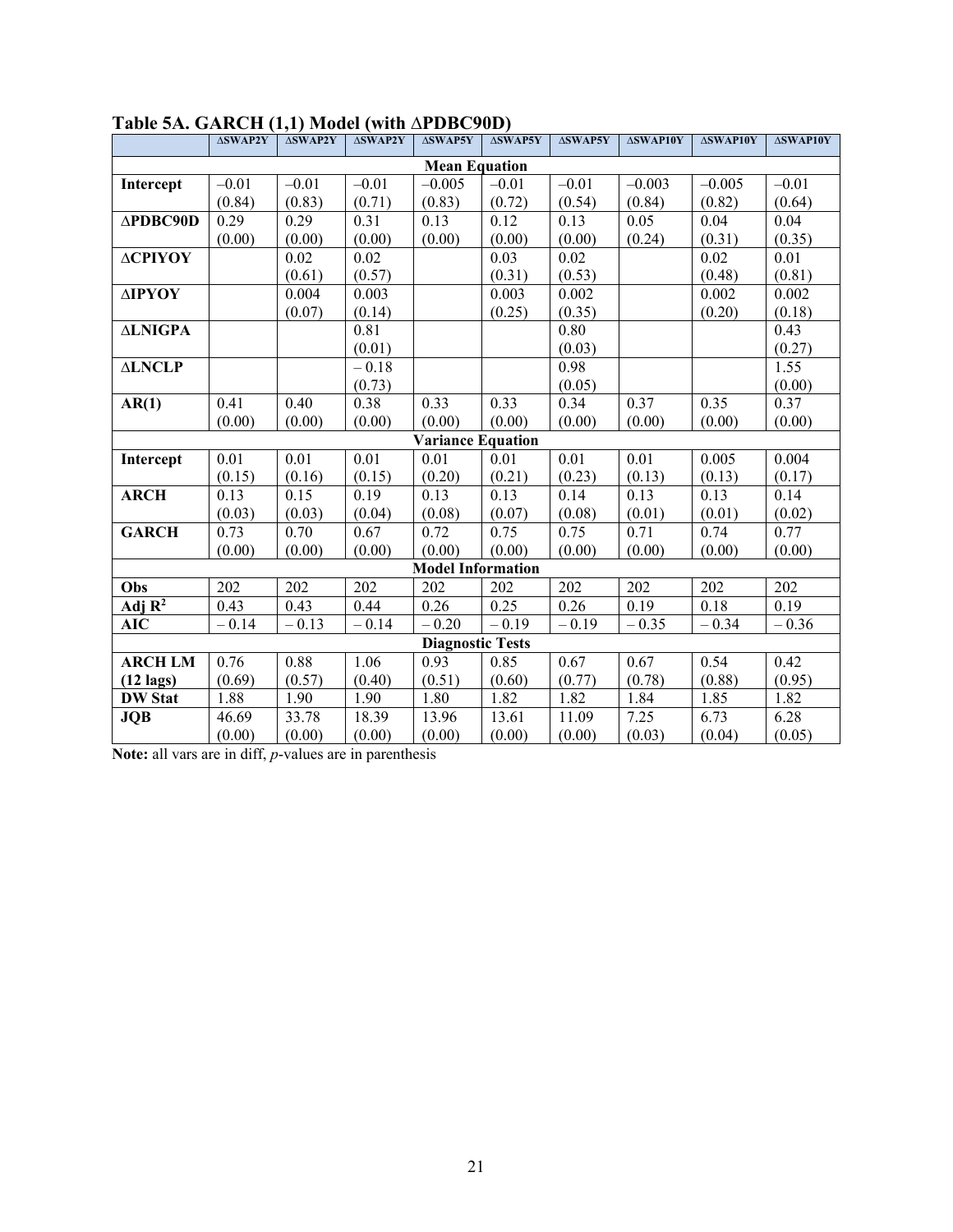|                     | <b>ASWAP2Y</b> | <b>ASWAP2Y</b> | ∆SWAP2Y | <b>ASWAP5Y</b>           | <b>ASWAP5Y</b> | ∆SWAP5Y | <b>ASWAP10Y</b> | <b>ASWAP10Y</b> | $\Delta$ SWAP10Y |
|---------------------|----------------|----------------|---------|--------------------------|----------------|---------|-----------------|-----------------|------------------|
|                     |                |                |         | <b>Mean Equation</b>     |                |         |                 |                 |                  |
| Intercept           | $-0.003$       | $-0.004$       | $-0.01$ | $-0.002$                 | $-0.005$       | $-0.01$ | $-0.004$        | $-0.01$         | $-0.01$          |
|                     | (0.89)         | (0.86)         | (0.75)  | (0.92)                   | (0.82)         | (0.56)  | (0.85)          | (0.76)          | (0.64)           |
| $\triangle PDBC30D$ | 0.38           | 0.38           | 0.38    | 0.23                     | 0.23           | 0.25    | 0.14            | 0.14            | 0.04             |
|                     | (0.00)         | (0.00)         | (0.00)  | (0.00)                   | (0.00)         | (0.00)  | (0.00)          | (0.00)          | (0.35)           |
| ΔΟΡΙΥΟΥ             |                | 0.02           | 0.02    |                          | 0.05           | 0.03    |                 | 0.03            | 0.01             |
|                     |                | (0.51)         | (0.50)  |                          | (0.13)         | (0.35)  |                 | (0.33)          | (0.81)           |
| ΔΙΡΥΟΥ              |                | 0.003          | 0.002   |                          | 0.002          | 0.002   |                 | 0.002           | 0.002            |
|                     |                | (0.15)         | (0.19)  |                          | (0.26)         | (0.33)  |                 | (0.19)          | (0.18)           |
| <b>ALNIGPA</b>      |                |                | 0.79    |                          |                | 0.82    |                 |                 | 0.43             |
|                     |                |                | (0.01)  |                          |                | (0.03)  |                 |                 | (0.27)           |
| <b>ALNCLP</b>       |                |                | 0.40    |                          |                | 1.42    |                 |                 | 1.55             |
|                     |                |                | (0.50)  |                          |                | (0.02)  |                 |                 | (0.00)           |
| AR(1)               | 0.39           | 0.38           | 0.37    | 0.34                     | 0.32           | 0.34    | 0.35            | 0.33            | 0.37             |
|                     | (0.00)         | (0.00)         | (0.00)  | (0.00)                   | (0.00)         | (0.00)  | (0.00)          | (0.00)          | (0.00)           |
|                     |                |                |         | <b>Variance Equation</b> |                |         |                 |                 |                  |
| Intercept           | 0.002          | 0.002          | 0.002   | 0.003                    | 0.002          | 0.002   | 0.004           | 0.002           | 0.004            |
|                     | (0.13)         | (0.17)         | (0.17)  | (0.30)                   | (0.22)         | (0.28)  | (0.17)          | (0.18)          | (0.17)           |
| <b>ARCH</b>         | 0.08           | 0.09           | 0.10    | 0.08                     | 0.08           | 0.09    | 0.11            | 0.11            | 0.14             |
|                     | (0.03)         | (0.04)         | (0.04)  | (0.08)                   | (0.03)         | (0.06)  | (0.03)          | (0.02)          | (0.02)           |
| <b>GARCH</b>        | 0.88           | 0.87           | 0.84    | 0.85                     | 0.88           | 0.87    | 0.79            | 0.84            | 0.77             |
|                     | (0.00)         | (0.00)         | (0.00)  | (0.00)                   | (0.00)         | (0.00)  | (0.00)          | (0.00)          | (0.00)           |
|                     |                |                |         | <b>Model Information</b> |                |         |                 |                 |                  |
| Obs                 | 202            | 202            | 202     | 202                      | 202            | 202     | 202             | 202             | 202              |
| Adj $\mathbf{R}^2$  | 0.47           | 0.47           | 0.48    | 0.31                     | 0.30           | 0.31    | 0.22            | 0.21            | 0.19             |
| <b>AIC</b>          | $-0.21$        | $-0.20$        | $-0.21$ | $-0.24$                  | $-0.23$        | $-0.25$ | $-0.37$         | $-0.37$         | $-0.36$          |
|                     |                |                |         | <b>Diagnostic Tests</b>  |                |         |                 |                 |                  |
| <b>ARCH LM</b>      | 1.46           | 1.56           | 1.09    | 0.46                     | 0.49           | 0.34    | 0.51            | 0.41            | 0.67             |
| $(12 \text{ lags})$ | (0.14)         | (0.11)         | (0.37)  | (0.93)                   | (0.92)         | (0.98)  | (0.90)          | (0.96)          | (0.79)           |
| <b>DW Stat</b>      | 1.88           | 1.90           | 1.88    | 1.80                     | 1.82           | 1.80    | 1.82            | 1.81            | 1.82             |
| <b>JQB</b>          | 9.36           | 8.59           | 4.60    | 12.60                    | 11.72          | 7.22    | 4.95            | 4.04            | 6.28             |
|                     | (0.01)         | (0.01)         | (0.10)  | (0.00)                   | (0.00)         | (0.03)  | (0.08)          | (0.13)          | (0.05)           |

#### **Table 5B. GARCH (1,1) Model (with ∆PDBC30D)**

**Note:** all vars are in diff, *p*-values are in parenthesis

#### **VII. THE IMPLICATIONS OF THE EMPIRICAL FINDINGS**

The empirical findings reported in this paper have consequential implications for macroeconomic and financial theory, monetary policy, banking regulations, asset allocation, and risk management.

First, the findings show that the BCCH's actions on its policy rate and other monetary policy measures can have a noticeable effect on the interbank swap yield through the changes in the short-term interest rate. An increase (decrease) in the short-term interest rate is associated with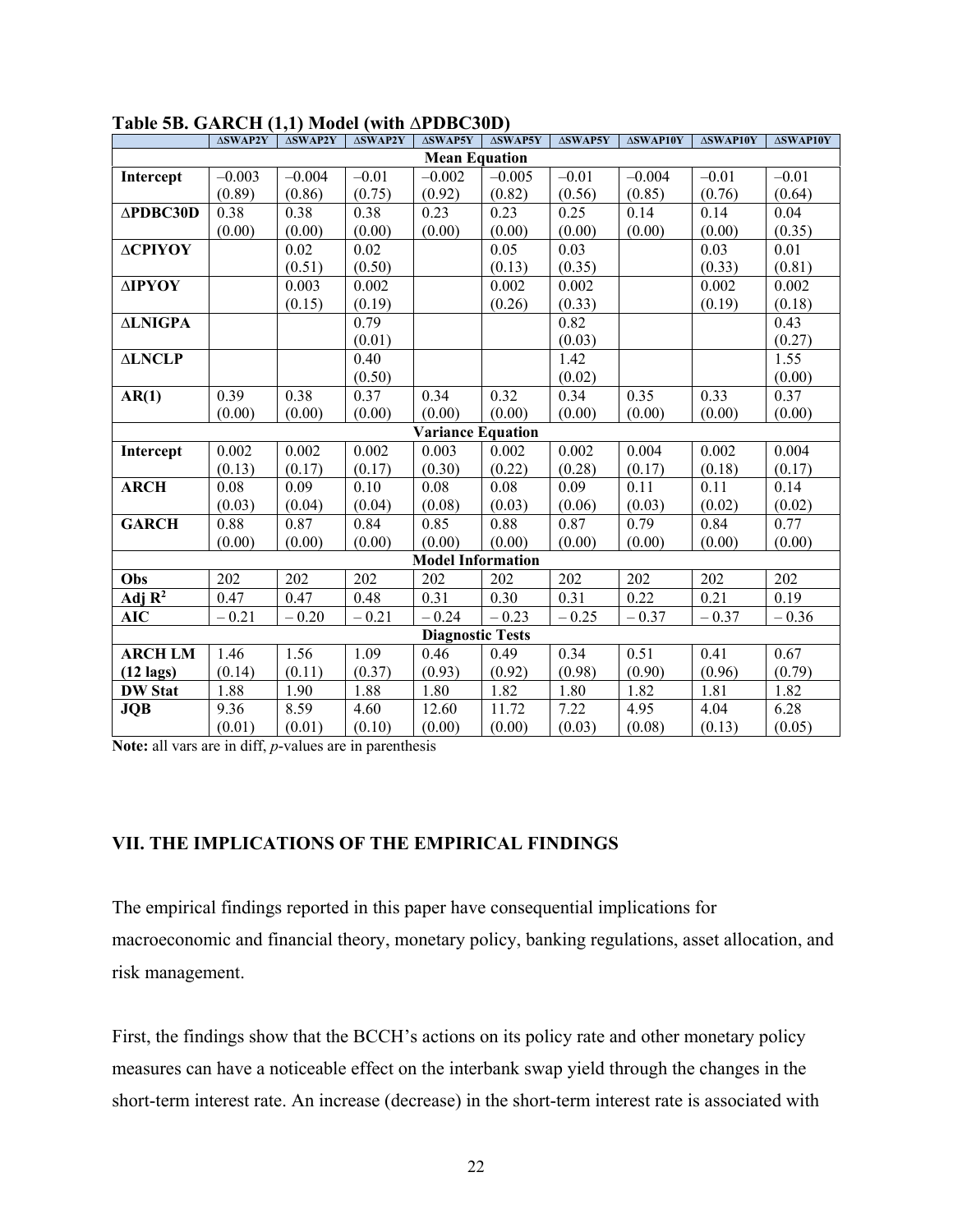the rise (fall) in the swap yield. This shows that the BCCH's monetary policy can have a powerful impact on the financial conditions of financial institutions and other enterprises, as well as on the financial system.

Second, the empirical findings show that a rise (decline) in inflation and the growth of industrial production is usually associated with a higher (lower) swap yield, even though these effects are not statistically significant. This means that when the effective demand increases (decreases), which is often associated with inflation and the growth of industrial production, the interbank swap yield will tend to rise (fall).

Third, the findings associate the rise (decline) of the log of the equity price index with a higher (lower) swap yield. This implies that the swap buyer will receive a higher (lower) variable interest payments on swaps when financial markets are buoyant (sluggish) and rising (declining).

Fourth, the findings also relate the depreciation (appreciation) of the log of the exchange rate (the Chilean peso per US dollar) to a higher (lower) swap yield. This means that as the Chilean peso depreciates (appreciates) the buyer of the interest rate swap will receive a higher (lower) variable interest payment from the seller of the interest rate swap.

The empirical findings of the paper reinforce the view that the central bank can exert enormous influence on financial markets. The findings also support the notion that the central bank's actions influence the pricing of fixed income securities and derivatives, such as interbank interest rate swaps, through its monetary policy (Bindseil 2004; Fullwiler [2008] 2017).

#### **VIII. CONCLUSION**

The empirical analysis reveals that the month-over-month change in the short-term interest rate has an economically and statistically significant effect on the month-over-month change in the interbank swap yield of different maturity tenors after controlling for the month-over-month changes in several important macroeconomic and financial variables, such as inflation, the

23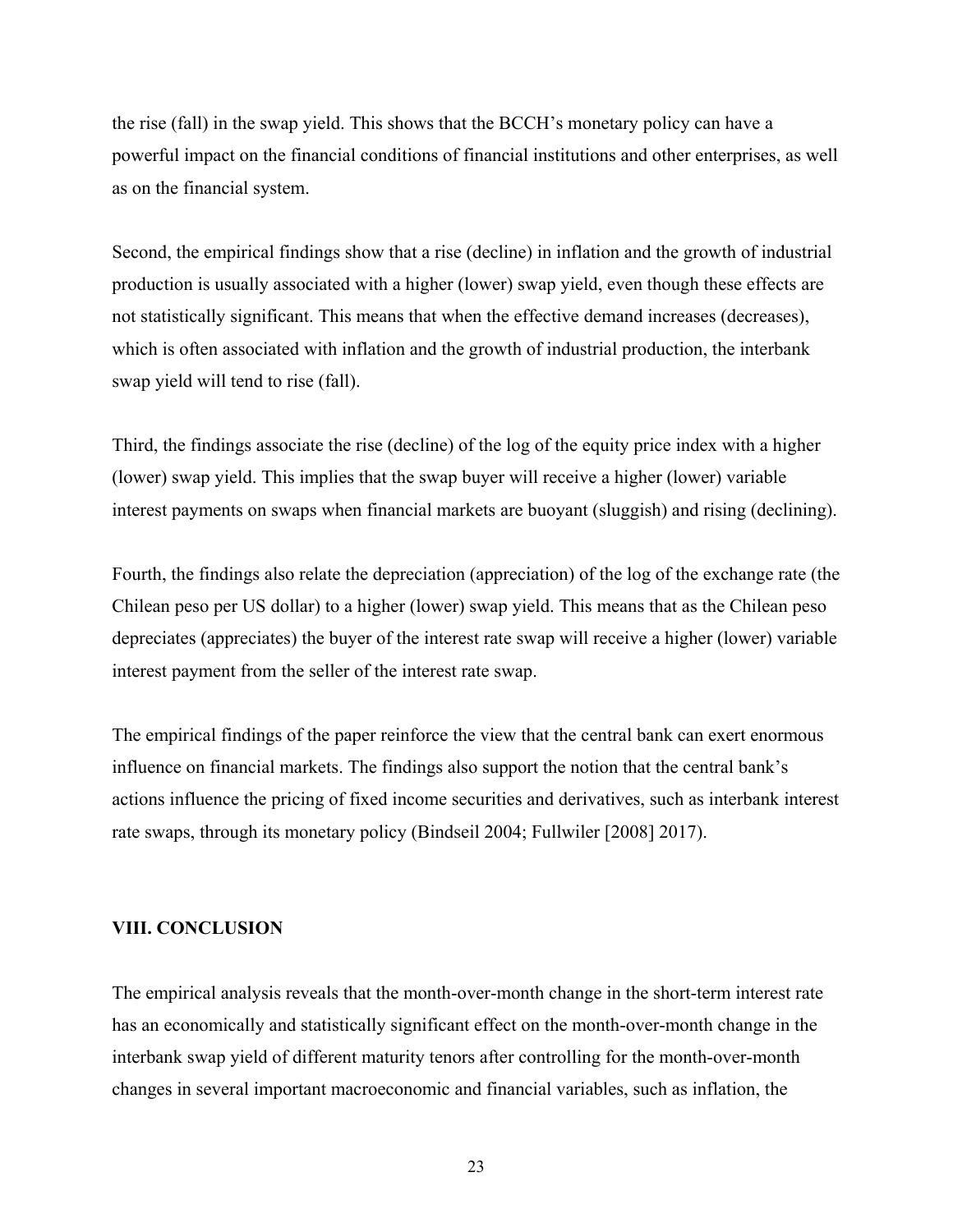growth of industrial production, the logarithm of the equity price index, and the logarithm of the exchange rate. This shows that the central bank's monetary policy action, through its effect on the change in the short-term interest rate, influences the interbank swap yield. This finding demonstrates the central bank's ability to influence financial institutions' borrowing and lending rates over different time horizons. Given the growing importance of interbank interest rate swaps and other derivatives on the banking industry, financial intermediation, financial markets, and corporate finance, it is a substantive finding with implications for monetary policy, bank regulations, asset allocation, and risk management. This finding has repercussions for the private sector's marginal efficiency of capital, investment decisions, profitability, and leveraging decisions.

There is a paucity of literature on the empirical modeling of the interbank swap yield. The findings of this paper illuminate the macroeconomic and financial factors that produce interbank swap yield dynamics. These findings are not only germane to understanding such dynamics in Chile and other Latin American countries, but also elsewhere in both emerging markets and advanced countries. It is hoped that these findings with generate more detailed empirical studies of swap yields in other emerging markets and advanced countries and advance the empirical modeling of long-term swap yields.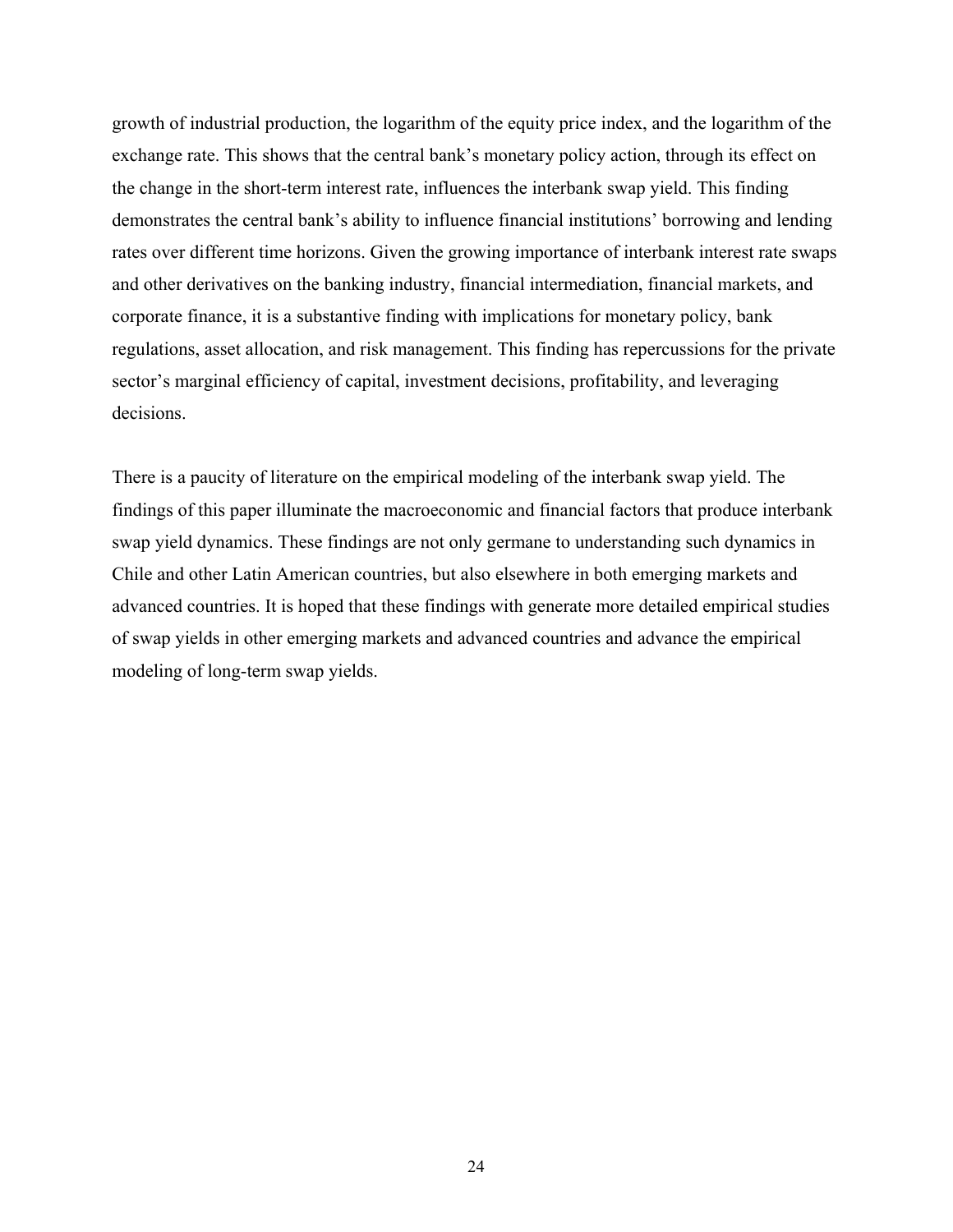#### **REFERENCES**

- Akram, T. 2021. "A Simple Model of the Long-Term Interest Rate." *Journal of Post Keynesian Economics* 45(1): 130–44.
	- ———. 2022. "Multifactor Keynesian Models of the Long-Term Interest Rate." *Applied Economics Letters*. http://dx.doi.org/10.1080/13504851.2022.2041174 (online first).
- Akram, T., and H. Li. 2020a. "An Inquiry Concerning Long-Term U.S. Interest Rates." *Applied Economics* 52(24): 2594-2621.
	- ———. 2020b. "JGBs' Chronically Low Nominal Yields: A VEC Approach." *Applied Economics* 52(53): 5873-5893.
- ———. 2020c. "An Analysis of the Impact of the Bank of Japan's Monetary Policy on Japanese Government Bonds' Low Nominal Yields." In Alexis Stenfors and Jan Toporowski, eds., *Unconventional Monetary Policy and Financial Stability: The Case of Japan*. London: Routledge.
- Bank for International Settlements. 2022. "OTC Derivatives Outstanding**."**  https://www.bis.org/statistics/derstats.htm (online only).
- Bicksler, J., and A. H. Chen. 1986. "An Economic Analysis of Interest Rate Swaps." *The Journal of Finance* 41(3): 645–55.
- Bindseil, U. 2004. *Monetary Policy Implementation: Theory, Past, and Present*. Oxford, and New York: Oxford University Press.
- Bollerslev, T. 1986. "Generalized Autoregressive Conditional Heteroskedasticity." *Journal of Econometrics* 31(3): 307–27.
- Bollerslev, T., R. Y. Chou, and K. F. Kroner. 1992. "ARCH Modeling in Finance: A Review of the Theory and Empirical Evidence.*" Journal of Econometrics* 52(1-2): 5–59.
- Bollerslev, T., R. F. Engle, and D. B. Nelson 1994. "ARCH Models." Chapter 49. In Robert F. Engle and Daniel L. McFadden (eds.), *Handbook of Econometrics*, Volume 4. Amsterdam, The Netherlands: Elsevier Science B.V.
- Chernenko, S., and M. Faulkender. 2011. "The Two Sides of Derivatives Usage: Hedging and Speculating with Interest Rate Swaps." *Journal of Financial and Quantitative Analysis*  46(6): 1727–54.
- Corb, H. 2012. *Interest Rate Swaps and Other Derivatives*. New York: Columbia University Press.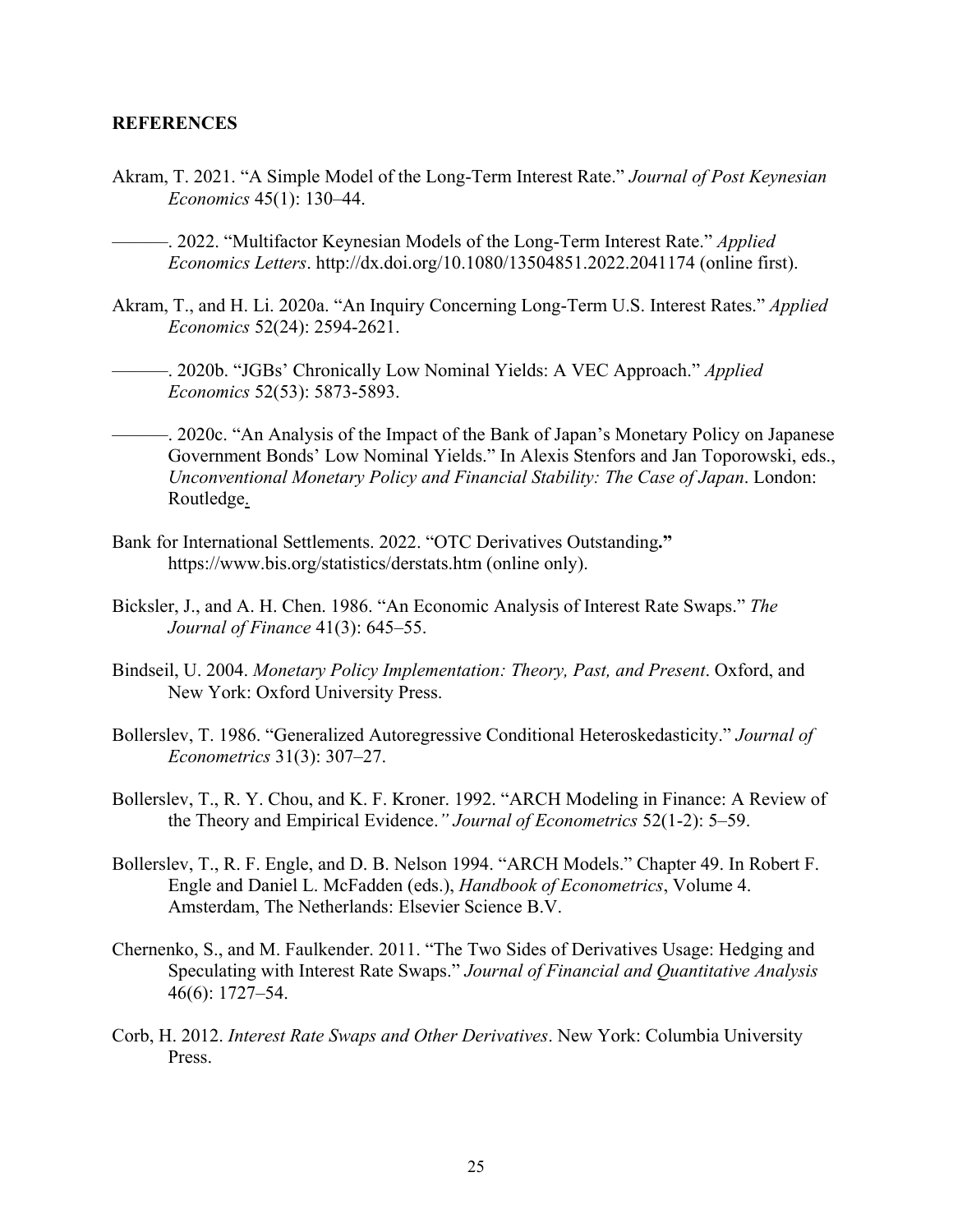- Dickey, D. A., and W. A. Fuller. 1979. "Distribution of the Estimators for Autoregressive Time Series with a Unit Root." *Journal of the American Statistical Association* 74(366): 427– 31.
	- -. 1981. "Likelihood Ratio Statistics for Autoregressive Time Series with a Unit Root." *Econometrica* 49(4): 1057–1072.
- Duffie, D. and K. J. Singleton. 1997. "An Econometric Model of the Term Structure of Interestrate Swap Yields." *The Journal of Finance* 52(4): 1287–321.
- Duffie, D., and M. Huang. 1996. "Swap Rates and Credit Quality." *The Journal of Finance* 51(3): 921–49.
- Engle, R. F. 1982. "Autoregressive Conditional Heteroskedasticity with Estimates of the Variance of U.K. Inflation." *Econometrica* 50(4): 987–1008.

———. 2001. "GARCH 101: The Use of ARCH/GARCH Models in Applied Econometrics." *Journal of Economic Perspectives* 15(4): 157–68.

- Fullwiler, S. T. (2008) 2017. "Modern Central Bank Operations: The General Principles." In Louis-Philippe Rochon and Sergio Rossi, ed., *Advances in Endogenous Money Analysis*, Northampton, MA: Edward Elgar.
- Keynes, J. M. 1930. *A Treatise on Money, Vol. II: The Applied Theory of Money*. London: Macmillan.

———. (1936) 2007. *The General Theory of Employment, Interest, and Money*. New York: Palgrave Macmillan.

- Kim, S. H., and G. D. Koppenhaver. 1993. "An Empirical Analysis of Bank Interest Rate Swaps." *Journal of Financial Services Research* 7(1): 57–72.
- Kregel, J. 2011. "Was Keynes's Monetary Policy, à Outrance in the Treatise, the Model for ZIRP and QE?" Levy Institute Policy Note 2011/4. Annandale-on-Hudson, NY: Levy Economics Institute of Bard College.
- Kwiatkowski, D., P. C. B. Phillips, P. Schmidt, and Y. Shin. 1992. "Testing the Null Hypothesis of Stationarity Against the Alternative of a Unit Root." *Journal of Econometrics* 54 (1– 3): 159–78.
- Lekkos, I., and C. Milas. 2001. "Identifying the Factors that Affect Interest-Rate Swap Spreads: Some Evidence from the United States and the United Kingdom." *Journal of Futures Markets: Futures, Options, and Other Derivative Products* 21(8): 737–68.
- Riefler, W. W. 1930. *Money Rates and Money Markets in the United States*. New York and London: Harper & Brothers.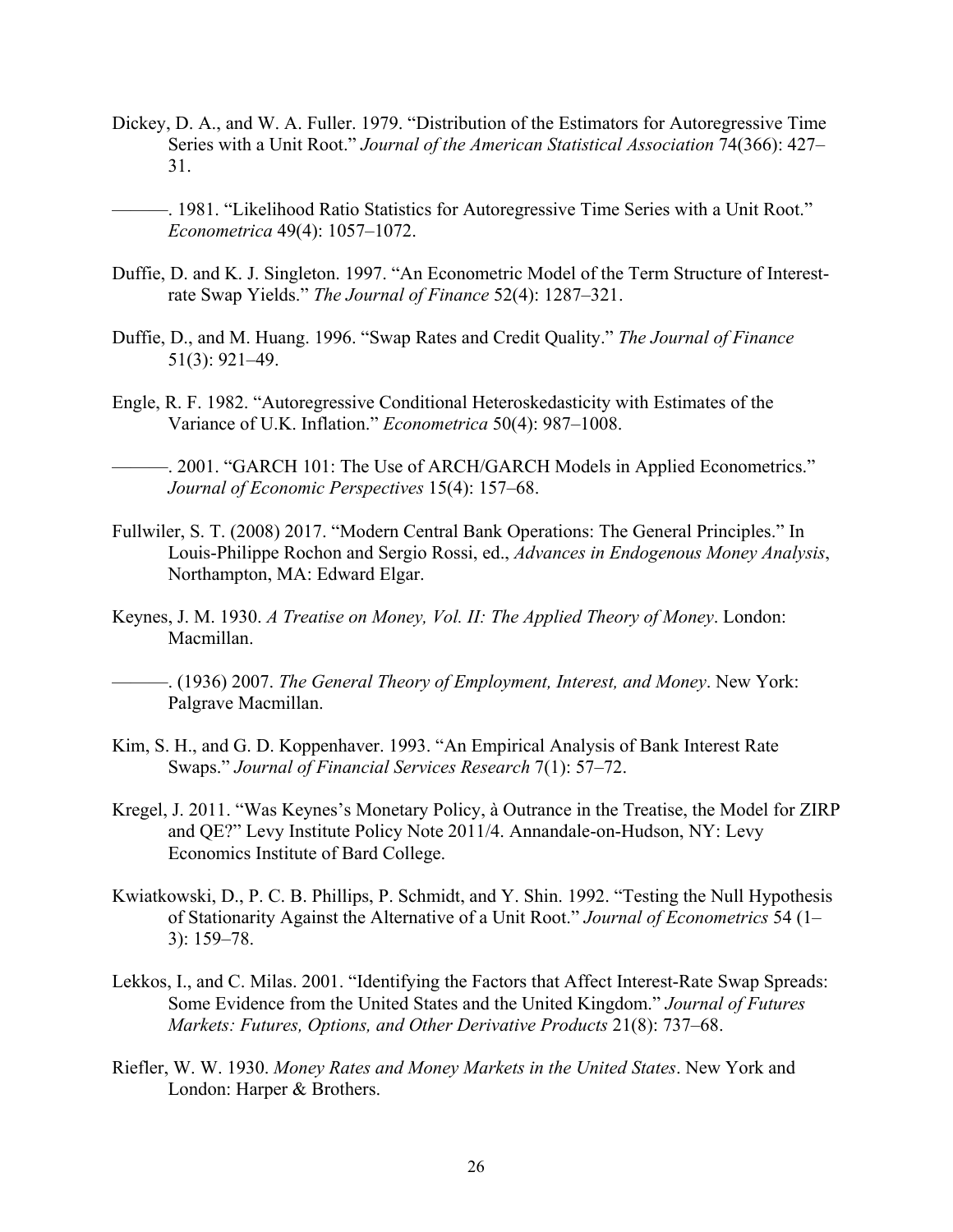- Remolona, E. M., and P.D. Wooldridge. 2003. "The Euro Interest Rate Swap Market." *BIS Quarterly Review* (March): 47–56.
- Smith Jr., C. W., C. W. Smithson, and L. M. Wakeman. 1988. "The Market for Interest Rate Swaps." *Financial Management* 17(4): 34–44.
- Taylor, S. 1986. *Modeling Financial Time Series*. New York: John Wiley & Sons.
- Visvanathan, G. 1998. "Who Uses Interest Rate Swaps? A Cross-Sectional Analysis." *Journal of Accounting, Auditing & Finance* 13(3): 173–200.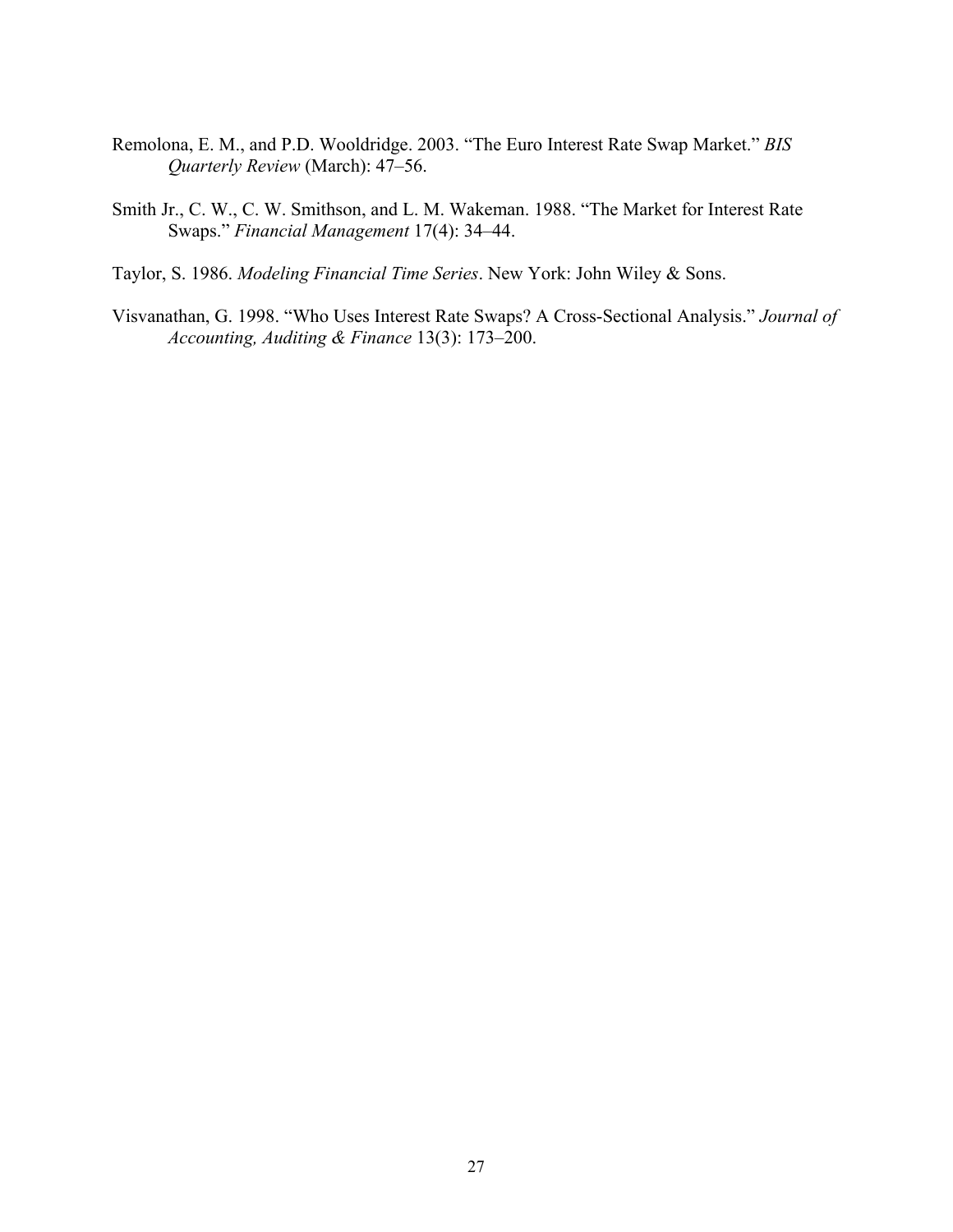# **APPENDIX A: CORRELOGRAMS FOR GARCH(1,1) MODELS WITH ∆PDBC90D**

| Autocorrelation          | <b>Partial Correlation</b> |    | <b>AC</b> | <b>PAC</b>     | Q-Stat | Prob* |
|--------------------------|----------------------------|----|-----------|----------------|--------|-------|
| þ١<br>L                  | þ١<br>$\mathbf{L}$         | 1  | 0.050     | 0.050          | 0.5081 |       |
| $\mathbf{I}$             |                            | 2  | $-0.014$  | $-0.017$       | 0.5485 | 0.459 |
| ▯<br>L                   | ו ⊡<br>L                   | 3  | 0.071     | 0.072          | 1.5782 | 0.454 |
| $\mathbf l$              |                            | 4  | $-0.010$  | $-0.018$       | 1.6011 | 0.659 |
|                          |                            | 5  | $-0.039$  | $-0.036$       | 1.9232 | 0.750 |
|                          |                            | 6  | $-0.008$  | $-0.010$       | 1.9368 | 0.858 |
| LШ<br>$\mathbf l$        | ΙШ                         | 7  | $-0.063$  | $-0.062$       | 2.7716 | 0.837 |
|                          |                            | 8  | $-0.008$  | 0.004          | 2.7846 | 0.904 |
|                          |                            | 9  | 0.014     | 0.012          | 2.8236 | 0.945 |
|                          |                            | 10 | 0.002     | 0.008          | 2.8241 | 0.971 |
|                          |                            | 11 | $-0.027$  | $-0.029$       | 2.9776 | 0.982 |
|                          |                            | 12 | 0.009     | 0.005          | 2.9949 | 0.991 |
|                          |                            | 13 | $-0.027$  | $-0.030$       | 3.1519 | 0.994 |
| L<br>U I                 | ╻╻<br>L                    | 14 | 0.039     | 0.044          | 3.4870 | 0.996 |
| -1                       |                            | 15 | 0.004     | $-0.003$       | 3.4908 | 0.998 |
|                          | ∟                          | 16 | $-0.115$  | $-0.112$       | 6.4210 | 0.972 |
|                          |                            | 17 | $-0.119$  | $-0.116$       | 9.5930 | 0.887 |
| ╹<br>$\mathbf l$         | ╹                          | 18 | $-0.067$  | $-0.068$       | 10.601 | 0.877 |
|                          |                            | 19 | $-0.044$  | $-0.024$       | 11.035 | 0.893 |
|                          |                            | 20 | $-0.023$  | $-0.011$       | 11.154 | 0.919 |
| ╻╷<br>L                  | ▯≀<br>L                    | 21 | 0.060     | 0.066          | 11.968 | 0.917 |
|                          |                            | 22 | $-0.143$  | $-0.164$       | 16.622 | 0.734 |
|                          | L                          | 23 | 0.004     | $-0.002$       | 16.627 | 0.784 |
| ıШ<br>$\mathbf{I}$       | ╙                          | 24 | $-0.068$  | $-0.114$       | 17.685 | 0.774 |
| -1                       |                            | 25 | $-0.044$  | $-0.021$       | 18.129 | 0.797 |
| L                        | H)<br>L                    | 26 | 0.089     | 0.092          | 19.969 | 0.748 |
|                          | LШ                         | 27 | $-0.041$  | $-0.060$       | 20.368 | 0.774 |
| ıЦ<br>-1                 | ΙЦ                         | 28 | $-0.067$  | $-0.066$       | 21.417 | 0.766 |
|                          |                            | 29 | 0.014     | $-0.041$       | 21.463 | 0.806 |
|                          |                            | 30 | 0.120     | 0.131          | 24.888 | 0.684 |
| D<br>L                   | ■<br>L                     | 31 | 0.104     | 0.120          | 27.484 | 0.598 |
| $\overline{\phantom{a}}$ |                            | 32 |           | $0.002 -0.004$ | 27.485 | 0.648 |
| $\mathbf{I}$             | L                          | 33 |           | 0.017 -0.037   | 27.553 | 0.691 |
| ╻<br>L                   | $\mathbf{1}$               | 34 |           | 0.028 -0.026   | 27.742 | 0.726 |
| Ш۱<br>I.                 | 1 D I                      | 35 | 0.069     | 0.039          | 28.924 | 0.715 |
| ⊢ ]⊓                     |                            | 36 | 0.072     | 0.103          | 30.210 | 0.699 |

## **Table A1.**  $\Delta$ **SWAP2Y** =  $\varphi$ <sup>1</sup>(C,  $\Delta$ **PDBC90D, AR(1))**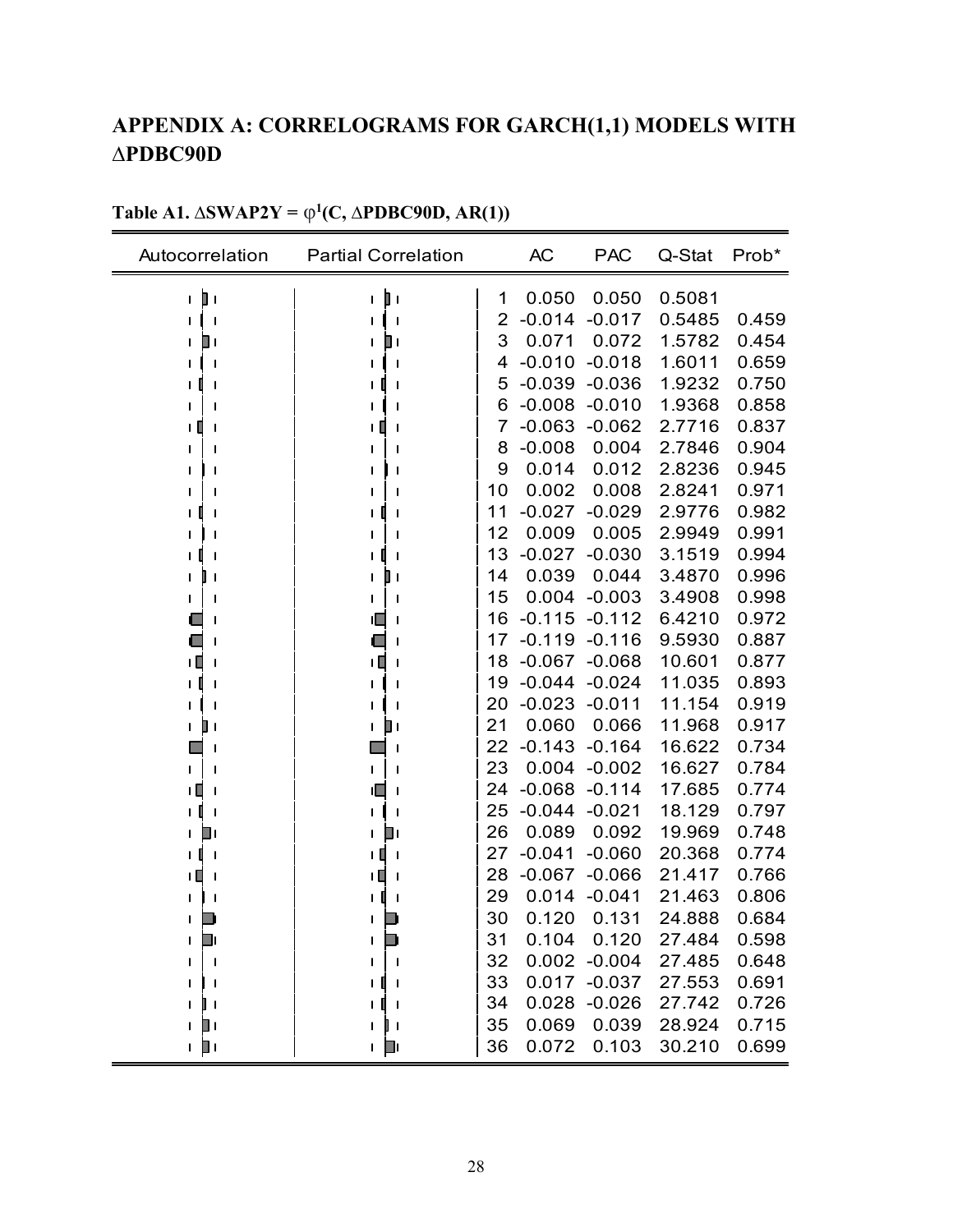| Autocorrelation        | <b>Partial Correlation</b>     |    | <b>AC</b>         | <b>PAC</b>       | Q-Stat | Prob* |
|------------------------|--------------------------------|----|-------------------|------------------|--------|-------|
| þт<br>$\mathbf{I}$     | r þr                           | 1  | 0.047             | 0.047            | 0.4557 |       |
| П<br>$\mathbf{I}$<br>T | $\mathbf{I}$                   | 2  | $-0.026$          | $-0.028$         | 0.5955 | 0.440 |
| $\Box$ (               | ום                             | 3  | 0.084             | 0.087            | 2.0513 | 0.359 |
| $\mathbf{I}$           | $\mathbf{I}$                   | 4  | $-0.022$          | $-0.031$         | 2.1502 | 0.542 |
|                        |                                | 5  | $-0.026$          | $-0.018$         | 2.2885 | 0.683 |
|                        |                                | 6  | $-0.009$          | $-0.016$         | 2.3067 | 0.805 |
|                        |                                | 7  | $-0.066$          | $-0.062$         | 3.2261 | 0.780 |
|                        |                                | 8  | $-0.002$          | 0.007            | 3.2269 | 0.863 |
|                        |                                | 9  | $-0.003$          | $-0.007$         | 3.2294 | 0.919 |
|                        | $\mathbf l$                    | 10 | 0.024             | 0.035            | 3.3553 | 0.949 |
|                        | $\mathsf{l}$                   | 11 | $-0.038$          | $-0.046$         | 3.6701 | 0.961 |
|                        |                                | 12 | 0.010             | 0.015            | 3.6923 | 0.978 |
|                        |                                | 13 |                   | $-0.012 - 0.023$ | 3.7234 | 0.988 |
| J                      | $\mathbf{I}$                   | 14 | 0.033             | 0.040            | 3.9563 | 0.992 |
| J                      | $\mathbf l$                    | 15 | 0.005             | $-0.003$         | 3.9609 | 0.996 |
|                        |                                | 16 | $-0.105$          | $-0.104$         | 6.4171 | 0.972 |
|                        |                                | 17 | $-0.129$          | $-0.125$         | 10.151 | 0.859 |
| TП                     | ΙШ                             | 18 | $-0.066$          | $-0.069$         | 11.131 | 0.850 |
| ΙI<br>ı                |                                | 19 | $-0.040$          | $-0.021$         | 11.484 | 0.873 |
|                        |                                | 20 | $-0.019$          | $-0.007$         | 11.568 | 0.903 |
| ∎                      | ◨                              | 21 | 0.061             | 0.072            | 12.412 | 0.901 |
|                        | ı                              | 22 | $-0.147$          | $-0.171$         | 17.337 | 0.690 |
|                        | ı                              | 23 | 0.002             | 0.004            | 17.339 | 0.744 |
|                        | ı                              | 24 | $-0.064$          | $-0.121$         | 18.279 | 0.742 |
| 1                      |                                | 25 | $-0.044$          | $-0.013$         | 18.740 | 0.766 |
|                        | Ш                              | 26 | 0.089             | 0.086            | 20.606 | 0.714 |
|                        |                                | 27 | $-0.035$          | $-0.045$         | 20.899 | 0.747 |
| ≀∎ i                   | ιП<br>$\overline{\phantom{a}}$ | 28 | $-0.084$ $-0.084$ |                  | 22.557 | 0.709 |
| 4 I                    |                                | 29 |                   | $0.032 - 0.022$  | 22.794 | 0.743 |
| Dı<br>$\mathsf{I}$     |                                | 30 | 0.101             | 0.117            | 25.215 | 0.667 |
| D<br>I.                |                                | 31 | 0.106             | 0.116            | 27.920 | 0.575 |
|                        |                                | 32 | $-0.003$          | 0.006            | 27.922 | 0.625 |
|                        |                                | 33 |                   | $0.016 - 0.046$  | 27.983 | 0.670 |
| -1                     |                                | 34 | 0.027             | $-0.025$         | 28.157 | 0.707 |
| Ш<br>$\mathbf{I}$      | $\mathbf{I}$                   | 35 | 0.064             | 0.034            | 29.182 | 0.703 |
| ⊥ Di                   | ⊥ ∐⊥                           | 36 | 0.066             | 0.094            | 30.271 | 0.696 |

**Table A2.**  $\Delta$ **SWAP2Y** =  $\varphi$ <sup>2</sup>(**C**,  $\Delta$ **PDBC90D,**  $\Delta$ **CPIYOY,**  $\Delta$ **IPYOY, AR(1))**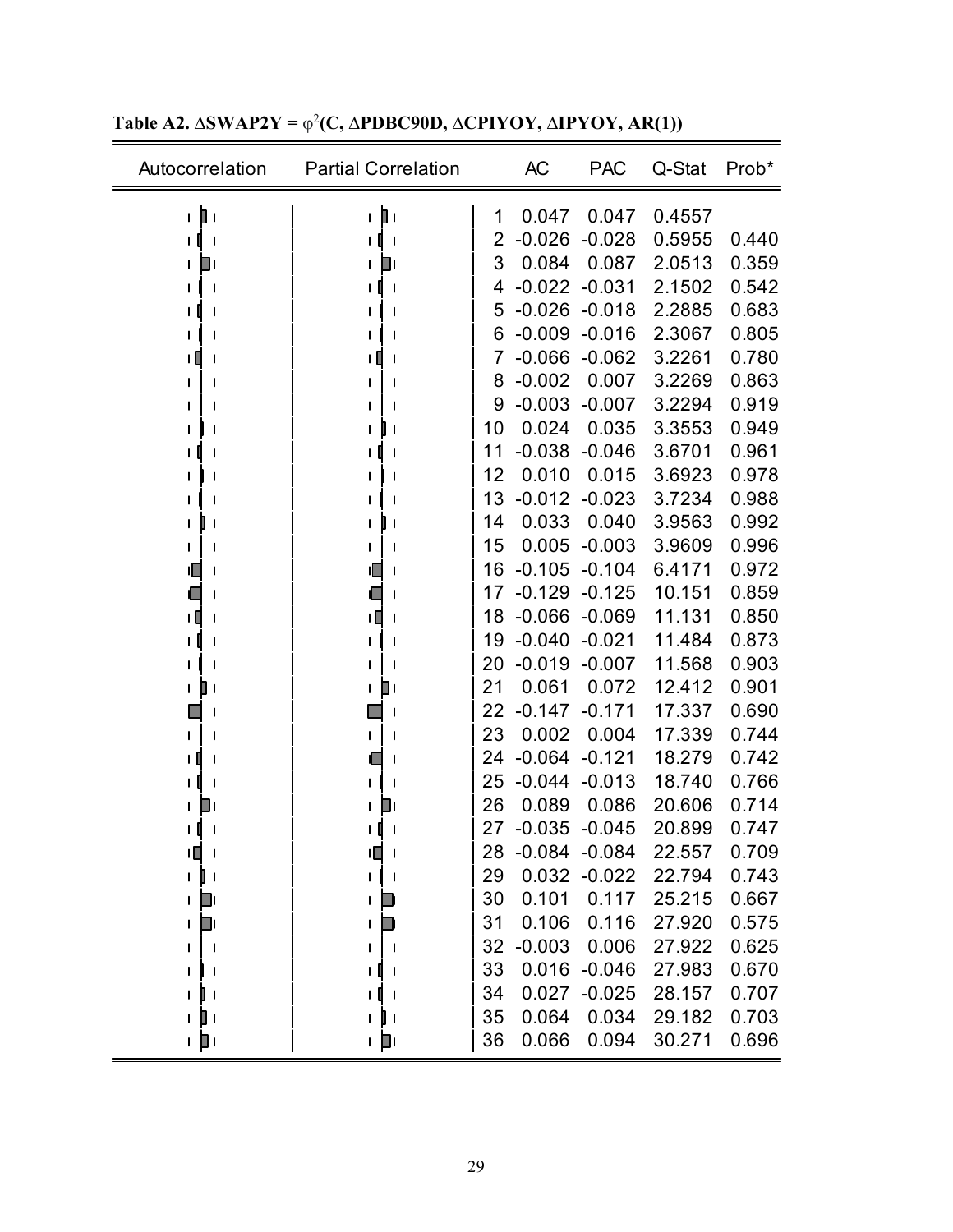| Autocorrelation                | <b>Partial Correlation</b>     |    | <b>AC</b> | <b>PAC</b>   | Q-Stat | Prob* |
|--------------------------------|--------------------------------|----|-----------|--------------|--------|-------|
| ı pı                           | þт<br>$\mathbf{L}$             | 1  | 0.059     | 0.059        | 0.7216 |       |
| LΙ<br>$\overline{\phantom{a}}$ | $\overline{\phantom{a}}$       | 2  | $-0.040$  | $-0.043$     | 1.0479 | 0.306 |
| O۱<br>L                        | O۱<br>L                        | 3  | 0.086     | 0.091        | 2.5685 | 0.277 |
|                                | $\mathbf{I}$                   | 4  | $-0.021$  | $-0.034$     | 2.6598 | 0.447 |
|                                | $\mathsf{l}$                   | 5  | $-0.047$  | $-0.036$     | 3.1195 | 0.538 |
|                                |                                | 6  | 0.005     | 0.001        | 3.1255 | 0.681 |
| ш                              | ΙШ                             | 7  | $-0.069$  | $-0.070$     | 4.1449 | 0.657 |
|                                | L<br>1                         | 8  | $-0.008$  | 0.008        | 4.1596 | 0.761 |
|                                | 1                              | 9  | $-0.007$  | $-0.016$     | 4.1698 | 0.841 |
|                                | l I<br>L                       | 10 | 0.018     | 0.031        | 4.2403 | 0.895 |
| ۱Ц                             | $\mathbf{I}$                   | 11 | $-0.071$  | $-0.080$     | 5.3318 | 0.868 |
|                                | $\mathbf{I}$                   | 12 | 0.022     | 0.031        | 5.4340 | 0.908 |
|                                | $\mathbf{I}$                   | 13 | $-0.011$  | $-0.027$     | 5.4614 | 0.941 |
|                                | ╻╷                             | 14 | 0.016     | 0.031        | 5.5203 | 0.962 |
|                                | J                              | 15 | 0.030     | 0.019        | 5.7138 | 0.973 |
| U                              | 1                              | 16 | $-0.113$  | $-0.122$     | 8.5466 | 0.900 |
|                                | ıП                             | 17 | $-0.118$  | $-0.100$     | 11.644 | 0.768 |
| ιH                             | ۱O<br>$\mathbf{I}$             | 18 | $-0.040$  | $-0.056$     | 11.997 | 0.800 |
|                                | J<br>L                         | 19 | $-0.040$  | $-0.016$     | 12.361 | 0.828 |
|                                | $\mathbf{I}$                   | 20 | $-0.031$  | $-0.023$     | 12.577 | 0.860 |
| ⊔<br>L                         | ∐।<br>L                        | 21 | 0.082     | 0.089        | 14.119 | 0.824 |
|                                | 1                              | 22 | $-0.133$  | $-0.168$     | 18.191 | 0.637 |
| L                              | L<br>J                         | 23 | 0.002     | 0.021        | 18.192 | 0.695 |
| ۱L                             |                                | 24 | $-0.086$  | $-0.156$     | 19.909 | 0.647 |
|                                | L                              | 25 | $-0.045$  | $-0.004$     | 20.374 | 0.675 |
| ▯<br>L                         | ∐∣<br>L                        | 26 | 0.081     | 0.077        | 21.908 | 0.641 |
|                                | U<br>$\mathbf{I}$<br>L         | 27 | $-0.011$  | $-0.041$     | 21.934 | 0.692 |
| +0<br>- 1                      | тŪ<br>$\overline{\phantom{a}}$ | 28 | $-0.079$  | $-0.070$     | 23.396 | 0.664 |
| 1 J I                          | ΙI<br>$\overline{\phantom{a}}$ | 29 |           | 0.029 -0.029 | 23.601 | 0.702 |
| U<br>L                         | I                              | 30 | 0.122     | 0.140        | 27.191 | 0.561 |
| D<br>L                         | D۱<br>L                        | 31 | 0.106     | 0.094        | 29.917 | 0.470 |
|                                |                                | 32 | $-0.017$  | 0.001        | 29.985 | 0.518 |
| ╻╻<br>L                        | $\mathbf{I}$<br>L              | 33 | 0.038     | $-0.038$     | 30.332 | 0.551 |
|                                | $\mathbf{I}$                   | 34 | $-0.011$  | $-0.042$     | 30.362 | 0.599 |
| $\blacksquare$<br>L            | D۱<br>L                        | 35 | 0.067     | 0.050        | 31.485 | 0.592 |
| + p                            | ⊥ µ                            | 36 | 0.101     | 0.110        | 34.013 | 0.516 |

**Table A3. ∆SWAP2Y =** φ**3(C, ∆PDBC90D, ∆CPIYOY, ∆IPYOY, ∆LNIGPA, ∆LNCLP, AR(1))**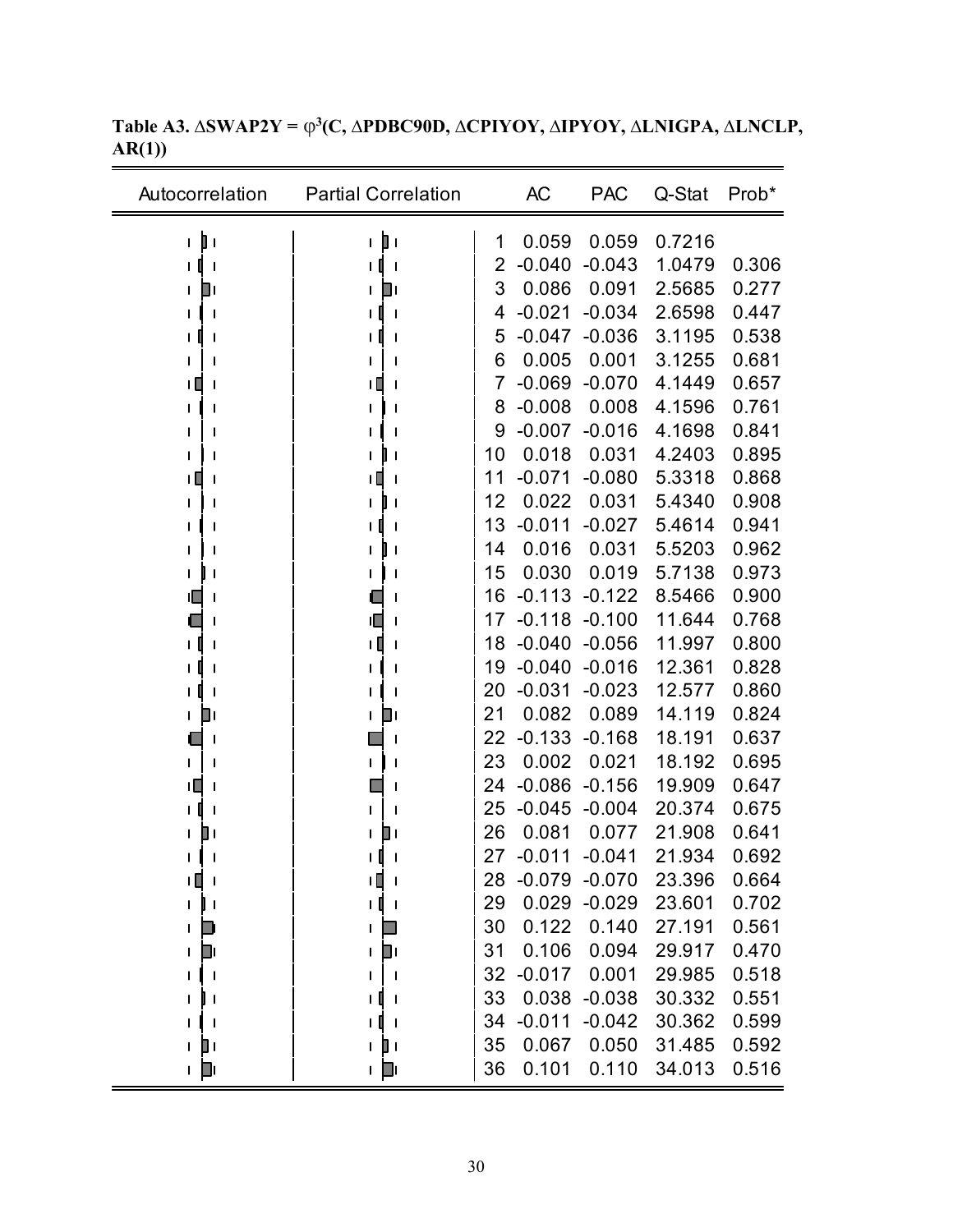| Autocorrelation              | <b>Partial Correlation</b> |    | AC       | <b>PAC</b>       | Q-Stat | Prob* |
|------------------------------|----------------------------|----|----------|------------------|--------|-------|
| D۱<br>L                      | Þ۱<br>L                    | 1  | 0.091    | 0.091            | 1.7133 |       |
| ı                            |                            | 2  | 0.035    | 0.027            | 1.9643 | 0.161 |
| Ш                            | 0                          | 3  | 0.055    | 0.050            | 2.5992 | 0.273 |
| ╹                            | ╹                          | 4  | $-0.066$ | $-0.077$         | 3.5013 | 0.321 |
| ו ו<br>$\mathbf l$           | ו ו                        | 5  | $-0.058$ | $-0.049$         | 4.2078 | 0.379 |
|                              |                            | 6  | 0.027    | 0.039            | 4.3646 | 0.498 |
| ۱O<br>$\mathbf{I}$           | 旧<br>ı                     | 7  | $-0.091$ | $-0.087$         | 6.1002 | 0.412 |
| ı 0                          | ∣ [                        | 8  | $-0.063$ | $-0.049$         | 6.9503 | 0.434 |
|                              |                            | 9  | $-0.012$ | $-0.008$         | 6.9816 | 0.539 |
|                              |                            | 10 | $-0.046$ | $-0.031$         | 7.4440 | 0.591 |
|                              |                            | 11 | 0.002    | 0.007            | 7.4447 | 0.683 |
| O۱                           | ШΙ                         | 12 | 0.056    | 0.041            | 8.1170 | 0.703 |
|                              |                            | 13 | 0.007    | 0.002            | 8.1291 | 0.775 |
| -1                           |                            | 14 | 0.031    | 0.018            | 8.3348 | 0.821 |
| ▯                            |                            | 15 | 0.080    | 0.061            | 9.7593 | 0.780 |
| ıΠ                           |                            | 16 | $-0.114$ | $-0.128$         | 12.663 | 0.628 |
|                              |                            | 17 | $-0.122$ | $-0.115$         | 15.989 | 0.454 |
|                              |                            | 18 | 0.004    | 0.023            | 15.993 | 0.524 |
| ıΠ                           |                            | 19 | $-0.092$ | $-0.060$         | 17.883 | 0.463 |
|                              |                            | 20 | $-0.008$ | 0.009            | 17.898 | 0.529 |
|                              |                            | 21 | 0.046    | 0.026            | 18.378 | 0.562 |
|                              |                            | 22 | $-0.128$ | $-0.119$         | 22.104 | 0.394 |
|                              |                            | 23 | 0.026    | 0.037            | 22.255 | 0.445 |
| I                            | ΙП                         | 24 | $-0.047$ | $-0.091$         | 22.768 | 0.474 |
| ıo                           | ΙL                         | 25 | $-0.104$ | $-0.094$         | 25.297 | 0.390 |
|                              |                            | 26 | 0.069    | 0.060            | 26.423 | 0.385 |
|                              | ۱Ц                         | 27 | $-0.046$ | $-0.089$         | 26.929 | 0.413 |
|                              |                            | 28 | $-0.137$ | $-0.120$         | 31.381 | 0.256 |
| $\mathbf{I}$<br>$\mathbf{I}$ | ĐΙ<br>$\mathbf{I}$         | 29 | 0.052    | 0.049            | 32.020 | 0.274 |
|                              |                            | 30 | 0.159    | 0.172            | 38.079 | 0.121 |
|                              |                            | 31 |          | $-0.008 - 0.012$ | 38.093 | 0.147 |
|                              |                            | 32 |          | $0.052 -0.011$   | 38.747 | 0.160 |
|                              |                            | 33 |          | 0.017 -0.036     | 38.815 | 0.189 |
|                              | O۱<br>L                    | 34 | 0.038    | 0.068            | 39.162 | 0.213 |
| ▯                            | $\mathbf{I}$               | 35 | 0.068    | 0.036            | 40.313 | 0.211 |
| ı pı                         | 1 J J                      | 36 | 0.059    | 0.015            | 41.168 | 0.219 |

**Table A4.**  $\Delta$ **SWAP5Y** =  $\varphi$ <sup>4</sup>(C,  $\Delta$ **PDBC90D, AR(1))**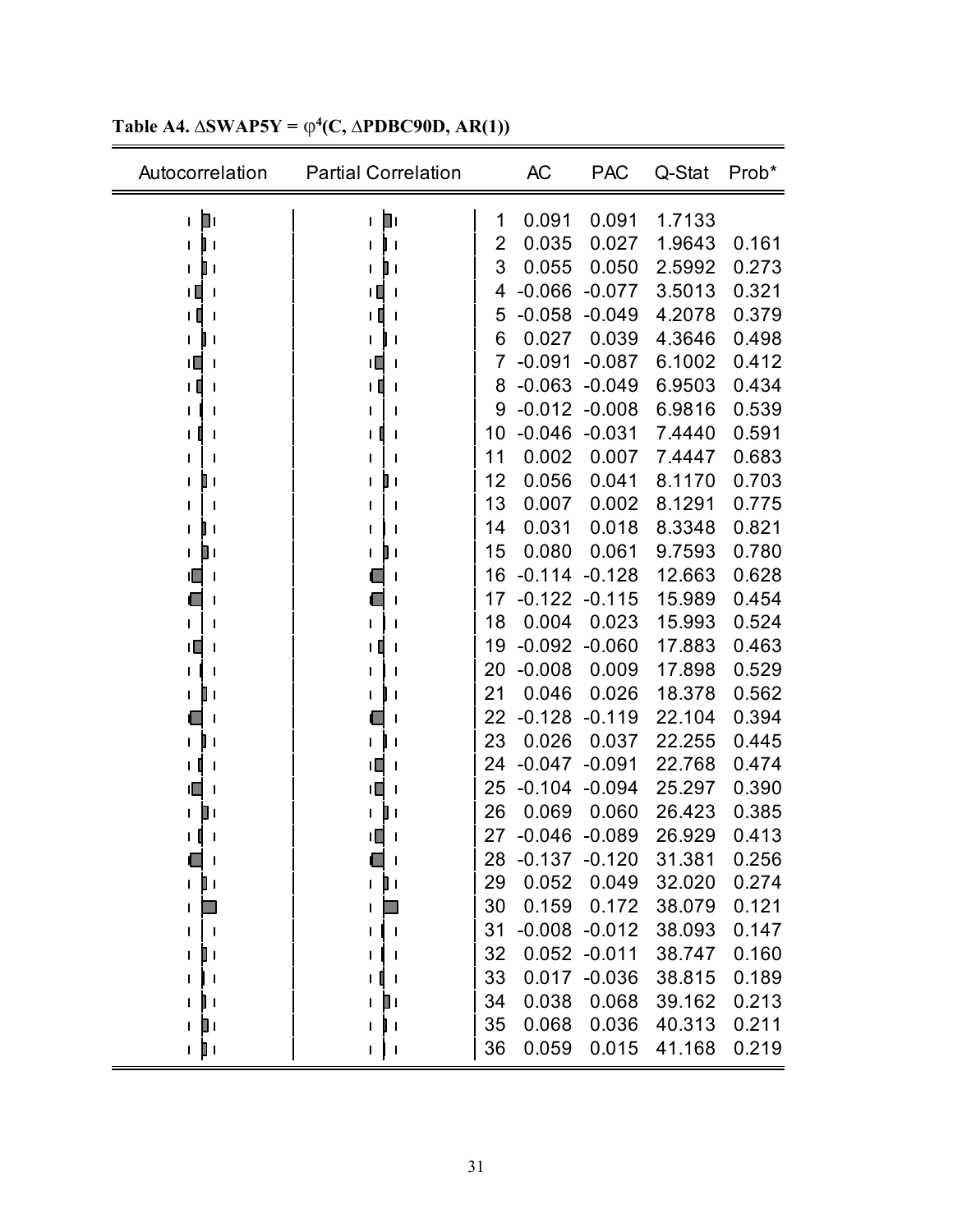| Autocorrelation    | <b>Partial Correlation</b>   |    | <b>AC</b>       | <b>PAC</b>       | Q-Stat | Prob* |
|--------------------|------------------------------|----|-----------------|------------------|--------|-------|
| 工目                 | Dг<br>$\mathbf{I}$           | 1  | 0.086           | 0.086            | 1.5305 |       |
|                    | $\mathbf l$                  | 2  | 0.021           | 0.013            | 1.6176 | 0.203 |
| ш                  | Ш١                           | 3  | 0.085           | 0.083            | 3.1069 | 0.212 |
| Ш                  | Ш<br>$\mathbf l$             | 4  | $-0.081$        | $-0.096$         | 4.4565 | 0.216 |
|                    |                              | 5  | $-0.048$        | $-0.036$         | 4.9409 | 0.293 |
|                    | $\mathbf l$                  | 6  | 0.024           | 0.027            | 5.0597 | 0.409 |
| ۱Ц                 | ۱Ц<br>$\mathbf l$            | 7  | $-0.093$        | $-0.084$         | 6.9028 | 0.330 |
|                    |                              | 8  | $-0.049$        | $-0.035$         | 7.4118 | 0.387 |
|                    | I                            | 9  | $-0.032 -0.035$ |                  | 7.6281 | 0.471 |
|                    | ı                            | 10 | $-0.040$        | $-0.016$         | 7.9656 | 0.538 |
|                    |                              | 11 | 0.000           | 0.001            | 7.9657 | 0.632 |
|                    | $\mathbf{I}$                 | 12 | 0.054           | 0.046            | 8.5973 | 0.659 |
|                    | $\mathbf l$                  | 13 | 0.024           | 0.016            | 8.7199 | 0.727 |
|                    |                              | 14 | 0.038           | 0.022            | 9.0376 | 0.770 |
| ШΙ                 | Ш١                           | 15 | 0.063           | 0.044            | 9.9057 | 0.769 |
|                    |                              | 16 | $-0.099$        | $-0.114$         | 12.099 | 0.672 |
|                    |                              | 17 | $-0.130$        | $-0.124$         | 15.868 | 0.462 |
|                    |                              | 18 | 0.016           | 0.033            | 15.925 | 0.529 |
| ıП                 |                              | 19 | $-0.090$        | $-0.061$         | 17.732 | 0.473 |
|                    |                              | 20 | $-0.021$        | 0.003            | 17.829 | 0.534 |
|                    |                              | 21 | 0.043           | 0.024            | 18.250 | 0.571 |
|                    | IL.<br>J                     | 22 | $-0.118$        | $-0.102$         | 21.433 | 0.433 |
|                    |                              | 23 | 0.012           | 0.021            | 21.467 | 0.492 |
|                    | ΙU                           | 24 | $-0.048$        | $-0.093$         | 21.997 | 0.520 |
|                    | ıП                           | 25 | $-0.109$        | $-0.093$         | 24.741 | 0.420 |
|                    |                              | 26 | 0.071           | 0.050            | 25.920 | 0.412 |
|                    |                              | 27 | $-0.040$        | $-0.072$         | 26.295 | 0.447 |
|                    |                              | 28 | $-0.153$        | $-0.143$         | 31.852 | 0.238 |
| O۱<br>$\mathsf{I}$ | ╻╻                           | 29 | 0.066           | 0.061            | 32.904 | 0.239 |
|                    |                              | 30 | 0.137           | 0.161            | 37.415 | 0.136 |
|                    |                              | 31 |                 | $-0.015 - 0.018$ | 37.468 | 0.164 |
|                    |                              | 32 | 0.055           | $-0.005$         | 38.214 | 0.174 |
|                    |                              | 33 |                 | 0.024 -0.031     | 38.357 | 0.203 |
|                    | ШI                           | 34 | 0.028           | 0.052            | 38.552 | 0.233 |
|                    | $\mathbf{I}$                 | 35 | 0.065           | 0.036            | 39.609 | 0.234 |
| ı pı               | $\mathbf{I}$<br>$\mathbf{I}$ | 36 | 0.059           | 0.025            | 40.470 | 0.242 |

**Table A5.**  $\Delta$ **SWAP5Y** =  $\varphi$ <sup>5</sup>(**C**,  $\Delta$ **PDBC90D,**  $\Delta$ **CPIYOY,**  $\Delta$ **IPYOY, AR(1))**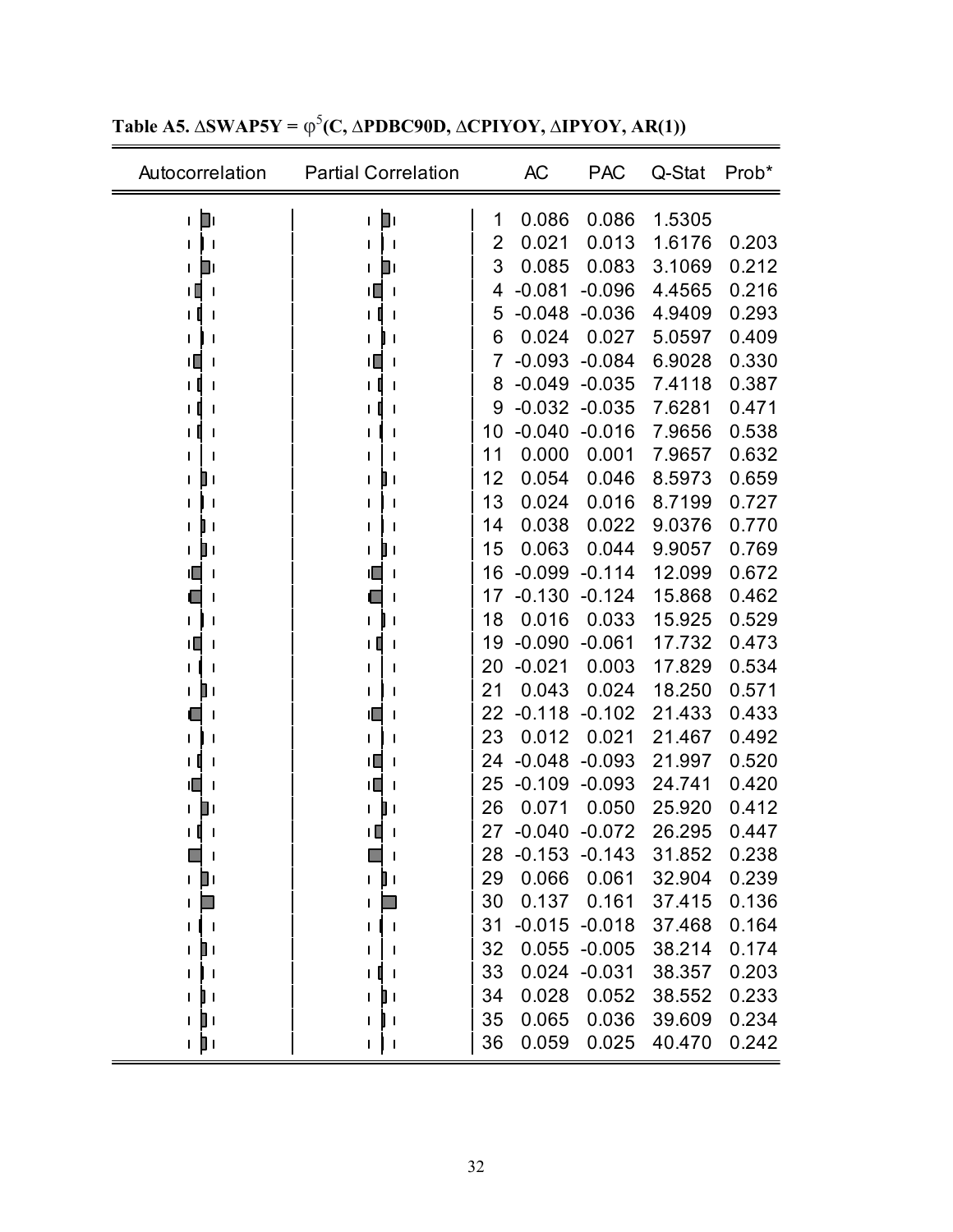| Autocorrelation          | <b>Partial Correlation</b> |    | <b>AC</b> | <b>PAC</b>       | Q-Stat | Prob* |
|--------------------------|----------------------------|----|-----------|------------------|--------|-------|
| П۱<br>L                  | D۱<br>$\mathbf{I}$         | 1  | 0.090     | 0.090            | 1.6652 |       |
| $\mathsf{l}$             |                            | 2  | 0.000     | $-0.008$         | 1.6652 | 0.197 |
| ום<br>L                  | ◧                          | 3  | 0.086     | 0.087            | 3.1959 | 0.202 |
| TЦ<br>-1                 | т<br>$\mathbf l$           | 4  | $-0.076$  | $-0.093$         | 4.3825 | 0.223 |
| $\mathbf{l}$             | ıΠ<br>$\mathbf l$          | 5  | $-0.045$  | $-0.029$         | 4.8094 | 0.307 |
| $\mathbf{I}$<br>L        |                            | 6  | 0.036     | 0.035            | 5.0825 | 0.406 |
| ۱Ц<br>$\mathbf{I}$       | ıЦ<br>$\mathbf l$          | 7  | $-0.075$  | $-0.069$         | 6.2743 | 0.393 |
| I                        |                            | 8  | $-0.036$  | $-0.022$         | 6.5447 | 0.478 |
| 1                        |                            | 9  | $-0.039$  | $-0.049$         | 6.8762 | 0.550 |
| J                        |                            | 10 | $-0.038$  | $-0.014$         | 7.1911 | 0.617 |
| $\mathbf{I}$             |                            | 11 | $-0.041$  | $-0.042$         | 7.5623 | 0.672 |
| $\blacksquare$           | J                          | 12 | 0.031     | 0.036            | 7.7751 | 0.733 |
| H                        | $\mathsf{l}$               | 13 | 0.030     | 0.024            | 7.9651 | 0.788 |
| $\mathbf{I}$             |                            | 14 | 0.015     | 0.008            | 8.0173 | 0.842 |
| O۱<br>L                  | <b>I</b>                   | 15 | 0.070     | 0.057            | 9.1086 | 0.824 |
| $\mathsf{l}$             |                            | 16 | $-0.106$  | $-0.130$         | 11.582 | 0.710 |
|                          |                            | 17 | $-0.124$  | $-0.103$         | 15.029 | 0.523 |
| $\mathsf{l}$             |                            | 18 | 0.020     | 0.022            | 15.118 | 0.587 |
| IШ<br>1                  |                            | 19 | $-0.077$  | $-0.059$         | 16.460 | 0.560 |
|                          |                            | 20 | $-0.003$  | 0.019            | 16.462 | 0.626 |
| l۱                       |                            | 21 | 0.049     | 0.017            | 17.012 | 0.652 |
| ╹Ш<br>$\mathbf{I}$       | ТЦ<br>$\mathbf l$          | 22 | $-0.094$  | $-0.079$         | 19.055 | 0.582 |
| 1                        |                            | 23 | 0.002     | 0.011            | 19.056 | 0.642 |
| ΙЦ<br>$\mathbf{I}$       | ۱Ц                         | 24 | $-0.050$  | $-0.084$         | 19.637 | 0.664 |
|                          |                            | 25 | $-0.113$  | $-0.094$         | 22.601 | 0.543 |
| Ш<br>L                   |                            | 26 | 0.058     | 0.048            | 23.394 | 0.555 |
| 1                        |                            | 27 | $-0.009$  | $-0.043$         | 23.414 | 0.609 |
| $\overline{\phantom{a}}$ | $\mathbf{I}$               | 28 |           | $-0.145 - 0.148$ | 28.395 | 0.391 |
| ⊢ ∐⊓                     | D۱<br>L                    | 29 | 0.070     | 0.076            | 29.563 | 0.384 |
| ٦                        |                            | 30 | 0.132     | 0.135            | 33.740 | 0.249 |
| $\mathbf{I}$             |                            | 31 | $-0.018$  | $-0.017$         | 33.822 | 0.288 |
| $\mathbf{I}$             |                            | 32 |           | $0.024 - 0.021$  | 33.959 | 0.327 |
| ╻<br>L                   |                            | 33 | 0.045     | $-0.017$         | 34.460 | 0.351 |
| $\overline{\phantom{a}}$ |                            | 34 | 0.023     | 0.044            | 34.589 | 0.392 |
| $\mathbb{I}$ (           | $\mathbf{I}$               | 35 | 0.064     | 0.038            | 35.612 | 0.392 |
| ⊥ µ                      | ı pı                       | 36 | 0.088     | 0.047            | 37.550 | 0.353 |

**Table A6. ∆SWAP5Y =** φ**6(C, ∆PDBC90D, ∆CPIYOY, ∆IPYOY, ∆LNIGPA, ∆LNCLP, AR(1))**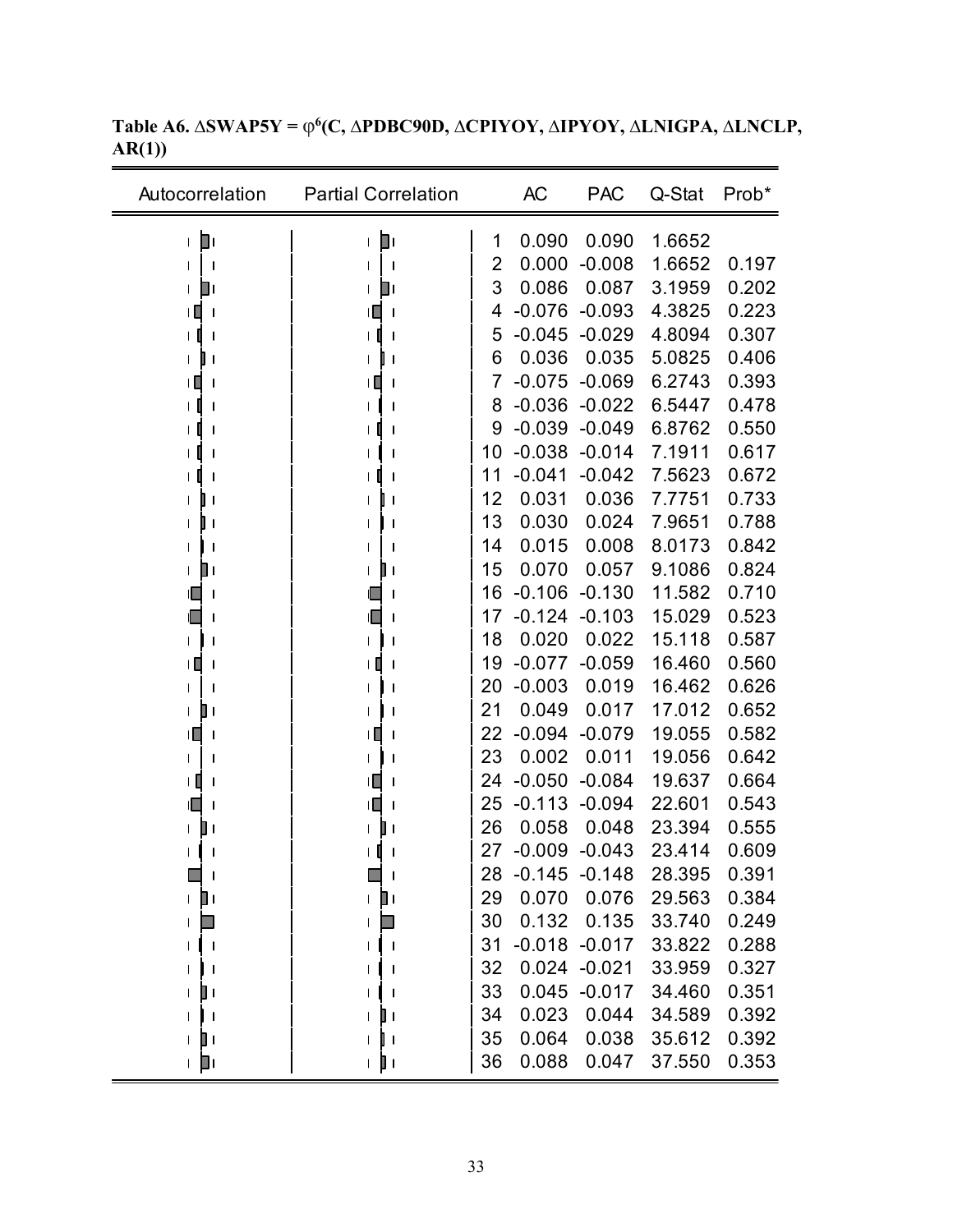| Autocorrelation                 | <b>Partial Correlation</b>        |    | <b>AC</b> | <b>PAC</b> | Q-Stat | Prob* |
|---------------------------------|-----------------------------------|----|-----------|------------|--------|-------|
| 回<br>L                          | ÌГ<br>$\mathsf{I}$                | 1  | 0.087     | 0.087      | 1.5388 |       |
|                                 | J                                 | 2  | 0.008     | 0.000      | 1.5511 | 0.213 |
|                                 | J                                 | 3  | 0.017     | 0.016      | 1.6108 | 0.447 |
|                                 |                                   | 4  | $-0.072$  | $-0.075$   | 2.6895 | 0.442 |
| ∣ [<br>J                        | U<br>J                            | 5  | $-0.062$  | $-0.050$   | 3.5057 | 0.477 |
|                                 |                                   | 6  | 0.001     | 0.010      | 3.5057 | 0.623 |
| ۱П                              | ⊔ا<br>$\mathsf{l}$                | 7  | $-0.096$  | $-0.095$   | 5.4510 | 0.487 |
| ╻┃                              | ΙI                                | 8  | $-0.072$  | $-0.060$   | 6.5511 | 0.477 |
|                                 |                                   | 9  | $-0.012$  | $-0.010$   | 6.5840 | 0.582 |
|                                 |                                   | 10 | $-0.056$  | $-0.055$   | 7.2602 | 0.610 |
|                                 | 0                                 | 11 | 0.064     | 0.064      | 8.1346 | 0.616 |
|                                 |                                   | 12 | 0.035     | 0.005      | 8.4065 | 0.676 |
|                                 |                                   | 13 | 0.006     | $-0.003$   | 8.4148 | 0.752 |
|                                 |                                   | 14 | $-0.026$  | $-0.046$   | 8.5658 | 0.805 |
| Ш                               | 41                                | 15 | 0.084     | 0.083      | 10.122 | 0.753 |
| 1 O                             | Ш<br>J                            | 16 | $-0.027$  | $-0.037$   | 10.283 | 0.802 |
| ╻┃                              | J                                 | 17 | $-0.078$  | $-0.086$   | 11.656 | 0.767 |
|                                 |                                   | 18 | 0.009     | 0.021      | 11.676 | 0.819 |
| ۱Ц                              |                                   | 19 | $-0.072$  | $-0.059$   | 12.859 | 0.800 |
|                                 |                                   | 20 | $-0.023$  | $-0.004$   | 12.978 | 0.840 |
|                                 |                                   | 21 | 0.023     | 0.010      | 13.094 | 0.873 |
|                                 |                                   | 22 | $-0.137$  | $-0.146$   | 17.420 | 0.685 |
| + D                             |                                   | 23 | 0.095     | 0.125      | 19.479 | 0.616 |
| J                               | ıl<br>$\mathsf{l}$                | 24 | $-0.039$  | $-0.100$   | 19.840 | 0.652 |
|                                 |                                   | 25 | $-0.130$  | $-0.115$   | 23.770 | 0.475 |
|                                 | П                                 | 26 | 0.056     | 0.046      | 24.504 | 0.490 |
|                                 |                                   | 27 | $-0.062$  | $-0.110$   | 25.409 | 0.496 |
| ιΠ<br>$\mathbf{I}$              | Л<br>$\mathsf{I}$<br>$\mathbf{I}$ | 28 | $-0.080$  | $-0.047$   | 26.934 | 0.467 |
| ⊥ ] ⊥                           | 1                                 | 29 | 0.053     | 0.020      | 27.598 | 0.486 |
| O۱<br>I                         | Ш۱<br>L                           | 30 | 0.109     | 0.095      | 30.425 | 0.393 |
| $\mathbf{I}$<br>L               | $\mathbf{I}$<br>ı                 | 31 | 0.027     | 0.011      | 30.603 | 0.435 |
| $\blacksquare$<br>L             |                                   | 32 | 0.071     | 0.018      | 31.821 | 0.425 |
| ∥ ו<br>$\overline{\phantom{a}}$ | Ш<br>$\mathbf{I}$                 | 33 | $-0.053$  | $-0.059$   | 32.504 | 0.442 |
|                                 |                                   | 34 | 0.032     | 0.037      | 32.754 | 0.479 |
| $\blacksquare$<br>$\mathbf{I}$  | $\mathbf{I}$<br>$\mathbf{I}$      | 35 | 0.048     | 0.039      | 33.333 | 0.500 |
| ı pı                            | n jin                             | 36 | 0.062     | 0.050      | 34.283 | 0.503 |

**Table A7.**  $\Delta$ **SWAP10Y** =  $\varphi$ <sup>7</sup>(**C**,  $\Delta$ **PDBC90D, AR(1))**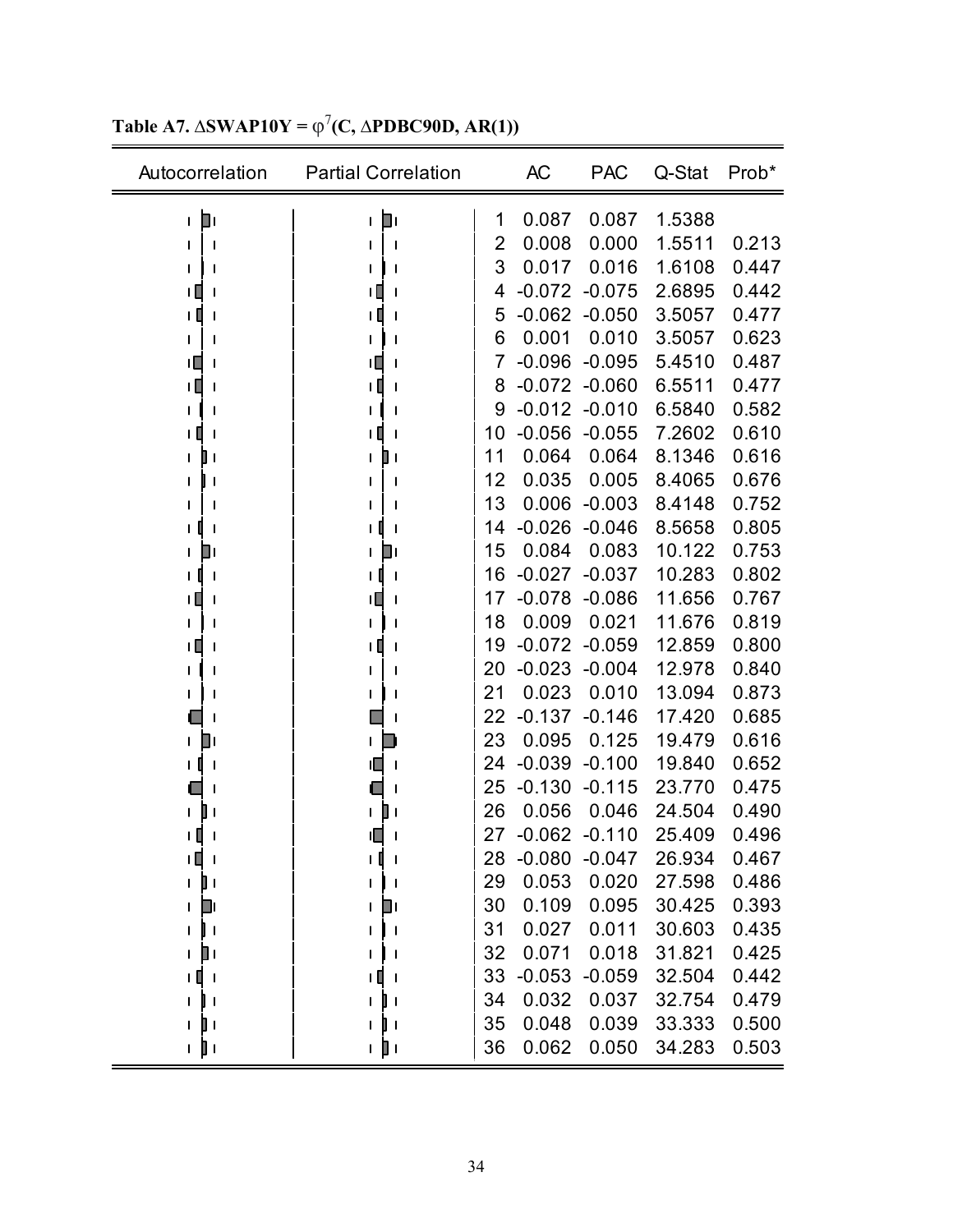| Autocorrelation               | <b>Partial Correlation</b> |    | AC       | <b>PAC</b> | Q-Stat | Prob* |
|-------------------------------|----------------------------|----|----------|------------|--------|-------|
| D۱<br>$\mathsf{I}$            | Þ۱<br>$\mathsf{I}$         | 1  | 0.088    | 0.088      | 1.5812 |       |
|                               | $\mathbf{I}$               | 2  | $-0.002$ | $-0.010$   | 1.5821 | 0.208 |
| L<br>$\mathbf{I}$             | ∎+                         | 3  | 0.040    | 0.041      | 1.9074 | 0.385 |
|                               |                            | 4  | $-0.089$ | $-0.097$   | 3.5497 | 0.314 |
| ΙI<br>-1                      | + 0<br>$\mathbf{I}$        | 5  | $-0.046$ | $-0.029$   | 3.9946 | 0.407 |
|                               |                            | 6  | $-0.007$ | $-0.004$   | 4.0053 | 0.549 |
| tП<br>1                       | ıП<br>$\mathbf{I}$         | 7  | $-0.097$ | $-0.090$   | 5.9826 | 0.425 |
| ╹                             | + 0                        | 8  | $-0.061$ | $-0.051$   | 6.7825 | 0.452 |
| 1                             | I                          | 9  | $-0.033$ | $-0.033$   | 7.0189 | 0.535 |
|                               | $\mathsf{l}$               | 10 | $-0.041$ | $-0.032$   | 7.3795 | 0.598 |
| I                             | Dι                         | 11 | 0.063    | 0.058      | 8.2351 | 0.606 |
| $\mathbf{I}$                  |                            | 12 | 0.033    | 0.008      | 8.4781 | 0.670 |
| ı                             | 1                          | 13 | 0.018    | 0.009      | 8.5498 | 0.741 |
|                               | $\mathbf{I}$               | 14 | $-0.023$ | $-0.048$   | 8.6621 | 0.798 |
| J۱<br>L                       | ▯                          | 15 | 0.069    | 0.075      | 9.7227 | 0.782 |
| I                             | 1 O<br>$\mathbf{I}$        | 16 | $-0.010$ | $-0.026$   | 9.7451 | 0.835 |
| П.<br>1                       | $\mathbf{I}$               | 17 | $-0.092$ | $-0.095$   | 11.640 | 0.768 |
|                               | I                          | 18 | 0.024    | 0.036      | 11.765 | 0.814 |
| TП                            |                            | 19 | $-0.077$ | $-0.069$   | 13.091 | 0.786 |
| ΙI<br>I                       | ı                          | 20 | $-0.029$ | 0.001      | 13.277 | 0.824 |
| L                             |                            | 21 | 0.024    | 0.006      | 13.404 | 0.859 |
|                               |                            | 22 | $-0.134$ | $-0.134$   | 17.500 | 0.680 |
| O۱<br>$\mathbf{I}$            | L                          | 23 | 0.080    | 0.106      | 18.982 | 0.646 |
| ı                             |                            | 24 | $-0.041$ | $-0.099$   | 19.368 | 0.680 |
|                               | ıП                         | 25 | $-0.130$ | $-0.107$   | 23.288 | 0.503 |
|                               |                            | 26 | 0.055    | 0.032      | 24.002 | 0.519 |
| ╹<br>$\mathsf{l}$             | Ш                          | 27 | $-0.055$ | $-0.090$   | 24.725 | 0.535 |
| ıП<br>$\mathbf{I}$            | 1 O<br>$\mathbf{I}$        | 28 | $-0.091$ | $-0.066$   | 26.688 | 0.481 |
| D۱<br>L                       | $\mathbf{I}$               | 29 | 0.060    | 0.024      | 27.537 | 0.489 |
| O۱<br>I                       | ◨<br>L                     | 30 | 0.093    | 0.092      | 29.624 | 0.433 |
| $\overline{\phantom{a}}$<br>1 |                            | 31 | 0.023    | $-0.006$   | 29.755 | 0.478 |
| ו ∎<br>L                      | $\mathbf{I}$               | 32 | 0.069    | 0.033      | 30.916 | 0.470 |
| $\mathbf{I}$<br>L             |                            | 33 | $-0.047$ | $-0.063$   | 31.465 | 0.494 |
|                               |                            | 34 | 0.023    | 0.024      | 31.599 | 0.537 |
| I۱<br>$\mathbf{I}$            | O۱<br>$\mathbf{I}$         | 35 | 0.048    | 0.046      | 32.175 | 0.557 |
| n jin                         | ı pı                       | 36 | 0.061    | 0.048      | 33.094 | 0.560 |

 $T$ able **A8.**  $\Delta$ **SWAP10Y** =  $\varphi$ <sup>8</sup>(**C**,  $\Delta$ **PDBC90D,**  $\Delta$ **CPIYOY,**  $\Delta$ **IPYOY,**  $AR(1)$ **)**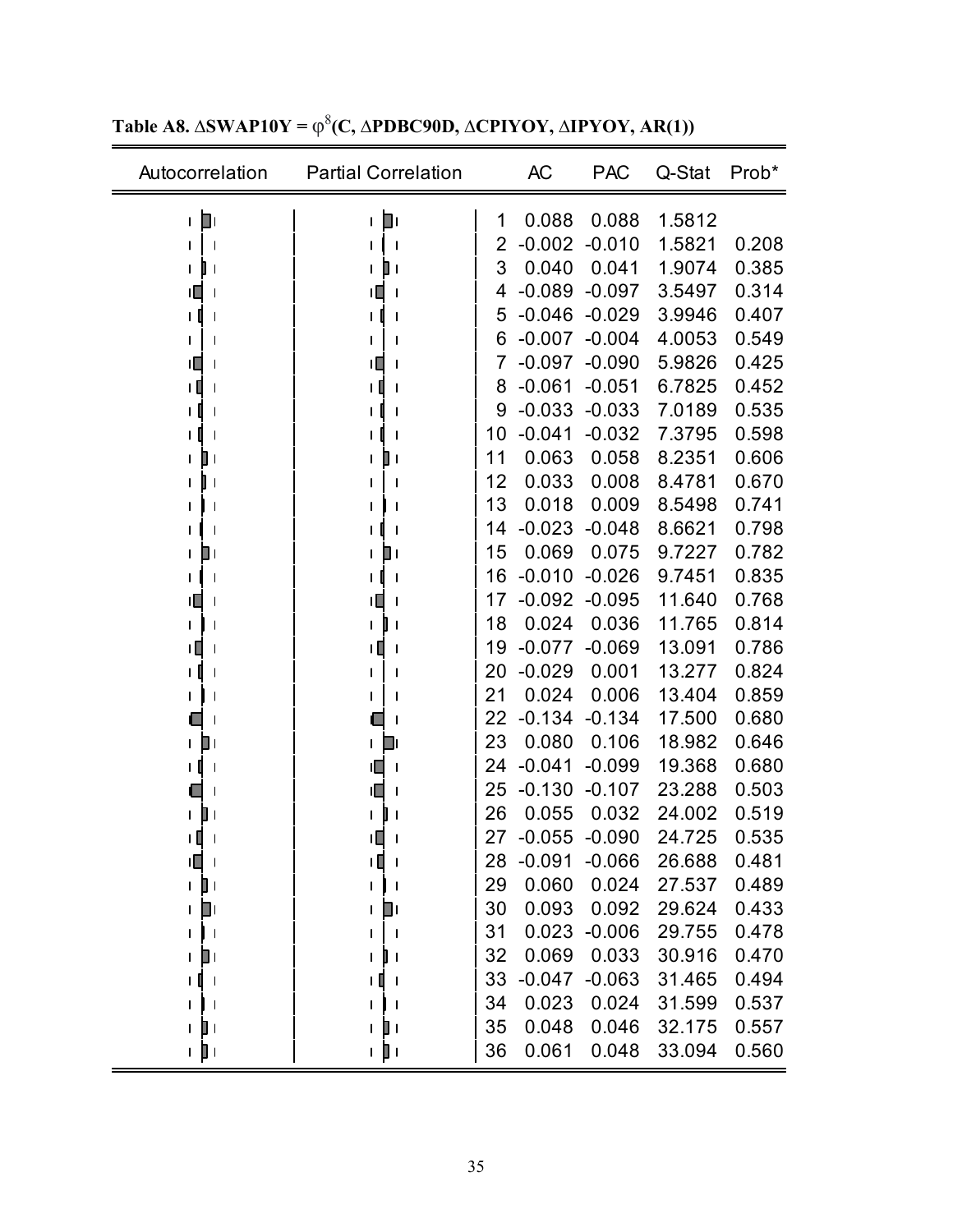| Autocorrelation       | <b>Partial Correlation</b> |    | <b>AC</b>        | <b>PAC</b>       | Q-Stat           | Prob*          |
|-----------------------|----------------------------|----|------------------|------------------|------------------|----------------|
| D۱<br>L               | O۱<br>L                    | 1  | 0.092            | 0.092            | 1.7420           |                |
|                       |                            | 2  | $-0.020$         | $-0.029$         | 1.8226           | 0.177          |
| ▯<br>L                | ▯<br>L                     | 3  | 0.063            | 0.068            | 2.6464           | 0.266          |
| ıΕ                    |                            | 4  | $-0.085$         | $-0.100$         | 4.1543           | 0.245          |
|                       |                            | 5  | $-0.027$         | $-0.005$         | 4.3069           | 0.366          |
|                       |                            | 6  | $-0.005$         | $-0.012$         | 4.3124           | 0.505          |
|                       |                            | 7  |                  | $-0.066 - 0.054$ | 5.2341           | 0.514          |
|                       |                            | 8  | $-0.038$         | $-0.033$         | 5.5357           | 0.595          |
|                       |                            | 9  | $-0.031$         | $-0.031$         | 5.7404           | 0.676          |
|                       |                            | 10 | $-0.038$         | $-0.028$         | 6.0538           | 0.735          |
|                       |                            | 11 | 0.025            | 0.024            | 6.1871           | 0.799          |
|                       |                            | 12 | $-0.008$         | $-0.020$         | 6.2011           | 0.860          |
|                       |                            | 13 | 0.035            | 0.038            | 6.4653           | 0.891          |
|                       |                            | 14 | $-0.037$         | $-0.061$         | 6.7697           | 0.914          |
|                       | U I<br>$\mathsf{I}$        | 15 | 0.047            | 0.063            | 7.2633           | 0.924          |
|                       |                            | 16 | $-0.014$         | $-0.042$         | 7.3088           | 0.949          |
| ╙                     | Щ                          | 17 | $-0.103$         | $-0.090$         | 9.6867           | 0.882          |
|                       |                            | 18 | $-0.003$         | $-0.000$         | 9.6885           | 0.916          |
| LΗ                    |                            | 19 | $-0.053$         | $-0.053$         | 10.332           | 0.921          |
|                       |                            | 20 | $-0.014$         | 0.011            | 10.377           | 0.943          |
|                       |                            | 21 | 0.027            | 0.003            | 10.543           | 0.957          |
| 11                    |                            | 22 | $-0.113$         | $-0.116$         | 13.462           | 0.892          |
| $\blacksquare$ 1<br>L | П۱<br>$\mathbf{L}$         | 23 | 0.067            | 0.091            | 14.510           | 0.882          |
| $\mathbf{I}$          | ו ∥ו                       | 24 | $-0.040$         | $-0.094$         | 14.874           | 0.899          |
|                       |                            | 25 | $-0.135$         | $-0.103$         | 19.119           | 0.746          |
|                       | L                          | 26 | 0.059            | 0.035            | 19.925           | 0.751          |
|                       |                            | 27 | $-0.031$         | $-0.047$         | 20.146           | 0.785          |
| 唱                     | 唱                          | 28 | $-0.096 - 0.086$ |                  | 22.339           | 0.720          |
| D۱<br>L               | ll 1<br>L                  | 29 | 0.062            | 0.041            | 23.267           | 0.720          |
| J۱<br>L               | O۱<br>L                    | 30 | 0.056            | 0.051            | 24.024           | 0.728          |
| II 1<br>L             |                            | 31 | 0.028            | 0.011            | 24.212           | 0.762          |
| ∎                     |                            | 32 | 0.058            | 0.024            | 25.024           | 0.767          |
|                       |                            | 33 | $-0.041$         | $-0.058$         | 25.435           | 0.788          |
|                       | 41                         | 34 | 0.048<br>0.048   | 0.046<br>0.034   | 25.999<br>26.570 | 0.802<br>0.814 |
| $\blacksquare$<br>L   | l I<br>L                   | 35 |                  |                  |                  | 0.834          |
| 1 J I                 | $\mathsf{L}$ $\mathsf{L}$  | 36 | 0.038            | 0.019            | 26.927           |                |

**Table A9. ∆SWAP10Y =** φ<sup>9</sup> **(C, ∆PDBC90D, ∆CPIYOY, ∆IPYOY, ∆LNIGPA, ∆LNCLP, AR(1))**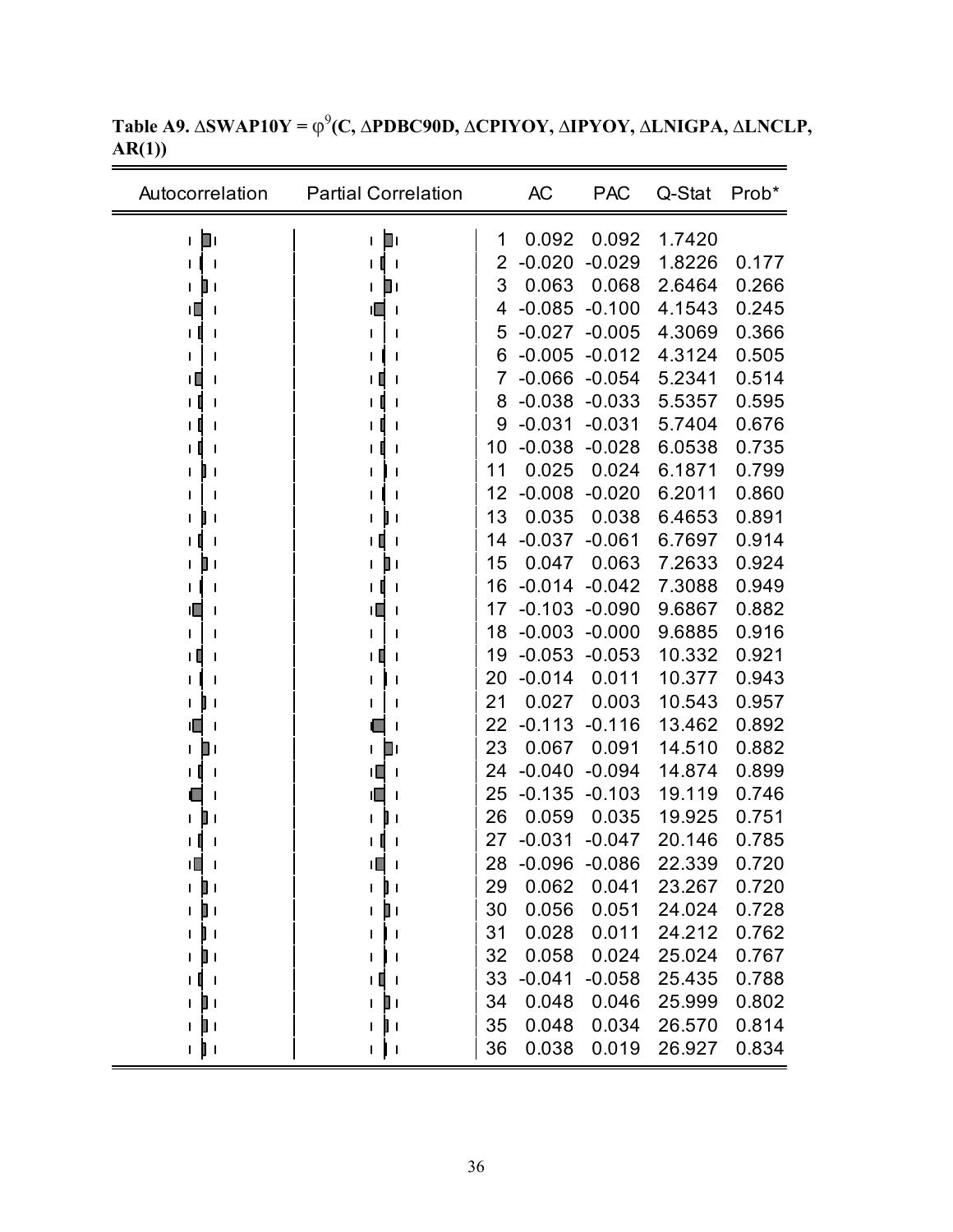# **APPENDIX B: CORRELOGRAMS FOR GARCH(1,1) MODELS WITH ∆PDBC30D**

| Autocorrelation              | <b>Partial Correlation</b> |    | AC               | <b>PAC</b> | Q-Stat | Prob* |
|------------------------------|----------------------------|----|------------------|------------|--------|-------|
| D<br>L<br>$\mathbf{I}$       | D<br>L<br>$\mathbf{I}$     | 1  | 0.035            | 0.035      | 0.2502 |       |
| Ш<br>L                       | $\mathbf l$                | 2  | 0.055            | 0.054      | 0.8826 | 0.347 |
| ▯<br>ı                       | ▯                          | 3  | 0.052            | 0.049      | 1.4453 | 0.485 |
|                              | 1                          | 4  | 0.004            | $-0.002$   | 1.4489 | 0.694 |
| Π<br>I                       | Ш<br>$\mathbf l$           | 5  | $-0.070$         | $-0.076$   | 2.4625 | 0.651 |
|                              | 1                          | 6  | $-0.012 - 0.010$ |            | 2.4922 | 0.778 |
|                              |                            | 7  | $-0.005$         | 0.004      | 2.4974 | 0.869 |
| Ш<br>ı<br>ı                  | $\mathbf{I}$<br>ш<br>ı     | 8  | $-0.065$         | $-0.056$   | 3.3826 | 0.848 |
| I<br>$\mathbf{I}$            | $\mathbf{I}$               | 9  | 0.032            | 0.038      | 3.5999 | 0.891 |
| ı                            |                            | 10 | $-0.005$         | $-0.006$   | 3.6060 | 0.935 |
| ı<br>1                       | $\mathbf{I}$               | 11 | $-0.046$         | $-0.046$   | 4.0665 | 0.944 |
| Шι<br>L                      | Ш<br>L                     | 12 | 0.085            | 0.087      | 5.6329 | 0.897 |
| Ц<br>$\mathsf{l}$<br>L       | ΙШ<br>$\mathbf{I}$         | 13 | $-0.058$         | $-0.068$   | 6.3559 | 0.897 |
| 1<br>ı                       | $\mathbf{I}$               | 14 | 0.044            | 0.049      | 6.7779 | 0.913 |
|                              | 1                          | 15 | $-0.038$         | $-0.044$   | 7.1029 | 0.931 |
| ıП                           |                            | 16 | $-0.091$         | $-0.101$   | 8.9180 | 0.882 |
|                              |                            | 17 | $-0.157$         | $-0.138$   | 14.424 | 0.567 |
| ι∐<br>1                      | ╹<br>$\mathbf{I}$          | 18 | $-0.072 -0.062$  |            | 15.592 | 0.553 |
| I                            | 1                          | 19 | $-0.062$         | $-0.036$   | 16.445 | 0.562 |
| τI<br>1                      |                            | 20 | $-0.055$         | $-0.023$   | 17.129 | 0.581 |
| ш<br>L                       | - 11                       | 21 | 0.112            | 0.105      | 19.960 | 0.460 |
| ıo<br>ı                      | $\mathbf{I}$               | 22 | $-0.114$         | $-0.134$   | 22.955 | 0.346 |
| ı<br>ı                       |                            | 23 | $-0.010$         | $-0.022$   | 22.978 | 0.403 |
| Ц<br>ı                       | 1                          | 24 | $-0.068$         | $-0.106$   | 24.043 | 0.401 |
| ı                            | $\mathbf{I}$               | 25 | $-0.047$         | $-0.043$   | 24.561 | 0.430 |
| ш<br>L                       | $\mathbf l$                | 26 | 0.056            | 0.075      | 25.290 | 0.446 |
| ŦШ                           | ıП<br>$\mathbf l$          | 27 | $-0.078$         | $-0.098$   | 26.723 | 0.424 |
| TЦ                           | ۱П                         | 28 | $-0.078$         | $-0.096$   | 28.146 | 0.403 |
| П<br>L                       | Пι                         | 29 | 0.032            | 0.051      | 28.394 | 0.444 |
| L                            | $\blacksquare$<br>L        | 30 | 0.128            | 0.114      | 32.323 | 0.306 |
| D۱<br>L                      | Dı<br>I                    | 31 | 0.061            | 0.090      | 33.218 | 0.313 |
| $\blacksquare$<br>L          | $\mathbf{I}$<br>L          | 32 | 0.063            | 0.033      | 34.175 | 0.318 |
| $\mathbb{I}$<br>L            | IЩ.<br>$\mathbf{I}$        | 33 | 0.045            | $-0.066$   | 34.674 | 0.342 |
| $\mathbf{I}$<br>1            | $\mathbf{I}$<br>ı          | 34 | 0.022            | 0.016      | 34.792 | 0.383 |
| $\mathbf{I}$<br>$\mathbf{I}$ | ιQ<br>$\mathbf{I}$         | 35 | 0.031            | $-0.032$   | 35.034 | 0.419 |
| + D                          | L                          | 36 | 0.097            | 0.123      | 37.385 | 0.360 |

## **Table B1.**  $\Delta$ **SWAP2Y** =  $\psi$ <sup>1</sup>(C,  $\Delta$ **PDBC30D, AR(1))**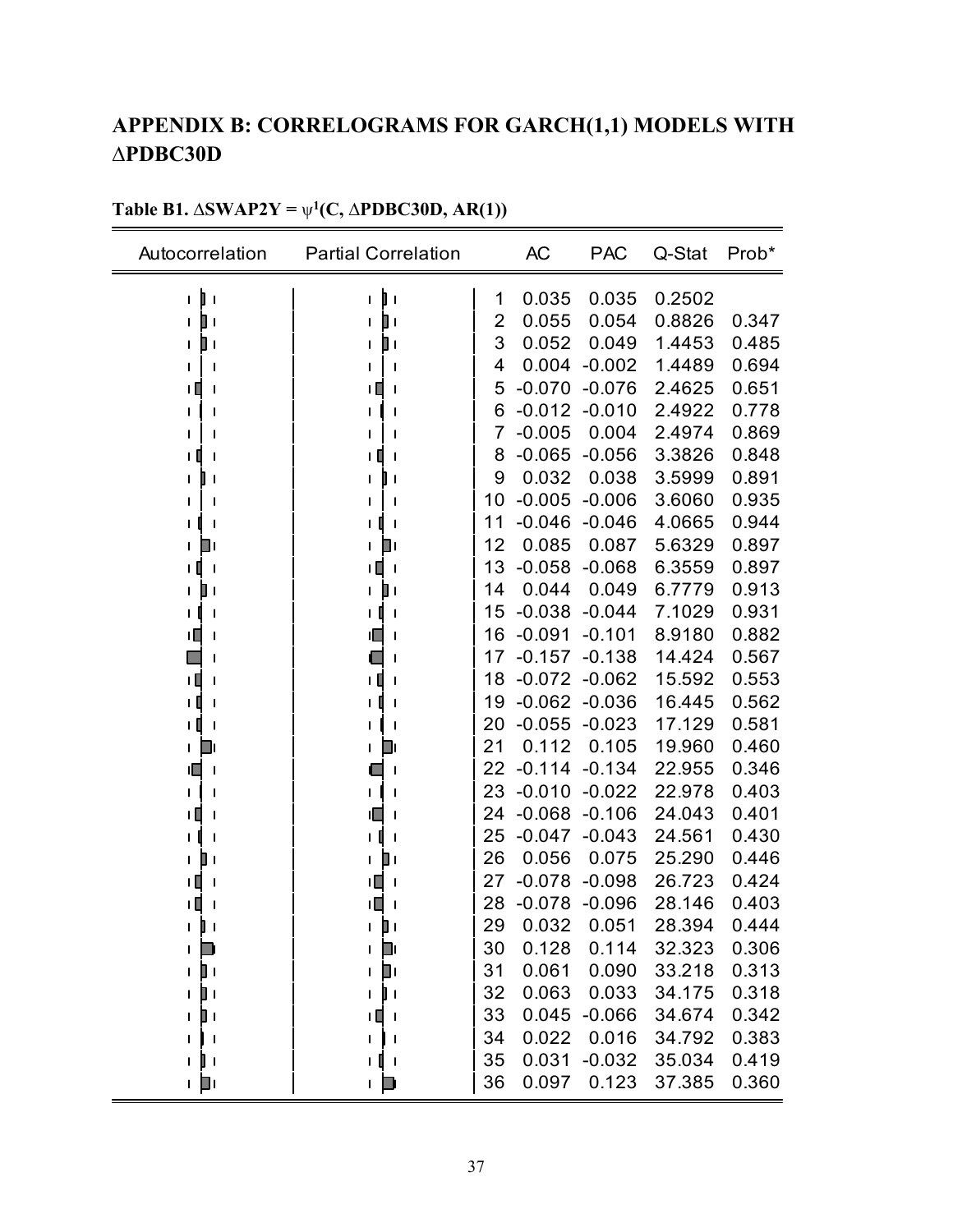| Autocorrelation                | <b>Partial Correlation</b>     |                | <b>AC</b> | <b>PAC</b>      | Q-Stat | Prob* |
|--------------------------------|--------------------------------|----------------|-----------|-----------------|--------|-------|
| Þ۱<br>$\mathbf{I}$             | τDι                            | 1              | 0.031     | 0.031           | 0.1970 |       |
| $\blacksquare$<br>T            | $\blacksquare$                 | $\overline{2}$ | 0.046     | 0.045           | 0.6307 | 0.427 |
|                                | O۱                             | 3              | 0.065     | 0.062           | 1.5014 | 0.472 |
|                                | $\mathsf{l}$                   | 4              | $-0.006$  | $-0.012$        | 1.5098 | 0.680 |
|                                | $\mathbf l$                    | 5              | $-0.060$  | $-0.066$        | 2.2739 | 0.686 |
|                                | $\mathsf{l}$                   | 6              | $-0.011$  | $-0.011$        | 2.3013 | 0.806 |
|                                |                                | 7              | $-0.008$  | $-0.000$        | 2.3143 | 0.889 |
|                                |                                | 8              | $-0.054$  | $-0.045$        | 2.9399 | 0.891 |
|                                |                                | 9              | 0.016     | 0.019           | 2.9913 | 0.935 |
|                                |                                | 10             | 0.012     | 0.012           | 3.0225 | 0.963 |
|                                |                                | 11             | $-0.056$  | $-0.054$        | 3.6925 | 0.960 |
| Πı                             | ۹ı                             | 12             | 0.088     | 0.087           | 5.3546 | 0.913 |
| $\mathsf{l}$                   | $\mathbf{I}$                   | 13             | $-0.041$  | $-0.049$        | 5.7150 | 0.930 |
|                                | $\mathbf l$                    | 14             | 0.039     | 0.043           | 6.0433 | 0.945 |
| J                              | Ш<br>$\mathbf{l}$              | 15             | $-0.042$  | $-0.052$        | 6.4327 | 0.954 |
|                                | ⊔ו<br>ı                        | 16             | $-0.083$  | $-0.088$        | 7.9758 | 0.925 |
| J                              | ı                              | 17             | $-0.159$  | $-0.149$        | 13.619 | 0.627 |
|                                |                                | 18             | $-0.071$  | $-0.054$        | 14.736 | 0.614 |
| ТŢ                             | $\mathsf{l}$                   | 19             | $-0.061$  | $-0.040$        | 15.583 | 0.622 |
| O<br>$\mathbf{I}$              | $\mathbf I$                    | 20             | $-0.054$  | $-0.025$        | 16.255 | 0.640 |
| ш                              | ╜                              | 21             | 0.112     | 0.115           | 19.127 | 0.514 |
|                                | $\mathbf I$                    | 22             | $-0.114$  | $-0.140$        | 22.123 | 0.392 |
|                                |                                | 23             | $-0.011$  | $-0.014$        | 22.149 | 0.451 |
|                                |                                | 24             | $-0.065$  | $-0.111$        | 23.117 | 0.454 |
|                                |                                | 25             | $-0.056$  | $-0.046$        | 23.847 | 0.470 |
|                                |                                | 26             | 0.060     | 0.071           | 24.689 | 0.480 |
| ш                              |                                | 27             |           | $-0.072 -0.082$ | 25.898 | 0.469 |
| ≀∎ i                           | ıO<br>$\overline{\phantom{a}}$ | 28             | -0.092    | $-0.113$        | 27.916 | 0.415 |
| $\mathbf{I}$                   | 1 D I                          | 29             | 0.040     | 0.059           | 28.302 | 0.449 |
| ш<br>$\mathbf{I}$              | ❏ι                             | 30             | 0.113     | 0.111           | 31.361 | 0.349 |
| ▯<br>$\mathbf{I}$              | $\mathbf{p}$                   | 31             | 0.069     | 0.091           | 32.504 | 0.344 |
| I۱<br>L                        | $\mathbf{I}$                   | 32             | 0.055     | 0.038           | 33.241 | 0.359 |
| $\blacksquare$<br>$\mathbf{I}$ |                                | 33             | 0.046     | $-0.071$        | 33.757 | 0.383 |
|                                |                                | 34             | 0.022     | 0.014           | 33.880 | 0.425 |
| $\blacksquare$                 |                                | 35             | 0.025     | $-0.034$        | 34.039 | 0.466 |
| ⊥ ∎ட                           | L                              | 36             | 0.094     | 0.117           | 36.254 | 0.410 |

**Table B2. ∆SWAP2Y =** ψ**2(C, ∆PDBC30D, ∆CPIYOY, ∆IPYOY, AR(1))** 

 $\overline{\phantom{0}}$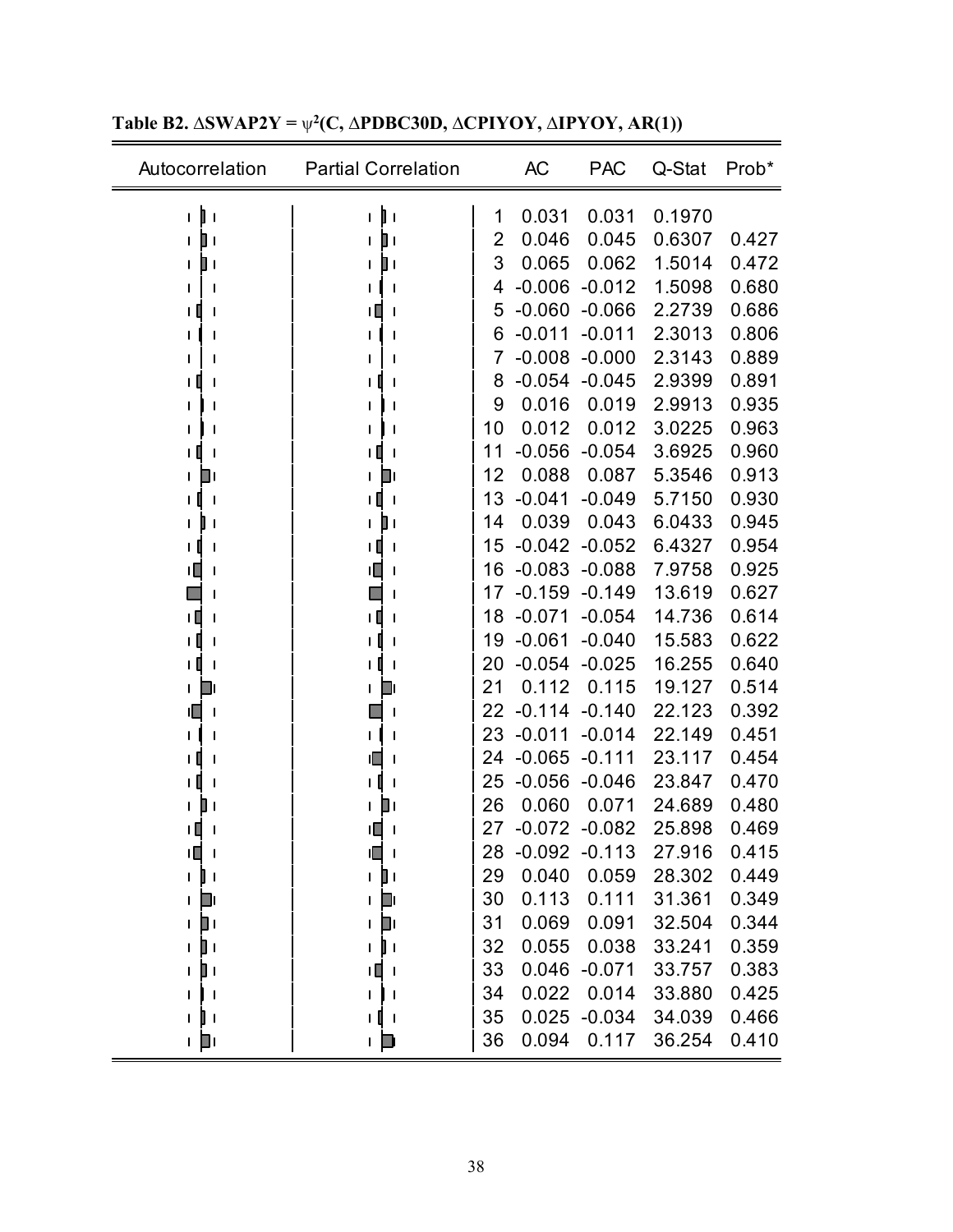| Autocorrelation                | <b>Partial Correlation</b> |    | <b>AC</b> | <b>PAC</b> | Q-Stat | Prob* |
|--------------------------------|----------------------------|----|-----------|------------|--------|-------|
| $\mathbf{I}$ (<br>L            | I۱<br>$\mathbf{I}$         | 1  | 0.039     | 0.039      | 0.3167 |       |
| $\mathsf{l}$                   |                            | 2  | 0.026     | 0.025      | 0.4580 | 0.499 |
| Uт                             | ШΙ                         | 3  | 0.061     | 0.059      | 1.2235 | 0.542 |
|                                |                            | 4  | 0.001     | $-0.004$   | 1.2236 | 0.747 |
| Ш                              |                            | 5  | $-0.066$  | $-0.069$   | 2.1342 | 0.711 |
|                                |                            | 6  | 0.005     | 0.006      | 2.1387 | 0.830 |
|                                |                            | 7  | 0.003     | 0.006      | 2.1404 | 0.906 |
|                                |                            | 8  | $-0.066$  | $-0.059$   | 3.0582 | 0.880 |
|                                |                            | 9  | 0.028     | 0.032      | 3.2239 | 0.920 |
|                                |                            | 10 | 0.009     | 0.005      | 3.2410 | 0.954 |
|                                | ТL                         | 11 | $-0.087$  | $-0.083$   | 4.8841 | 0.899 |
| Ш                              | Ш                          | 12 | 0.085     | 0.091      | 6.4580 | 0.841 |
|                                |                            | 13 | $-0.035$  | $-0.048$   | 6.7283 | 0.875 |
|                                |                            | 14 | 0.015     | 0.029      | 6.7786 | 0.913 |
|                                |                            | 15 | $-0.025$  | $-0.033$   | 6.9167 | 0.938 |
|                                |                            | 16 | $-0.093$  | $-0.106$   | 8.8139 | 0.887 |
|                                |                            | 17 | $-0.147$  | $-0.128$   | 13.644 | 0.625 |
| 1 Q                            |                            | 18 | $-0.059$  | $-0.047$   | 14.428 | 0.637 |
|                                |                            | 19 | $-0.049$  | $-0.040$   | 14.962 | 0.665 |
| 1 O<br>I                       |                            | 20 | $-0.056$  | $-0.024$   | 15.678 | 0.679 |
|                                |                            | 21 | 0.131     | 0.129      | 19.589 | 0.484 |
| ۱O<br>$\mathbf{I}$             |                            | 22 | $-0.096$  | $-0.129$   | 21.695 | 0.417 |
|                                |                            | 23 | $-0.022$  | $-0.007$   | 21.808 | 0.471 |
| Ш                              |                            | 24 | $-0.077$  | $-0.126$   | 23.184 | 0.450 |
|                                |                            | 25 | $-0.053$  | $-0.047$   | 23.848 | 0.470 |
|                                |                            | 26 | 0.047     | 0.074      | 24.367 | 0.498 |
|                                |                            | 27 | $-0.040$  | $-0.065$   | 24.752 | 0.533 |
| ۱П<br>$\overline{\phantom{a}}$ | ıП                         | 28 | $-0.085$  | $-0.103$   | 26.460 | 0.493 |
| $\mathbf{I}$<br>L              | 1 D I                      | 29 | 0.037     | 0.060      | 26.778 | 0.530 |
| I                              | U                          | 30 | 0.124     | 0.104      | 30.469 | 0.391 |
| O۱<br>$\mathsf{I}$             | ▯                          | 31 | 0.066     | 0.078      | 31.509 | 0.391 |
| U 1                            |                            | 32 | 0.037     | 0.036      | 31.843 | 0.424 |
| $\mathbb{I}^+$<br>L            | ΙШ                         | 33 | 0.067     | $-0.051$   | 32.946 | 0.421 |
|                                |                            | 34 | 0.004     | 0.005      | 32.950 | 0.470 |
| U 1<br>$\mathbf{I}$            |                            | 35 | 0.033     | $-0.016$   | 33.215 | 0.506 |
| ட நட                           | ட நட                       | 36 | 0.110     | 0.114      | 36.199 | 0.412 |

**Table B3. ∆SWAP2Y =** ψ**3(C, ∆PDBC30D, ∆CPIYOY, ∆IPYOY, ∆LNIGPA, ∆LNCLP, AR(1))**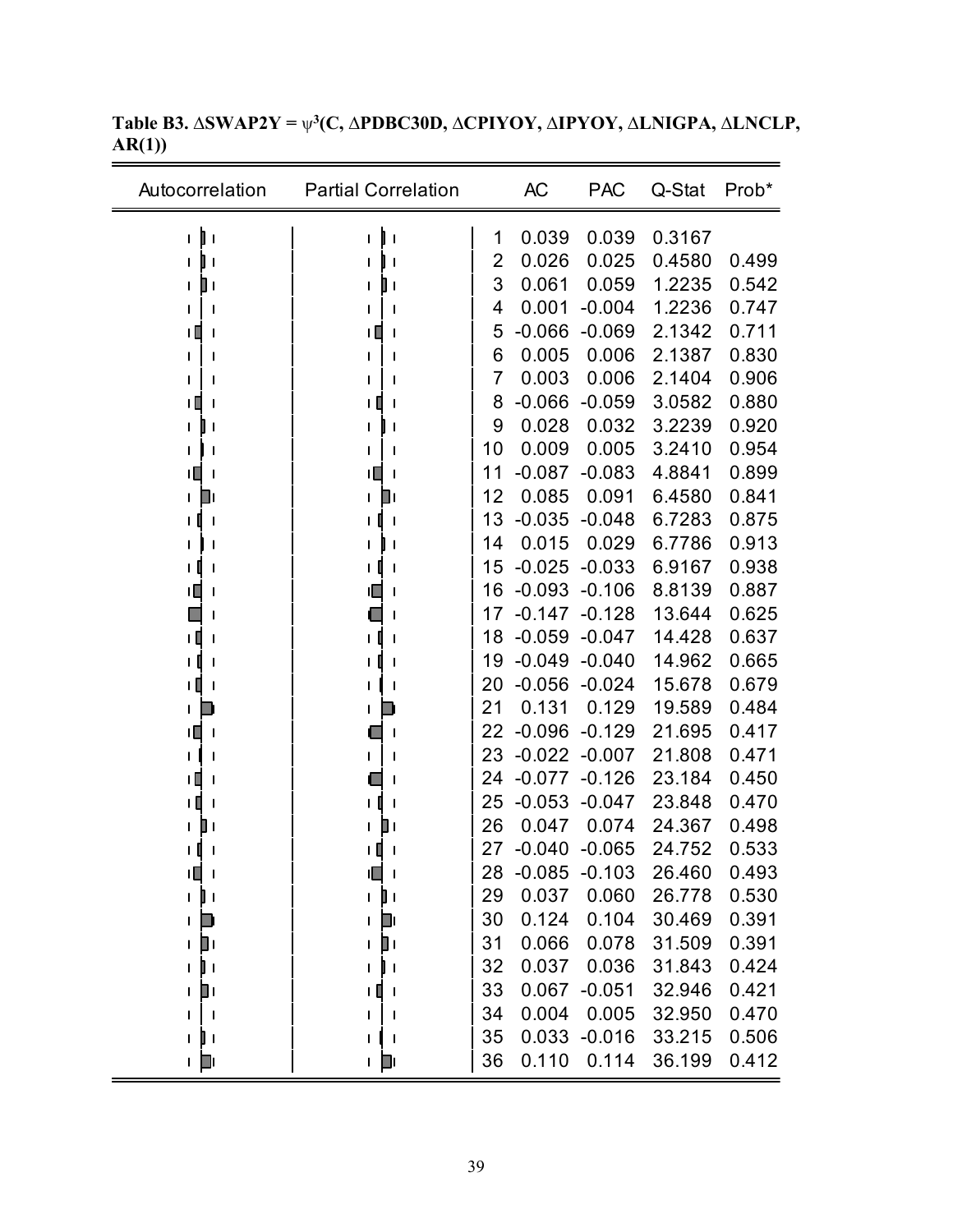| Autocorrelation                | <b>Partial Correlation</b> |    | <b>AC</b> | <b>PAC</b>      | Q-Stat | Prob* |
|--------------------------------|----------------------------|----|-----------|-----------------|--------|-------|
| D۱<br>$\mathbf{I}$             | þт<br>$\mathbf{I}$         | 1  | 0.082     | 0.082           | 1.3755 |       |
| $\mathbf{I}$                   | $\mathsf{l}$               | 2  | 0.039     | 0.032           | 1.6838 | 0.194 |
| Шι<br>$\mathbf{I}$             | UΙ                         | 3  | 0.045     | 0.040           | 2.1093 | 0.348 |
| ΠЦ<br>$\mathbf{I}$             | ıЦ                         | 4  | $-0.078$  | $-0.087$        | 3.3695 | 0.338 |
| тO                             | ۱O                         | 5  | $-0.093$  | $-0.084$        | 5.1741 | 0.270 |
| I                              |                            | 6  | 0.031     | 0.050           | 5.3820 | 0.371 |
| $\mathbf{1}$<br>$\mathbf{I}$   | O<br>$\mathsf{l}$          | 7  | $-0.067$  | $-0.060$        | 6.3174 | 0.389 |
| тO                             | ıΠ                         | 8  | $-0.088$  | $-0.081$        | 7.9455 | 0.337 |
|                                |                            | 9  | 0.015     | 0.015           | 7.9929 | 0.434 |
| LШ<br>$\mathsf{l}$             |                            | 10 | $-0.052$  | $-0.045$        | 8.5633 | 0.479 |
|                                |                            | 11 | $-0.013$  | $-0.002$        | 8.6005 | 0.570 |
| O۱                             | ו ∎                        | 12 | 0.092     | 0.072           | 10.423 | 0.493 |
| $\mathbf{I}$                   |                            | 13 | 0.011     | $-0.004$        | 10.451 | 0.576 |
| $\mathbf{I}$                   | $\overline{\phantom{a}}$   | 14 | 0.032     | 0.026           | 10.674 | 0.638 |
| ╻╻                             |                            | 15 | 0.052     | 0.021           | 11.261 | 0.665 |
| $\mathsf{l}$                   |                            | 16 | $-0.120$  | $-0.123$        | 14.441 | 0.492 |
|                                | IL.                        | 17 | $-0.131$  | $-0.110$        | 18.247 | 0.310 |
|                                |                            | 18 | $-0.005$  | 0.009           | 18.253 | 0.373 |
| ТŪ                             |                            | 19 | $-0.085$  | $-0.052$        | 19.865 | 0.340 |
|                                |                            | 20 | 0.002     | 0.020           | 19.866 | 0.403 |
| $\blacksquare$<br>$\mathsf{I}$ | I                          | 21 | 0.061     | 0.029           | 20.717 | 0.414 |
|                                |                            | 22 | $-0.115$  | $-0.121$        | 23.740 | 0.306 |
| $\blacksquare$<br>$\mathbf{I}$ | Ш                          | 23 | 0.044     | 0.057           | 24.177 | 0.338 |
|                                |                            | 24 | $-0.046$  | $-0.100$        | 24.665 | 0.368 |
|                                | 11 L                       | 25 | $-0.112$  | $-0.111$        | 27.597 | 0.277 |
|                                |                            | 26 | 0.045     | 0.044           | 28.062 | 0.305 |
| Ι<br>$\mathbf{I}$              | ıП                         | 27 | $-0.058$  | $-0.113$        | 28.856 | 0.318 |
| $\mathsf{l}$                   | $\overline{\phantom{a}}$   | 28 | $-0.153$  | $-0.128$        | 34.384 | 0.155 |
| 1 D I                          | 1 D I                      | 29 | 0.055     | 0.070           | 35.118 | 0.166 |
| $\mathbf{I}$                   |                            | 30 | 0.164     | 0.162           | 41.543 | 0.062 |
| τD<br>$\mathbf{I}$             |                            | 31 |           | $-0.027 -0.020$ | 41.718 | 0.076 |
| $\blacksquare$                 |                            | 32 | 0.075     | $-0.001$        | 43.079 | 0.073 |
| U I                            |                            | 33 | 0.031     | $-0.044$        | 43.319 | 0.087 |
|                                |                            | 34 | 0.014     | 0.052           | 43.369 | 0.107 |
| $\mathbb{I}$<br>$\mathbf{I}$   |                            | 35 | 0.042     | $-0.001$        | 43.800 | 0.121 |
| + µ                            | ı pı                       | 36 | 0.084     | 0.046           | 45.548 | 0.109 |

**Table B4.**  $\triangle$ **SWAP5Y** =  $\psi$ <sup>4</sup>(**C**,  $\triangle$ **PDBC30D, AR(1))**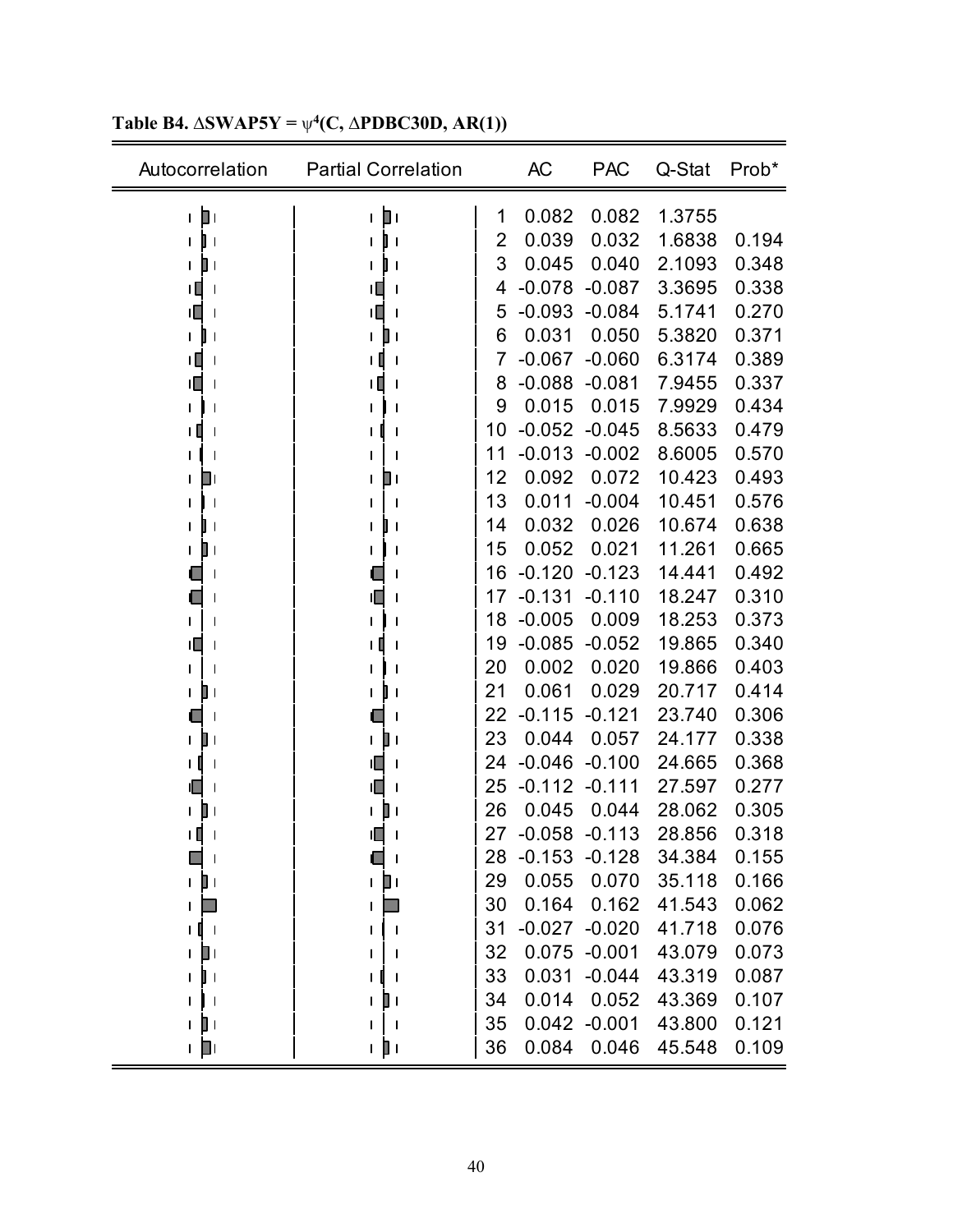| Autocorrelation                  | <b>Partial Correlation</b> |                | <b>AC</b> | <b>PAC</b> | Q-Stat | Prob* |
|----------------------------------|----------------------------|----------------|-----------|------------|--------|-------|
| டற்ட                             | ட∥ப                        | 1              | 0.074     | 0.074      | 1.1113 |       |
| $\mathbf{I}$                     | $\mathbf{I}$               | $\overline{2}$ | 0.035     | 0.029      | 1.3580 | 0.244 |
| ∎                                | ▯                          | 3              | 0.076     | 0.071      | 2.5417 | 0.281 |
| ۱O<br>$\mathbf{I}$               | ι∐<br>$\mathbf{I}$         | 4              | $-0.083$  | $-0.096$   | 3.9842 | 0.263 |
| ۱П                               | ι∐                         | 5              | $-0.089$  | $-0.082$   | 5.6522 | 0.227 |
| J                                |                            | 6              | 0.030     | 0.043      | 5.8383 | 0.322 |
| ιШ                               | $\mathbf{I}$               | 7              | $-0.061$  | $-0.048$   | 6.6194 | 0.357 |
|                                  |                            | 8              | $-0.067$  | $-0.058$   | 7.5667 | 0.372 |
|                                  |                            | 9              | $-0.011$  | $-0.019$   | 7.5910 | 0.474 |
|                                  |                            | 10             | $-0.054$  | $-0.042$   | 8.2220 | 0.512 |
|                                  |                            | 11             | $-0.011$  | 0.004      | 8.2464 | 0.605 |
| ום                               | ▯                          | 12             | 0.092     | 0.080      | 10.073 | 0.524 |
| $\mathbf{I}$                     | l,                         | 13             | 0.027     | 0.014      | 10.231 | 0.596 |
| ı                                |                            | 14             | 0.038     | 0.022      | 10.553 | 0.648 |
| $\mathbf{I}$                     |                            | 15             | 0.032     | 0.001      | 10.783 | 0.703 |
|                                  |                            | 16             | $-0.105$  | $-0.104$   | 13.218 | 0.585 |
|                                  |                            | 17             | $-0.140$  | $-0.127$   | 17.597 | 0.348 |
|                                  |                            | 18             | 0.010     | 0.029      | 17.619 | 0.413 |
| 11 I<br>$\overline{\phantom{a}}$ |                            | 19             | $-0.089$  | $-0.059$   | 19.408 | 0.367 |
|                                  |                            | 20             | $-0.020$  | 0.000      | 19.495 | 0.426 |
|                                  |                            | 21             | 0.049     | 0.024      | 20.046 | 0.455 |
|                                  |                            | 22             | $-0.106$  | $-0.104$   | 22.602 | 0.366 |
|                                  | $\mathbf{I}$               | 23             | 0.030     | 0.044      | 22.816 | 0.412 |
|                                  |                            | 24             | $-0.049$  | $-0.099$   | 23.373 | 0.439 |
|                                  |                            | 25             | $-0.121$  | $-0.121$   | 26.765 | 0.316 |
|                                  |                            | 26             | 0.048     | 0.034      | 27.304 | 0.341 |
|                                  | םו                         | 27             | $-0.052$  | $-0.092$   | 27.940 | 0.361 |
|                                  | $\mathbf{I}$               | 28             | $-0.163$  | $-0.147$   | 34.251 | 0.159 |
| 1 D I                            | ⊥ ∐ L                      | 29             | 0.062     | 0.070      | 35.180 | 0.165 |
|                                  |                            | 30             | 0.136     | 0.150      | 39.627 | 0.090 |
| $\blacksquare$                   |                            | 31             | $-0.034$  | $-0.023$   | 39.899 | 0.107 |
| Ш                                |                            | 32             | 0.071     | $-0.003$   | 41.132 | 0.105 |
| П١                               |                            | 33             | 0.042     | $-0.034$   | 41.566 | 0.120 |
|                                  |                            | 34             | 0.005     | 0.029      | 41.572 | 0.145 |
| $\overline{\phantom{a}}$         |                            | 35             | 0.038     | 0.005      | 41.921 | 0.165 |
| ட ∥ட                             | ı pı                       | 36             | 0.087     | 0.052      | 43.801 | 0.146 |

**Table B5. ∆SWAP5Y =** ψ**5(C, ∆PDBC30D, ∆CPIYOY, ∆IPYOY, AR(1))** 

 $\overline{\phantom{0}}$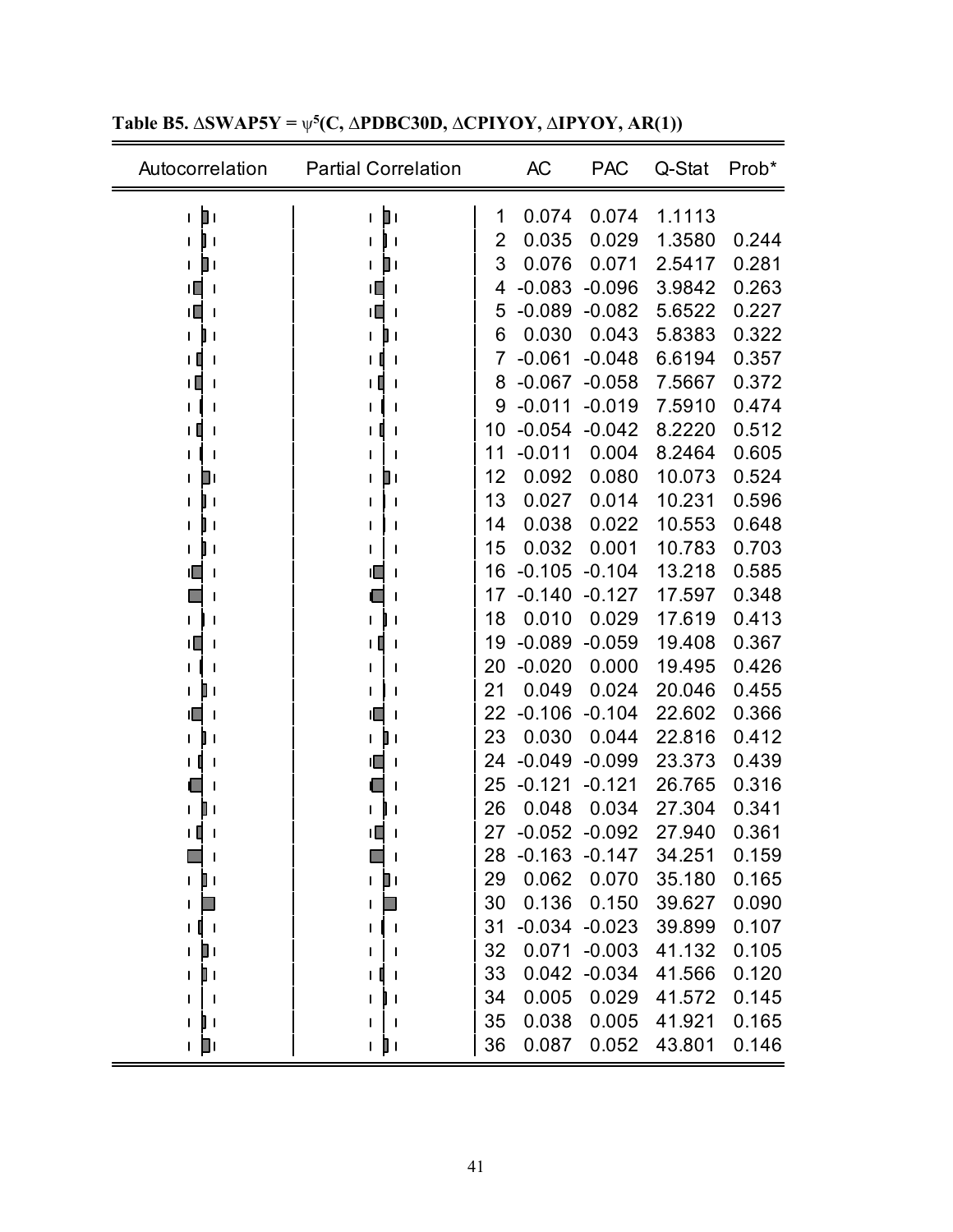| Autocorrelation              | <b>Partial Correlation</b> |    | <b>AC</b>       | <b>PAC</b>       | Q-Stat | Prob* |
|------------------------------|----------------------------|----|-----------------|------------------|--------|-------|
| ⊤ Di                         | D۱<br>L                    | 1  | 0.075           | 0.075            | 1.1532 |       |
| $\mathbf{I}$                 | $\mathbf l$                | 2  | 0.017           | 0.012            | 1.2144 | 0.270 |
| ▯<br>L                       | ▯                          | 3  | 0.080           | 0.079            | 2.5534 | 0.279 |
| ΙU<br><u>I</u>               | ۱П<br>$\mathbf l$          | 4  | $-0.081$        | $-0.094$         | 3.9295 | 0.269 |
| TП<br>$\mathbf l$            | ιΠ<br>$\mathbf{I}$         | 5  | $-0.077$        | $-0.066$         | 5.1570 | 0.272 |
| $\mathbf{I}$<br>$\mathbf{I}$ | $\mathbf{I}$               | 6  | 0.041           | 0.049            | 5.5134 | 0.356 |
| $\mathbf{I}$                 | ı                          | 7  | $-0.031$        | $-0.022$         | 5.7145 | 0.456 |
| ТI<br>$\mathbf I$            |                            | 8  | $-0.057$        | $-0.052$         | 6.4127 | 0.492 |
| $\mathbf l$                  |                            | 9  | $-0.010$        | $-0.021$         | 6.4352 | 0.599 |
| ŦШ<br>-1                     |                            | 10 | $-0.055$        | $-0.045$         | 7.0783 | 0.629 |
| $\mathbf{I}$                 |                            | 11 | $-0.054$        | $-0.037$         | 7.7168 | 0.656 |
| 00                           | ╻╷                         | 12 | 0.053           | 0.051            | 8.3347 | 0.683 |
| $\overline{\phantom{a}}$     | 1                          | 13 | 0.038           | 0.033            | 8.6538 | 0.732 |
| $\overline{\phantom{a}}$     |                            | 14 | 0.014           | 0.008            | 8.6988 | 0.795 |
| l I<br>L                     |                            | 15 | 0.034           | 0.007            | 8.9478 | 0.834 |
| $\mathsf{l}$                 |                            | 16 | $-0.123$        | $-0.134$         | 12.325 | 0.654 |
|                              | ıl                         | 17 | $-0.127$        | $-0.103$         | 15.917 | 0.459 |
| 1                            | 1                          | 18 | $-0.003$        | 0.010            | 15.920 | 0.530 |
| $\mathsf{I}$<br>$\mathbf I$  |                            | 19 | $-0.069$        | $-0.049$         | 16.981 | 0.524 |
| 1                            | 1                          | 20 | 0.005           | 0.016            | 16.986 | 0.591 |
| ▯<br>L                       | $\mathbf{I}$               | 21 | 0.059           | 0.025            | 17.780 | 0.602 |
| $\mathbf{I}$<br>-1           |                            | 22 | $-0.074$        | $-0.077$         | 19.040 | 0.583 |
| $\mathbf l$                  |                            | 23 | 0.010           | 0.023            | 19.064 | 0.641 |
|                              | ۱Ц                         | 24 | $-0.049$        | $-0.082$         | 19.614 | 0.665 |
|                              |                            | 25 | $-0.126$        | $-0.120$         | 23.302 | 0.502 |
| L                            |                            | 26 | 0.035           | 0.029            | 23.585 | 0.543 |
| L<br>$\mathbf l$             | ۱I<br>$\mathbf{I}$         | 27 | $-0.020$        | $-0.060$         | 23.682 | 0.594 |
| $\mathbf l$                  |                            | 28 | $-0.160 -0.159$ |                  | 29.745 | 0.326 |
| $\mathbf{I}$<br>L            | ו D<br>L                   | 29 | 0.064           | 0.077            | 30.736 | 0.329 |
| ۰<br>L                       |                            | 30 | 0.120           | 0.126            | 34.191 | 0.232 |
| - 1                          |                            | 31 |                 | $-0.034 - 0.018$ | 34.477 | 0.262 |
| I۱<br>L                      |                            | 32 |                 | $0.040 -0.022$   | 34.860 | 0.289 |
| ו ∥<br>L                     |                            | 33 | 0.065           | $-0.016$         | 35.905 | 0.290 |
| - I<br>I                     |                            | 34 | 0.006           | 0.022            | 35.912 | 0.334 |
| I۱<br>L                      |                            | 35 | 0.038           | 0.008            | 36.267 | 0.363 |
| ⊥ D                          | 1 J I                      | 36 | 0.105           | 0.058            | 38.999 | 0.295 |

**Table B6. ∆SWAP5Y =** ψ**6(C, ∆PDBC30D, ∆CPIYOY, ∆IPYOY, ∆LNIGPA, ∆LNCLP, AR(1))**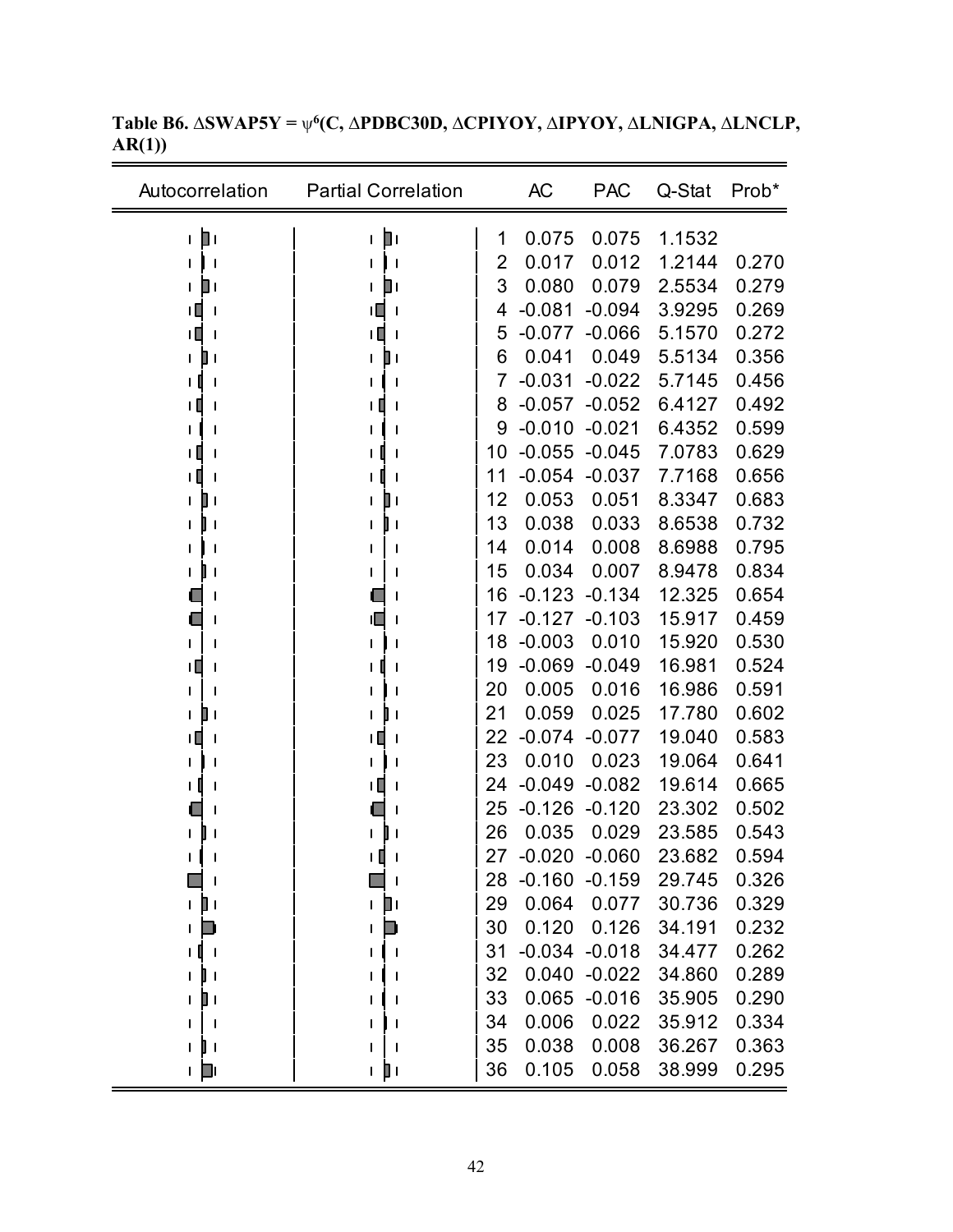| Autocorrelation              | <b>Partial Correlation</b> |    | <b>AC</b> | <b>PAC</b> | Q-Stat | Prob* |
|------------------------------|----------------------------|----|-----------|------------|--------|-------|
| П۱<br>$\mathbf{I}$           | ட∥ட                        | 1  | 0.083     | 0.083      | 1.4189 |       |
|                              | $\mathbf l$                | 2  | 0.010     | 0.003      | 1.4396 | 0.230 |
|                              | ı                          | 3  | $-0.003$  | $-0.004$   | 1.4411 | 0.486 |
| ıП                           |                            | 4  | $-0.080$  | $-0.080$   | 2.7851 | 0.426 |
| ıП                           | ۱Ц<br>$\mathbf l$          | 5  | $-0.083$  | $-0.071$   | 4.2240 | 0.377 |
|                              |                            | 6  | $-0.000$  | 0.014      | 4.2240 | 0.518 |
| ıП                           | ıП<br>$\mathbf l$          | 7  | $-0.091$  | $-0.093$   | 5.9861 | 0.425 |
| тO                           | ╹                          | 8  | $-0.073$  | $-0.066$   | 7.1138 | 0.417 |
| T                            | ı                          | 9  | 0.006     | 0.006      | 7.1223 | 0.523 |
| I.                           |                            | 10 | $-0.050$  | $-0.057$   | 7.6509 | 0.570 |
| ∎ ≀<br>$\mathbf{I}$          | 0                          | 11 | 0.046     | 0.042      | 8.1117 | 0.618 |
| $\mathbf{I}$<br>$\mathbf{I}$ | $\mathbf{I}$               | 12 | 0.058     | 0.028      | 8.8500 | 0.636 |
|                              | $\mathbf l$                | 13 | 0.010     | $-0.006$   | 8.8710 | 0.714 |
|                              |                            | 14 | $-0.019$  | $-0.033$   | 8.9475 | 0.777 |
| L<br>$\mathbf{I}$            | ШΙ                         | 15 | 0.063     | 0.056      | 9.8260 | 0.775 |
|                              |                            | 16 | $-0.031$  | $-0.030$   | 10.038 | 0.817 |
| Ш                            | ۱L<br>$\mathbf l$          | 17 | $-0.089$  | $-0.092$   | 11.814 | 0.757 |
|                              |                            | 18 | 0.011     | 0.022      | 11.839 | 0.810 |
|                              | -1                         | 19 | $-0.074$  | $-0.060$   | 13.058 | 0.788 |
| T                            | ı                          | 20 | $-0.011$  | 0.004      | 13.087 | 0.834 |
|                              | ı                          | 21 | 0.037     | 0.020      | 13.399 | 0.860 |
| J                            | $\mathbf l$                | 22 | $-0.134$  | $-0.149$   | 17.513 | 0.680 |
| D<br>$\mathbf{I}$            |                            | 23 | 0.104     | 0.130      | 19.981 | 0.584 |
| J                            | ۱O<br>$\mathbf l$          | 24 | $-0.036$  | $-0.098$   | 20.275 | 0.625 |
|                              |                            | 25 | $-0.133$  | $-0.132$   | 24.383 | 0.440 |
|                              |                            | 26 | 0.026     | 0.033      | 24.546 | 0.488 |
|                              |                            | 27 | $-0.070$  | $-0.124$   | 25.689 | 0.480 |
| ΙШ<br>$\mathsf{l}$           | ТO<br>$\mathbf{I}$         | 28 | $-0.089$  | $-0.055$   | 27.573 | 0.433 |
| 1 D I                        | $\mathbf l$                | 29 | 0.040     | 0.010      | 27.955 | 0.467 |
| L                            | Ш                          | 30 | 0.123     | 0.099      | 31.559 | 0.340 |
| L                            |                            | 31 | 0.017     | 0.001      | 31.632 | 0.385 |
| Πı<br>$\mathsf{I}$           |                            | 32 | 0.081     | 0.021      | 33.225 | 0.359 |
| ΗШ                           |                            | 33 | $-0.056$  | $-0.076$   | 33.987 | 0.372 |
|                              |                            | 34 | 0.006     | 0.019      | 33.996 | 0.419 |
| ▯<br>$\mathsf{I}$            | $\mathbf{I}$               | 35 | 0.045     | 0.034      | 34.491 | 0.444 |
| ⊥ ∎⊥                         | 1 D I                      | 36 | 0.083     | 0.065      | 36.200 | 0.412 |

#### **Table B7. ∆SWAP10Y =** ψ**<sup>7</sup> (C, ∆PDBC30D, AR(1))**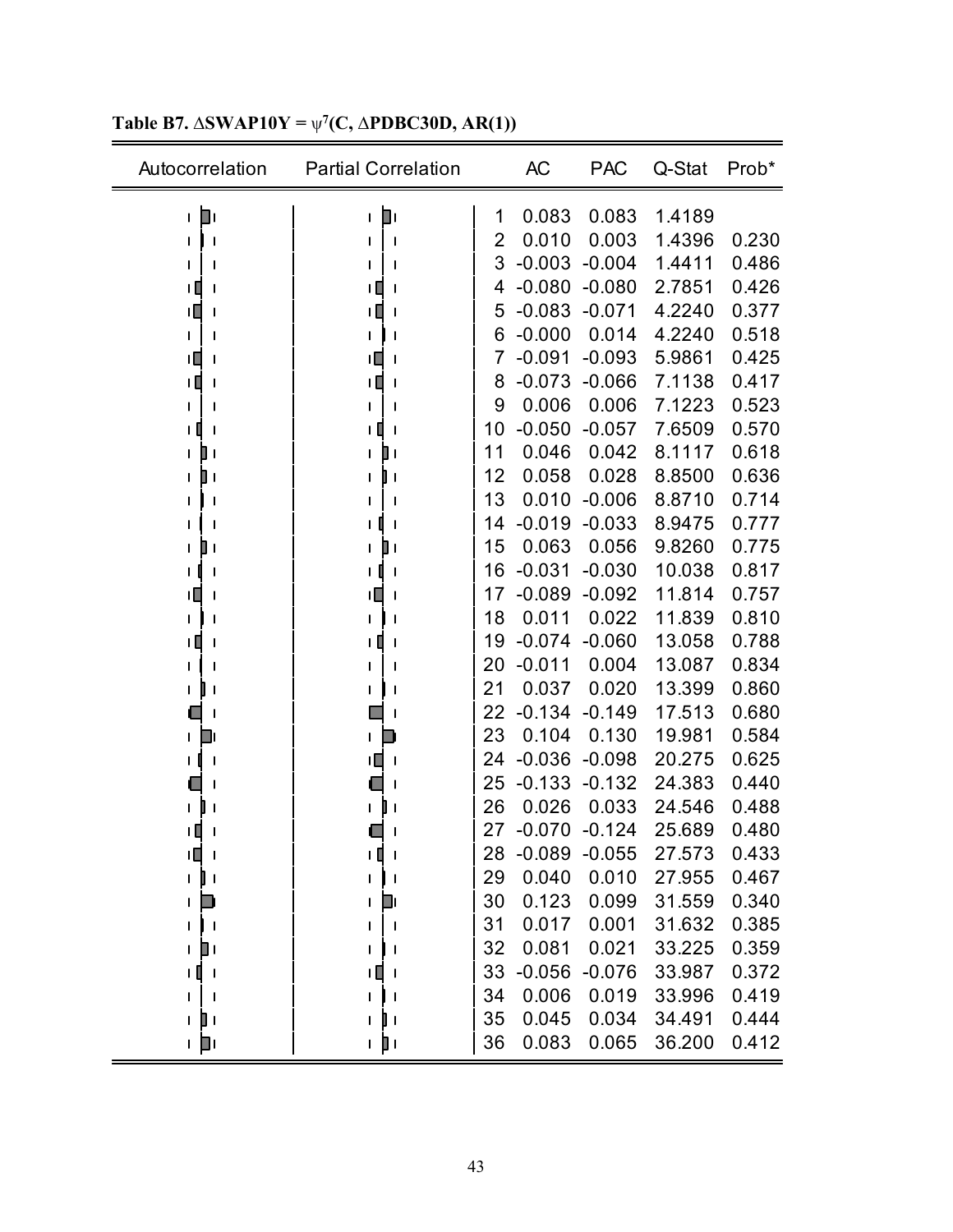| Autocorrelation          | <b>Partial Correlation</b>     |    | AC       | <b>PAC</b> | Q-Stat | Prob* |
|--------------------------|--------------------------------|----|----------|------------|--------|-------|
| Ш۱<br>$\mathbf{I}$       | ⊤ Di                           | 1  | 0.086    | 0.086      | 1.5034 |       |
| $\mathsf{l}$             | $\mathbf{I}$                   | 2  | 0.005    | $-0.002$   | 1.5089 | 0.219 |
|                          |                                | 3  | 0.022    | 0.022      | 1.6085 | 0.447 |
| Ш                        |                                | 4  | $-0.095$ | $-0.099$   | 3.4839 | 0.323 |
| TД                       | ΙI                             | 5  | $-0.072$ | $-0.056$   | 4.5615 | 0.335 |
|                          |                                | 6  | $-0.009$ | 0.001      | 4.5788 | 0.469 |
| ۱Ц                       | ۱O                             | 7  | $-0.089$ | $-0.085$   | 6.2381 | 0.397 |
| 1                        | $\mathsf{l}$                   | 8  | $-0.061$ | $-0.054$   | 7.0232 | 0.426 |
|                          |                                | 9  | $-0.015$ | $-0.018$   | 7.0704 | 0.529 |
|                          |                                | 10 | $-0.036$ | $-0.035$   | 7.3466 | 0.601 |
| ШΙ                       | $\mathbf{I}$                   | 11 | 0.045    | 0.038      | 7.7848 | 0.650 |
|                          | $\mathbf{I}$                   | 12 | 0.058    | 0.031      | 8.5100 | 0.667 |
| $\mathsf{l}$             | $\mathbf{I}$                   | 13 | 0.024    | 0.009      | 8.6381 | 0.733 |
|                          |                                | 14 | $-0.013$ | $-0.033$   | 8.6735 | 0.797 |
| ∎ ≀                      | $\blacksquare$                 | 15 | 0.047    | 0.044      | 9.1565 | 0.821 |
|                          |                                | 16 | $-0.016$ | $-0.017$   | 9.2147 | 0.866 |
|                          |                                | 17 | $-0.104$ | $-0.103$   | 11.628 | 0.769 |
|                          | $\blacksquare$<br>$\mathbf{I}$ | 18 | 0.028    | 0.044      | 11.799 | 0.812 |
| $\mathbf l$              | $\mathbf{I}$                   | 19 | $-0.084$ | $-0.079$   | 13.406 | 0.767 |
|                          | J                              | 20 | $-0.020$ | 0.007      | 13.494 | 0.812 |
|                          |                                | 21 | 0.034    | 0.016      | 13.762 | 0.842 |
| $\overline{\phantom{a}}$ | $\mathsf{l}$                   | 22 | $-0.131$ | $-0.140$   | 17.698 | 0.668 |
| O۱                       | ⊒∣                             | 23 | 0.089    | 0.111      | 19.539 | 0.612 |
| O<br>$\mathsf{l}$        | II.<br>$\mathbf{I}$            | 24 | $-0.041$ | $-0.103$   | 19.928 | 0.646 |
|                          |                                | 25 | $-0.137$ | $-0.127$   | 24.300 | 0.445 |
|                          |                                | 26 | 0.024    | 0.016      | 24.440 | 0.494 |
|                          |                                | 27 | $-0.063$ | $-0.104$   | 25.389 | 0.497 |
| 1 I<br>$\mathbf l$       | ТŪ<br>$\mathbf{I}$             | 28 | $-0.099$ | $-0.074$   | 27.689 | 0.427 |
| D۱<br>$\mathbf{I}$       | L                              | 29 | 0.043    | 0.009      | 28.131 | 0.458 |
| D۱<br>$\mathbf I$        | ∐⊥<br>L                        | 30 | 0.106    | 0.095      | 30.847 | 0.373 |
| -1                       | $\mathbf{I}$                   | 31 | 0.011    | $-0.019$   | 30.878 | 0.421 |
| ▯                        | $\mathbf{I}$                   | 32 | 0.075    | 0.031      | 32.243 | 0.405 |
| + 0<br>- 1               | ТŪ<br>- 1                      | 33 | $-0.047$ | $-0.078$   | 32.779 | 0.429 |
|                          |                                | 34 | $-0.004$ | $-0.001$   | 32.784 | 0.478 |
| ▯<br>$\mathbf{I}$        | $\blacksquare$<br>$\mathbf{I}$ | 35 | 0.046    | 0.047      | 33.297 | 0.502 |
| ⊥ ∥⊥                     | ı pı                           | 36 | 0.086    | 0.064      | 35.131 | 0.462 |

#### **Table B8. ∆SWAP10Y =** ψ**<sup>8</sup> (C, ∆PDBC30D, ∆CPIYOY, ∆IPYOY, AR(1))**

 $\overline{\phantom{0}}$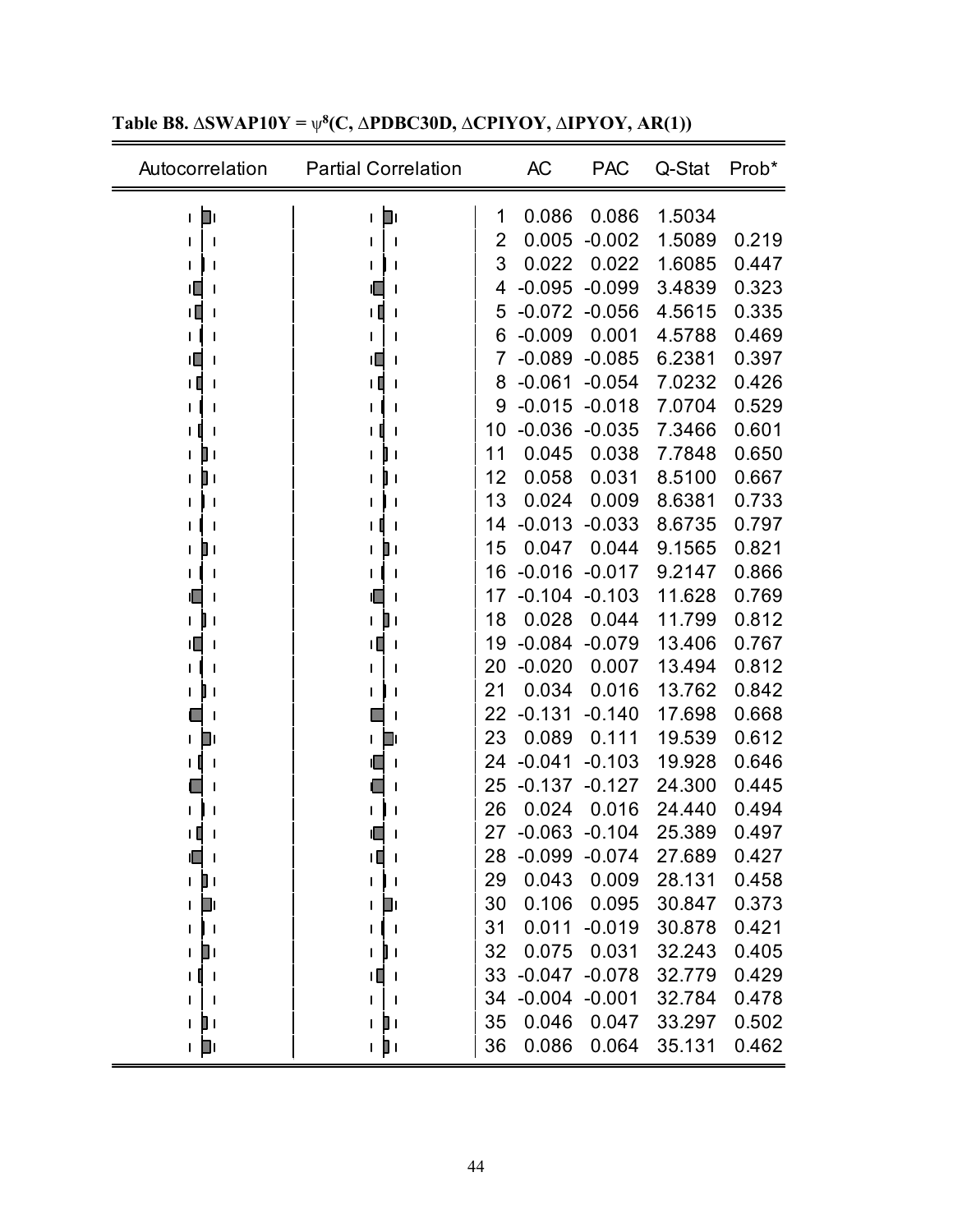| Autocorrelation              | <b>Partial Correlation</b> |    | <b>AC</b> | <b>PAC</b> | Q-Stat | Prob* |
|------------------------------|----------------------------|----|-----------|------------|--------|-------|
| Dι<br>$\mathsf{I}$           | D۱<br>L                    | 1  | 0.087     | 0.087      | 1.5422 |       |
| $\mathsf{l}$                 |                            | 2  | $-0.010$  | $-0.018$   | 1.5630 | 0.211 |
| $\blacksquare$<br>L          | $\mathbb I$ l              | 3  | 0.045     | 0.048      | 1.9842 | 0.371 |
| тЦ<br>$\mathsf{l}$           |                            | 4  | $-0.092$  | $-0.102$   | 3.7640 | 0.288 |
|                              |                            | 5  | $-0.052$  | $-0.033$   | 4.3254 | 0.364 |
|                              |                            | 6  | $-0.008$  | $-0.006$   | 4.3382 | 0.502 |
| J                            |                            | 7  | $-0.053$  | $-0.044$   | 4.9221 | 0.554 |
|                              |                            | 8  | $-0.038$  | $-0.035$   | 5.2317 | 0.632 |
|                              |                            | 9  | $-0.006$  | $-0.009$   | 5.2401 | 0.732 |
| J                            |                            | 10 | $-0.038$  | $-0.037$   | 5.5538 | 0.784 |
|                              |                            | 11 | 0.006     | 0.007      | 5.5619 | 0.851 |
|                              |                            | 12 | 0.006     | $-0.008$   | 5.5686 | 0.901 |
| $\mathbf{I}$                 |                            | 13 | 0.046     | 0.046      | 6.0270 | 0.915 |
| $\mathbf l$                  |                            | 14 | $-0.027$  | $-0.047$   | 6.1867 | 0.939 |
|                              |                            | 15 | 0.018     | 0.022      | 6.2571 | 0.960 |
|                              |                            | 16 | $-0.031$  | $-0.044$   | 6.4704 | 0.971 |
|                              | ۱Ц                         | 17 | $-0.109$  | $-0.096$   | 9.1136 | 0.909 |
|                              |                            | 18 | $-0.011$  | $-0.002$   | 9.1411 | 0.936 |
|                              |                            | 19 | $-0.060$  | $-0.061$   | 9.9406 | 0.934 |
| ı                            |                            | 20 | 0.000     | 0.018      | 9.9406 | 0.954 |
| Шι<br>$\mathbf{I}$           |                            | 21 | 0.043     | 0.018      | 10.366 | 0.961 |
| $\mathbf{I}$                 |                            | 22 | $-0.109$  | $-0.125$   | 13.073 | 0.906 |
| O۱<br>$\mathbf{I}$           | ⊥ ∎                        | 23 | 0.073     | 0.089      | 14.291 | 0.891 |
| $\mathbf l$                  | ۱Ц                         | 24 | $-0.040$  | $-0.090$   | 14.661 | 0.906 |
|                              | L                          | 25 | $-0.148$  | $-0.130$   | 19.744 | 0.711 |
|                              |                            | 26 | 0.031     | 0.019      | 19.965 | 0.749 |
|                              |                            | 27 | $-0.037$  | $-0.058$   | 20.285 | 0.778 |
|                              | ıП                         | 28 | $-0.106$  | $-0.098$   | 22.925 | 0.689 |
| $\mathbf{I}$ $\mathbf{I}$    | L                          | 29 | 0.036     | 0.011      | 23.228 | 0.722 |
| UΙ                           |                            | 30 | 0.064     | 0.055      | 24.216 | 0.718 |
| $\mathbf{I}$<br>$\mathbf{I}$ |                            | 31 | 0.021     | 0.004      | 24.325 | 0.757 |
| $\blacksquare$<br>I.         |                            | 32 | 0.061     | 0.018      | 25.235 | 0.757 |
| τI<br>- 1                    | Щ                          | 33 | $-0.041$  | $-0.077$   | 25.639 | 0.779 |
|                              |                            | 34 | 0.017     | 0.015      | 25.711 | 0.813 |
| 1 D I                        | 1 U L                      | 35 | 0.047     | 0.034      | 26.250 | 0.826 |
| n ji n                       | n ji n                     | 36 | 0.057     | 0.028      | 27.069 | 0.829 |

**Table B9. ∆SWAP10Y =** ψ<sup>9</sup> **(C, ∆PDBC30D, ∆CPIYOY, ∆IPYOY, ∆LNIGPA, ∆LNCLP, AR(1))**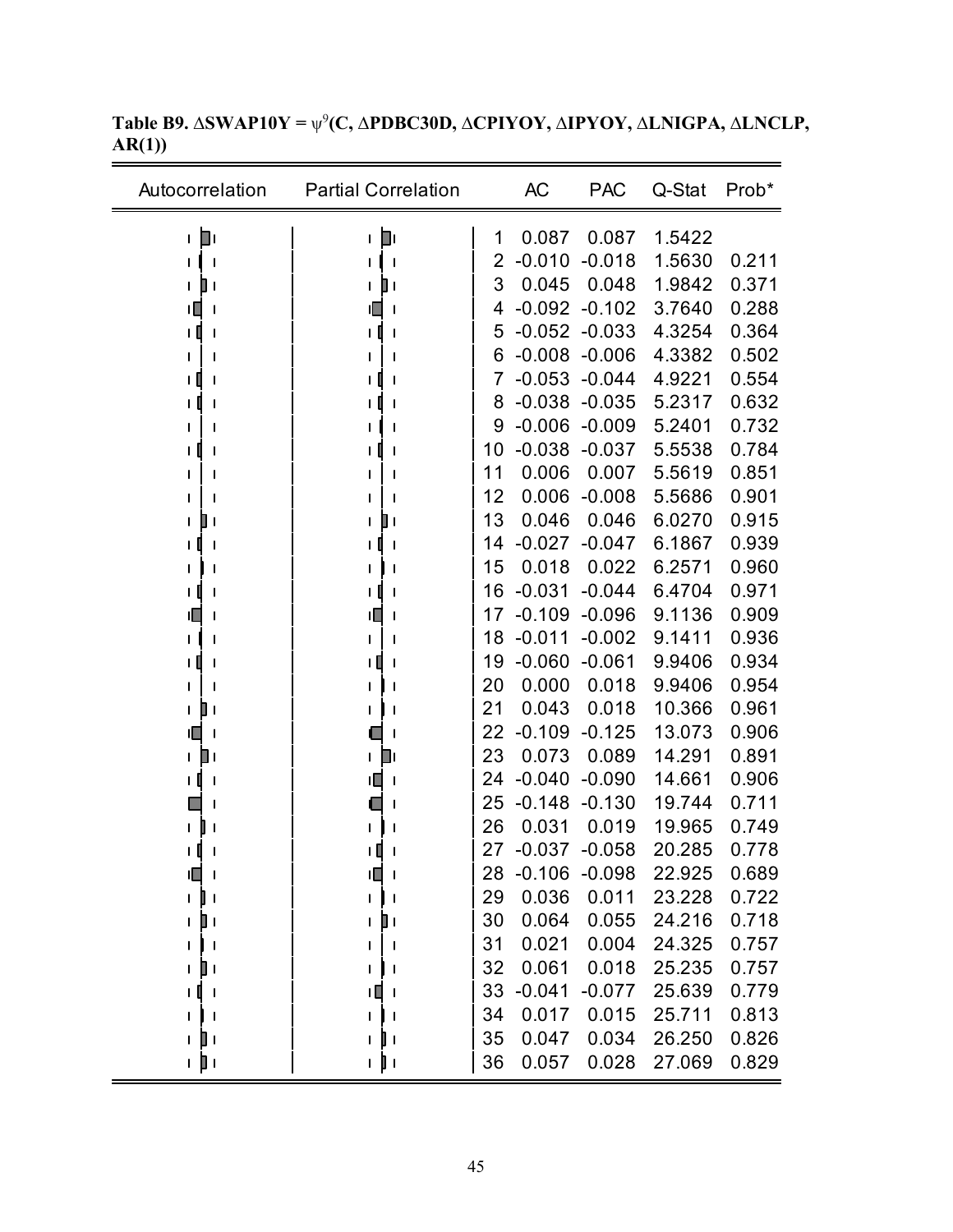# **APPENDIX C: ADDITIONAL GARCH(1,1) MODELS**

|                          | $\triangle SWAP2Y$ |         | $\Delta$ SWAP2Y   $\Delta$ SWAP5Y | $\triangle SWAP5Y$ | <b>ASWAP10Y</b> | <b>ASWAP10Y</b> |  |
|--------------------------|--------------------|---------|-----------------------------------|--------------------|-----------------|-----------------|--|
| <b>Mean Equation</b>     |                    |         |                                   |                    |                 |                 |  |
| Intercept                | $-0.01$            | $-0.01$ | $-0.01$                           | $-0.02$            | $-0.01$         | $-0.02$         |  |
|                          | (0.77)             | (0.60)  | (0.59)                            | (0.54)             | (0.62)          | (0.36)          |  |
| $\triangle PDBC90D$      | 0.28               | 0.29    | 0.10                              | 0.12               | 0.004           | 0.02            |  |
|                          | (0.00)             | (0.00)  | (0.02)                            | (0.00)             | (0.94)          | (0.75)          |  |
| <b>ACOREYOY</b>          | $-0.02$            | $-0.02$ | $-0.03$                           | $-0.06$            | $-0.06$         | $-0.08$         |  |
|                          | (0.60)             | (0.74)  | (0.53)                            | (0.26)             | (0.19)          | (0.07)          |  |
| ΔΙΡΥΟΥ                   | 0.003              | 0.002   | 0.004                             | 0.002              | 0.003           | 0.002           |  |
|                          | (0.30)             | (0.39)  | (0.08)                            | (0.17)             | (0.14)          | (0.17)          |  |
| <b>ALNIGPA</b>           |                    | 0.90    |                                   | 0.85               |                 | 0.58            |  |
|                          |                    | (0.01)  |                                   | (0.03)             |                 | (0.18)          |  |
| <b>ALNCLP</b>            |                    | 0.80    |                                   | 2.33               |                 | 2.45            |  |
|                          |                    | (0.39)  |                                   | (0.00)             |                 | (0.00)          |  |
| AR(1)                    | 0.38               | 0.36    | 0.29                              | 0.29               | 0.27            | 0.27            |  |
|                          | (0.00)             | (0.00)  | (0.00)                            | (0.00)             | (0.01)          | (0.00)          |  |
|                          |                    |         | <b>Variance Equation</b>          |                    |                 |                 |  |
| Intercept                | 0.01               | 0.01    | 0.004                             | 0.004              | 0.004           | 0.003           |  |
|                          | (0.23)             | (0.19)  | (0.29)                            | (0.24)             | (0.19)          | (0.23)          |  |
| <b>ARCH</b>              | 0.15               | 0.19    | 0.11                              | 0.15               | 0.13            | 0.16            |  |
|                          | (0.16)             | (0.13)  | (0.10)                            | (0.11)             | (0.03)          | (0.04)          |  |
| <b>GARCH</b>             | 0.59               | 0.56    | 0.79                              | 0.78               | 0.77            | 0.78            |  |
|                          | (0.04)             | (0.04)  | (0.00)                            | (0.00)             | (0.00)          | (0.00)          |  |
| <b>Model Information</b> |                    |         |                                   |                    |                 |                 |  |
| Obs                      | 142                | 142     | 142                               | 142                | 142             | 142             |  |
| $\overline{Adj R^2}$     | 0.30               | 0.30    | 0.15                              | 0.18               | 0.07            | 0.12            |  |
| AIC                      | $-0.23$            | $-0.24$ | $-0.34$                           | $-0.39$            | $-0.47$         | $-0.53$         |  |
| <b>Diagnostic Tests</b>  |                    |         |                                   |                    |                 |                 |  |
| <b>ARCH LM</b>           | 1.41               | 1.12    | 0.93                              | 0.59               | 0.84            | 0.67            |  |
| $(12 \text{ lags})$      | (0.17)             | (0.35)  | (0.52)                            | (0.84)             | (0.61)          | (0.78)          |  |
| <b>DW Stat</b>           | 1.96               | 1.93    | 1.87                              | 1.79               | 1.88            | 1.80            |  |
| <b>JQB</b>               | 24.49              | 15.43   | 11.78                             | 9.56               | 7.96            | 5.24            |  |
|                          | (0.00)             | (0.00)  | (0.00)                            | (0.01)             | (0.02)          | (0.07)          |  |

## **Table C1. GARCH (1,1) Model (with ∆PDBC90D and ∆COREYOY)**

**Note:** All vars are in diff, *p*-values are in parenthesis